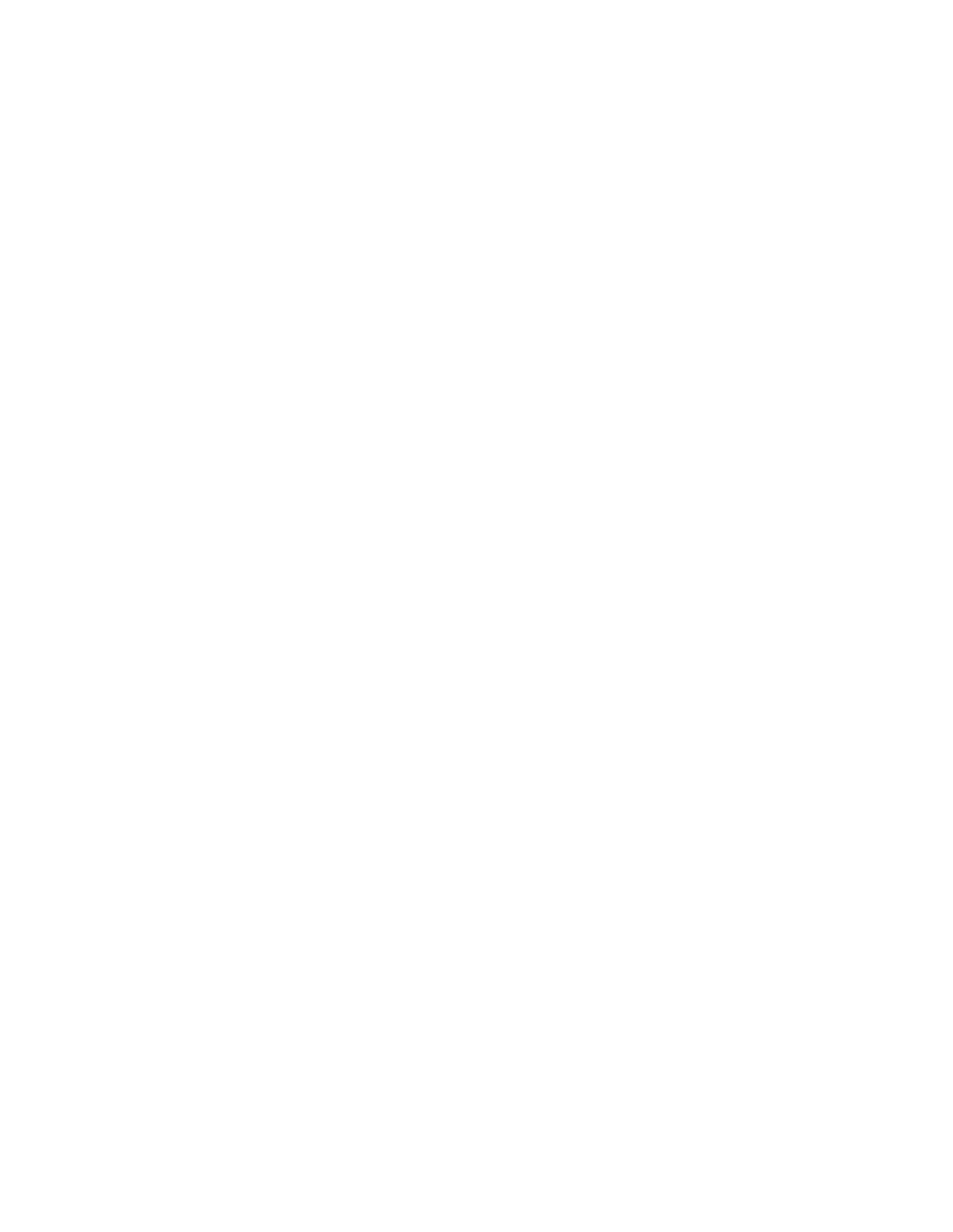# CONSCIOUS RECONSTRUCTION: THE EFFECTS OF SECOND LANGUAGE ACQUISITION ON SELF-PERCEPTION OF GENDER IDENTITY

A Thesis Presented to The Faculty of the Department of English Western Kentucky University Bowling Green, Kentucky

In Partial Fulfillment Of the Requirement for the Degree Master of Arts

> By Geneva Ged

December 2013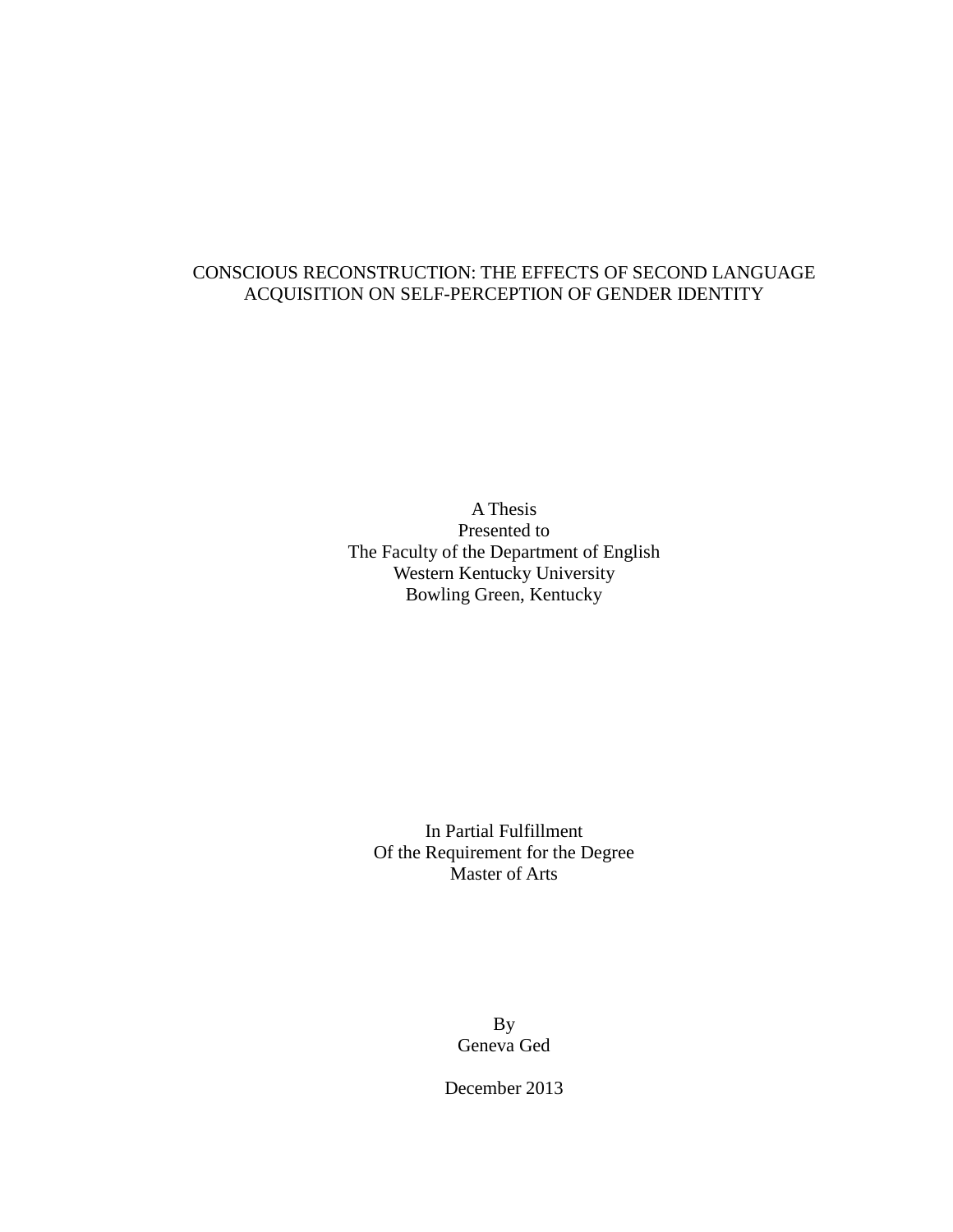# CONSCIOUS RECONSTRUCTION: THE EFFECTS OF SECOND LANGUAGE ACQUISITION ON SELF-PERCEPTION OF GENDER IDENTITY

Date Recommended  $\frac{12}{15}$  2013

Elizabeth Grace Winkler

Club the

Dr. Alex Poole Sus Dr. Sandra Hughes

 $\frac{12-\frac{11}{5}}{2}$  Date

Dean, Graduate School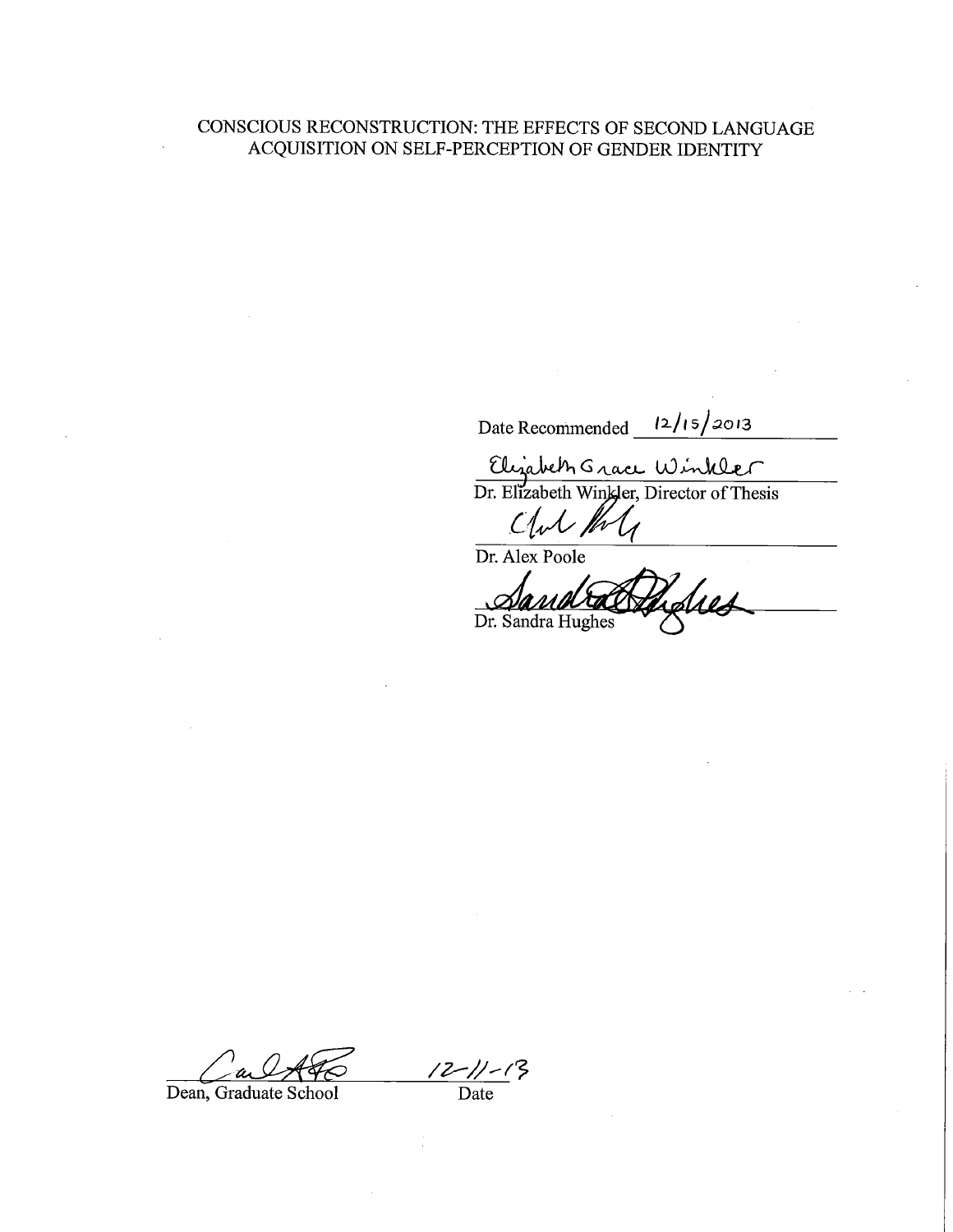## ACKNOWLEDGEMENTS

First, this thesis would not have been possible without the mentorship and support of Dr. Elizabeth Winkler. I would like to extend my deepest gratitude for her unwavering support, enthusiasm, and knowledge which were crucial to the research and writing process. I could not have hoped for a better advisor and mentor for my Master's study. I would also like to thank the rest of my thesis committee: Dr. Alex Poole and Dr. Sandra Hughes, for their encouragement, difficult questions, and insightful comments. I would also like to thank the faculty and students of the English as a Second Language Institute for their patience and support of my research. Finally, I thank my parents for their continued emotional (and sometimes financial) support of my education.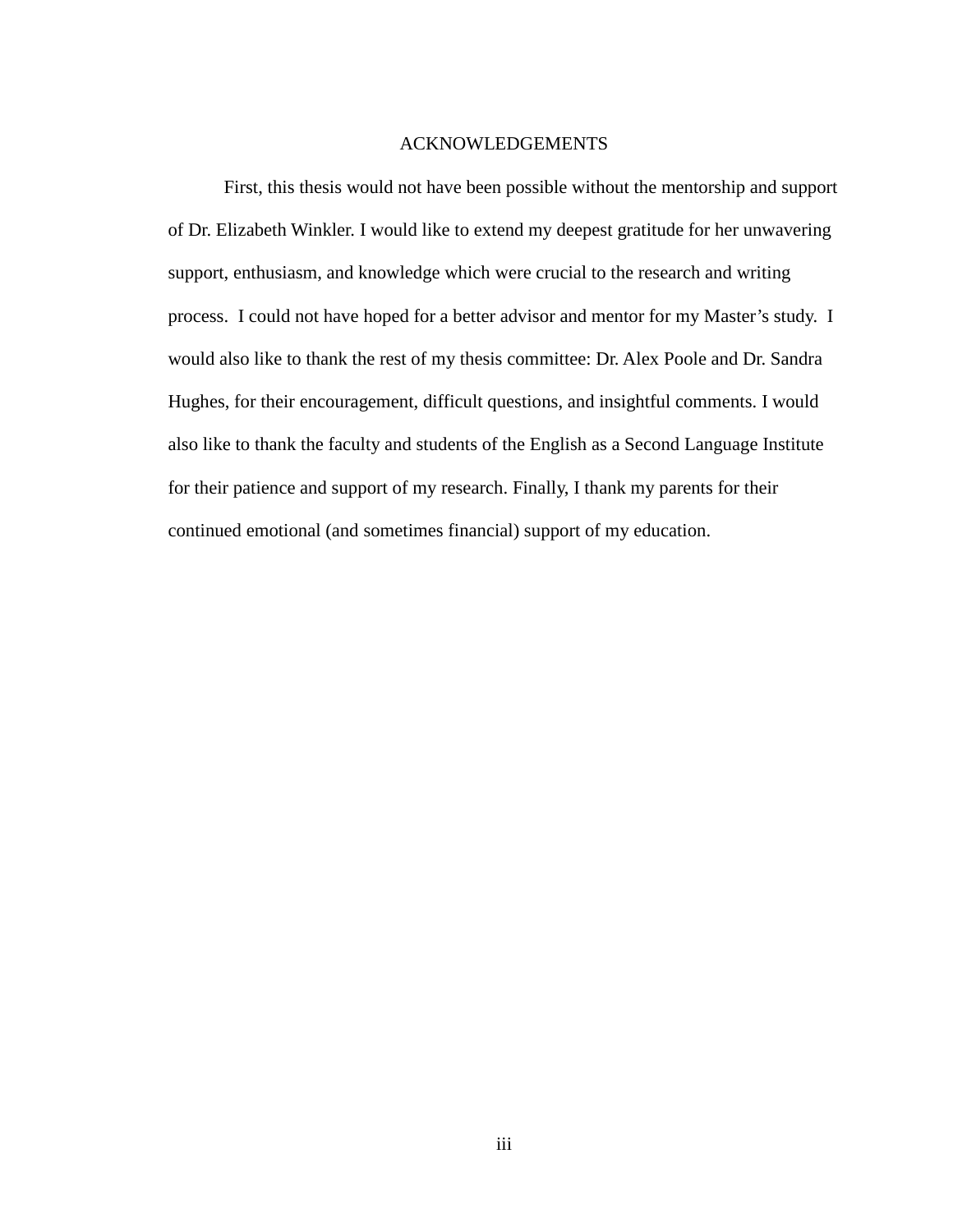# TABLE OF CONTENTS

| Chapter V. Weaknesses of This Study, Areas for Future Research, and Conclusions53 |
|-----------------------------------------------------------------------------------|
|                                                                                   |
|                                                                                   |
|                                                                                   |
|                                                                                   |
|                                                                                   |
|                                                                                   |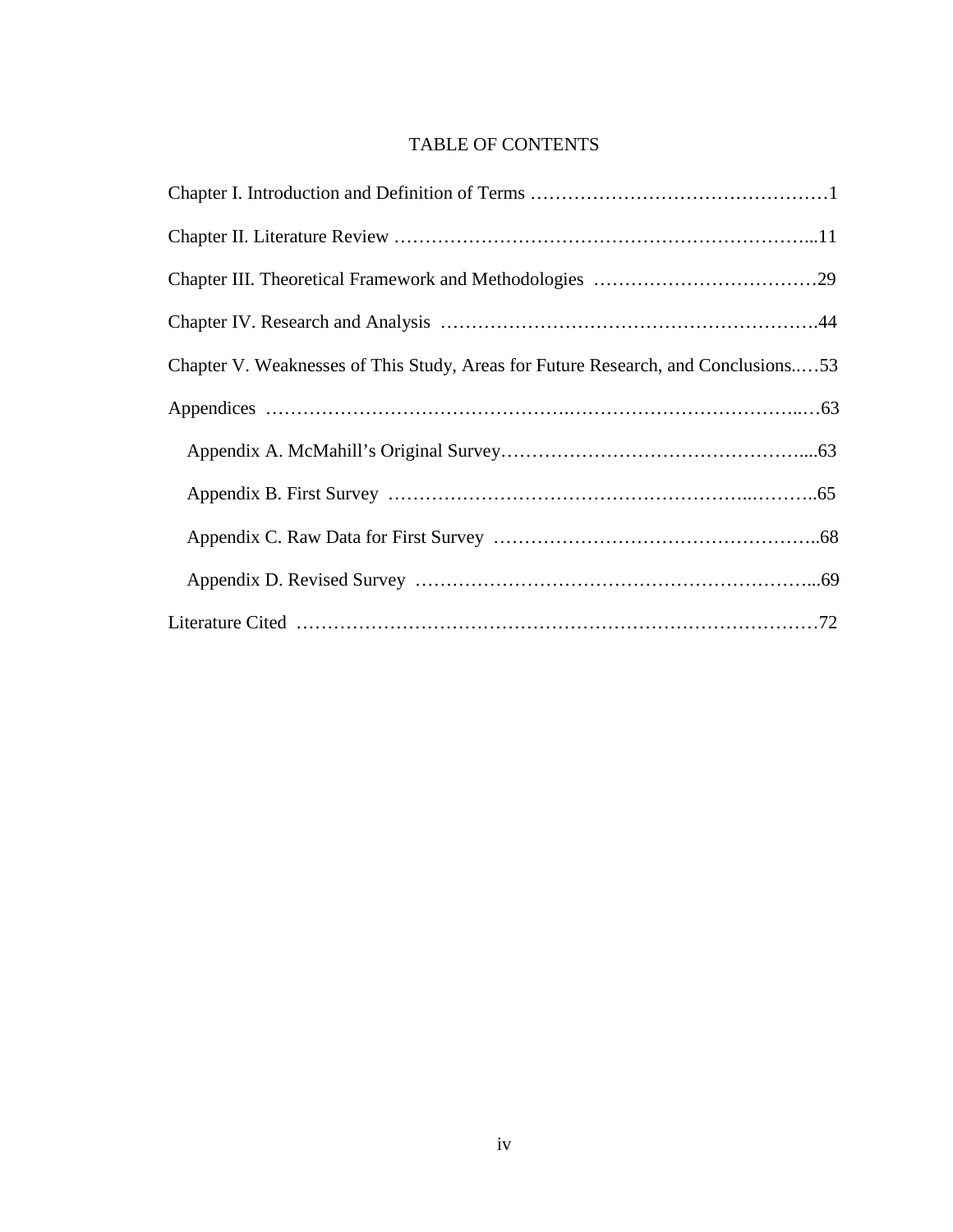# LIST OF TABLES

| Table 1. Distribution of Participants by Gender and First Language. 39 |
|------------------------------------------------------------------------|
|                                                                        |
|                                                                        |
| Table 4. Questions on Survey and Percentage of Responses by Gender. 44 |
|                                                                        |
|                                                                        |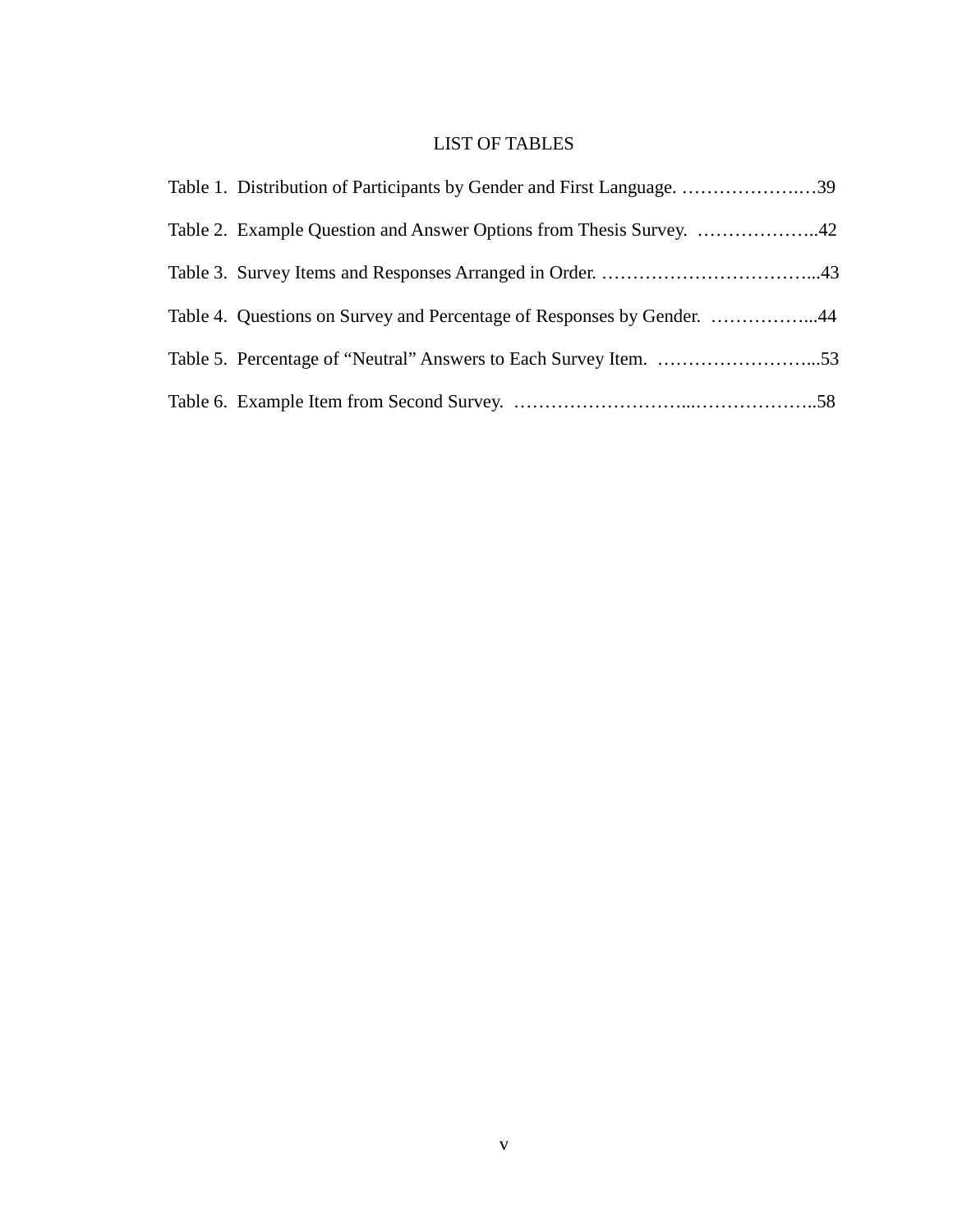# CONSCIOUS RECONSTRUCTION: THE EFFECTS OF SECOND LANGUAGE ACQUISITION ON SELF-PERCEPTION OF GENDER IDENTITY

| Geneva Ged                                                            | December 2013 | 75 Pages                    |  |  |  |
|-----------------------------------------------------------------------|---------------|-----------------------------|--|--|--|
| Directed by: Dr. Elizabeth Winkler, Dr. Alex Poole, Dr. Sandra Hughes |               |                             |  |  |  |
| Department of English                                                 |               | Western Kentucky University |  |  |  |

Gender interacts with other facets of English Language Learners' social identity like race and ethnicity to guide their learning experiences, desires, and outcomes; however, much of traditional Teaching English as a Second Language (TESOL) research has focused on how motivation and language learning beliefs differ between male and female English as a Second Language/English as a Foreign Language (ESL/EFL) students with the intent to identify difference, if it exists. English Language Learners who are studying abroad or who have immigrated to the United States have already established a gender identity influenced and created by their experiences in their first language and culture. Yet, immersion in a new culture and acquiring a second language may cause these students to re-evaluate their perceptions of gender roles and influence their choice of language, as previously found by Gordon (2004) and Schmenk (2004). This thesis attempts to break from this tradition of 'differential tendencies' research in the creation of two pilot surveys, one of which was tested, that attempt to solicit information on English Language Learner's perceptions of their own gendered identity and their consciousness of the catalyst for identity change that is learning a second language. In this case, an English pilot survey asked 32 ESL students to evaluate their beliefs about their own perceptions of gender identity, their conscious choice of language utilization, and their perception of their inclusion in American culture; from that survey, a second has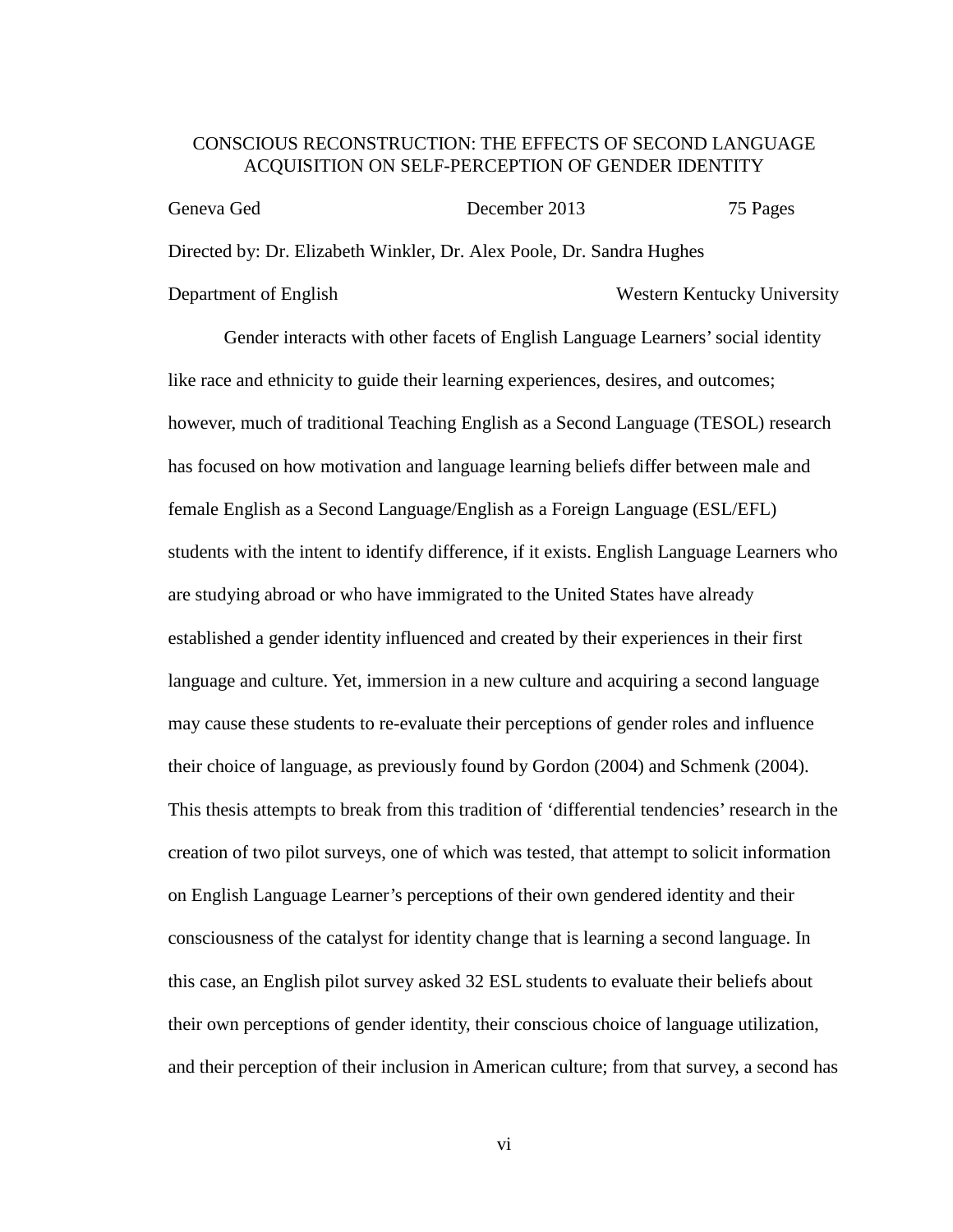been created but not piloted. A conclusion is drawn that incorporates research about the appropriateness of addressing developing gender identity by teachers inside of the classroom.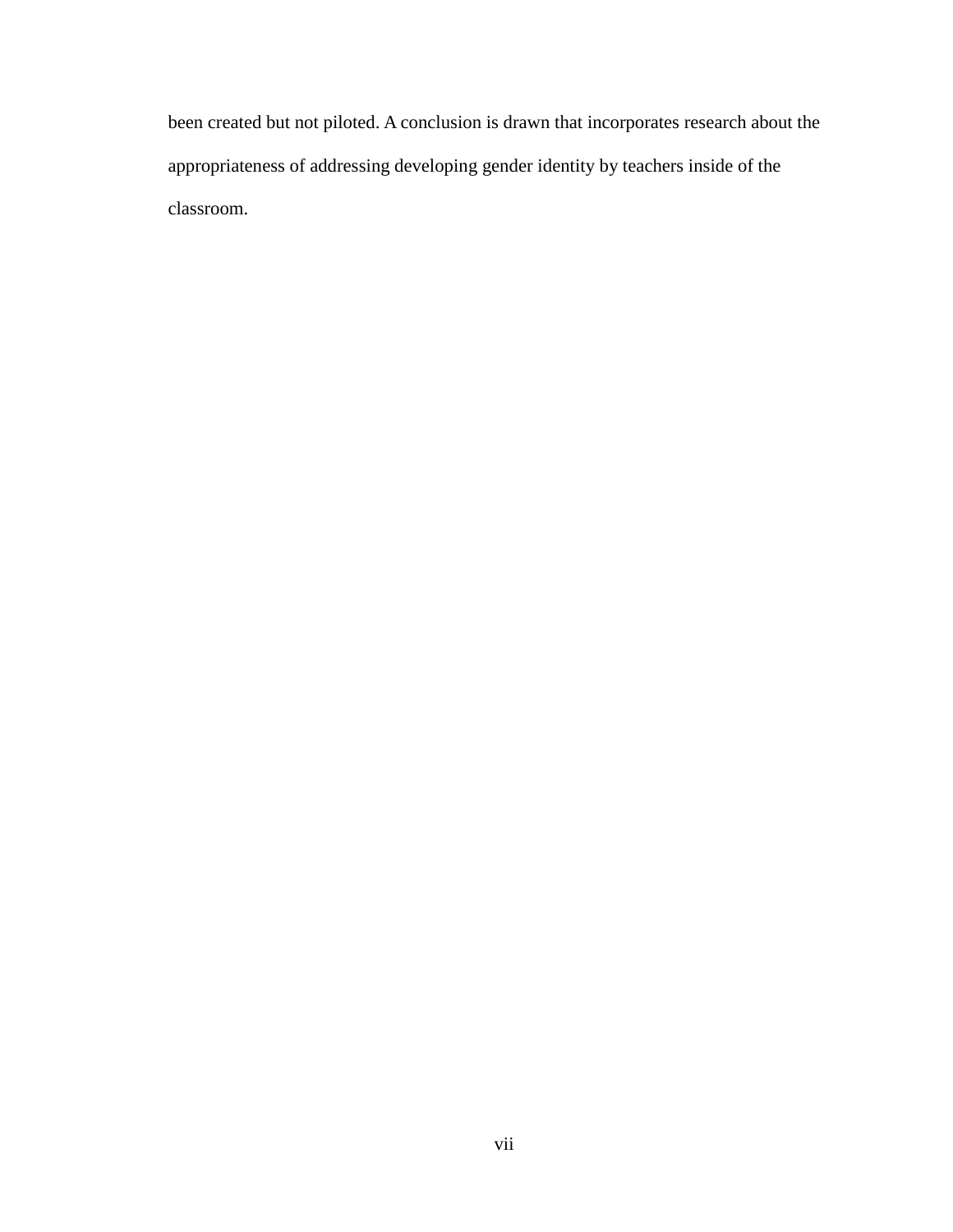### CHAPTER I: INTRODUCTION AND DEFINITION OF TERMS

Gender identity and language acquisition are connected in a complicated, cyclical relationship that often may go underestimated by ESL teachers who are not aware of the undercurrents of meaning in the very language that they are teaching. Specifically, immigrant English Language Learners not only have to acquire the discrete language items needed to master English; they must also navigate the convoluted process of forming an identity as an English speaker. Simultaneously, as they are constructing this new gender identity, their own conceptions of gender roles and what is appropriate language use in their own native language have an impact on their second language acquisition. And even though it might seem that many English Language Learners are indeed creating a separate, new American identity, it is also strongly unlikely for this identity to not be influenced by transfer from their native language and culture.

There is still much work to do in the field of gender and language study, particularly exploring the determinants of gender identity and their direct and indirect effect on language use and production. This thesis focuses not on how discrete language skills are learned, but how language acquisition might be affected by the "larger framework of identity and context" (Gordon, 2004, p. 439). Previous research has determined that issues of social and cultural identity and context frame how a language, specifically English, is learned in everything from a student's desired outcomes to the specific language skills that they value. Yet, there is room inside the relatively new field of gender and language study to examine the consciousness of students regarding their gender identity's mutability after exposure to second language resources and during the language learning process. Much of the research already done in gender and language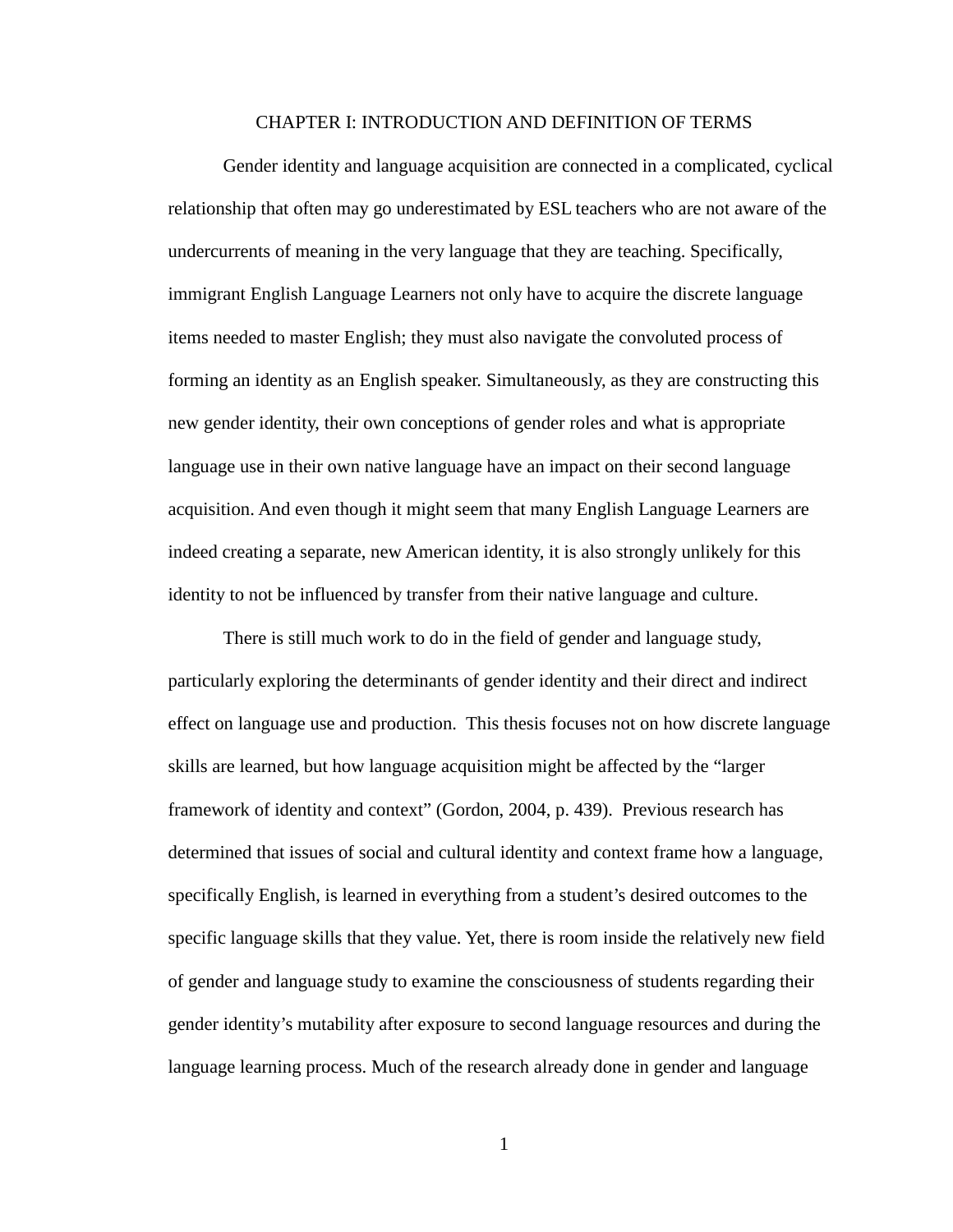study proclaims a certain degree of human agency, but focuses on the "differential tendencies" of gender identity in relation to language learning. This thesis attempts to break from this 'differential' research trend in order to truly recognize the human agency necessary in language learning and renegotiation of identity.

# **Definition of Terms**

Because of the elusive and malleable nature of the concepts involved, there are a number of terms must be defined for their use in this thesis before being able to identify or explore students' consciousness of how their personal concept of identity might be changed through learning a second language. Rather than an individual, isolated variable, gender actually represents an aspect of social identity and should be defined as "a complex system of social relations and discursive practices, differentially constructed in local contexts" that has a large impact on not only behavior but also the way that language is perceived and used (Norton, 2004, p. 504). Gender interacts with similar facets of social identity, like race and ethnicity, to frame "students' language learning experiences, trajectories, and outcomes" (Norton, 2004, p. 504). As such, before discussing gender's relation to language, a definition the term gender in conjunction with a brief history of gender and language study must be given.

**Gender.** The notion of gender itself is elusive because it has often been used as a synonym for the biological and medical concept of sex, but the majority of gender and language study research defines *sex* and *gender* as separate but sometimes correlated concepts. In their book *Gender and Schools*, Measor and Sikes (1992) summarize the major research on the terms sex and gender, differentiating between the two terms, sex and gender thusly: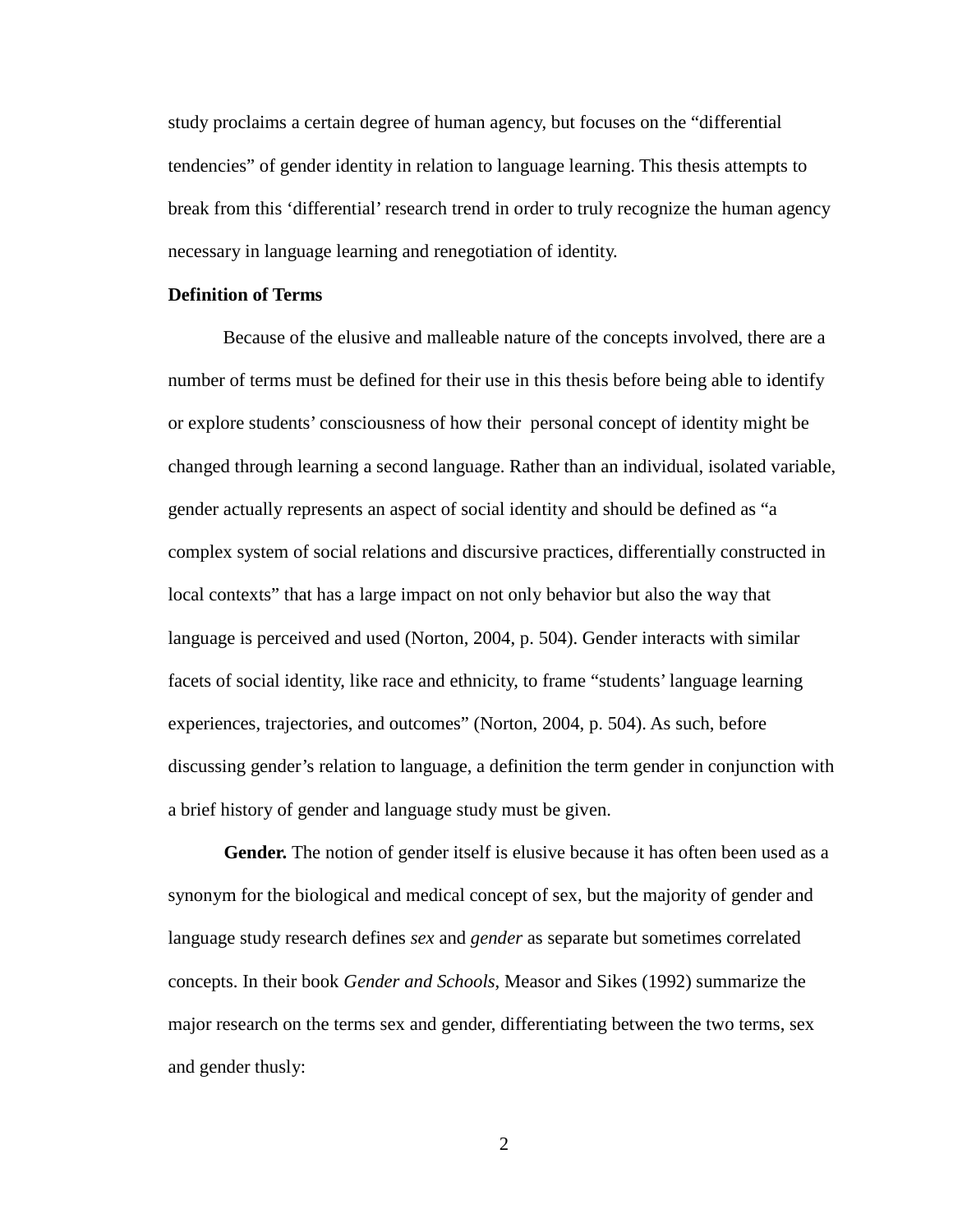Sex refers to the most basic physiological differences between men and women differences in genitals and reproductive capacities. […] Gender refers to specific social and cultural patterns of behaviour and to the social characteristics of being a man or a woman in particular historical or social circumstances. Gender is made by society. (p. 5)

This is not to say that biological sex and gender are independent of each other, and in fact for the majority of cases, biological sex initiates an etic perspective of a person's gender identity. Even though the influence of the perception of one's gender and its effects on language use is interesting for future research in the field of gender and language study, this thesis will focus on students' internal sense of gender identity. Chavez (2001) clarifies this distinction between gender and sex by using the context of "one's selfconcept of what it means to an individual to be male or female" to define the term gender identity (p. 1). That sense of introspection will be the defining characteristic for this thesis' use of the term gender identity.

After the brief pioneering period of introspective research done by Robin Lakoff in the 1940s, traditional gender and language study began with the tenets of "dominance" and "difference" which were explored in empirical studies of "small-scale interaction" (Harrington et al, 2008, p. 3). "Dominance" in gender study refers to the "feminist notion of 'male dominance'—of men, over women, through language" originating from the political scene of the 1970s Women's Liberation Movement (p. 3). Because it did not work within the "variationalist paradigm" (defined as differences between genders in language use and tendencies of one particular gender), "dominance" quickly gave way to theories of "difference" which do not judge one gender as more privileged or even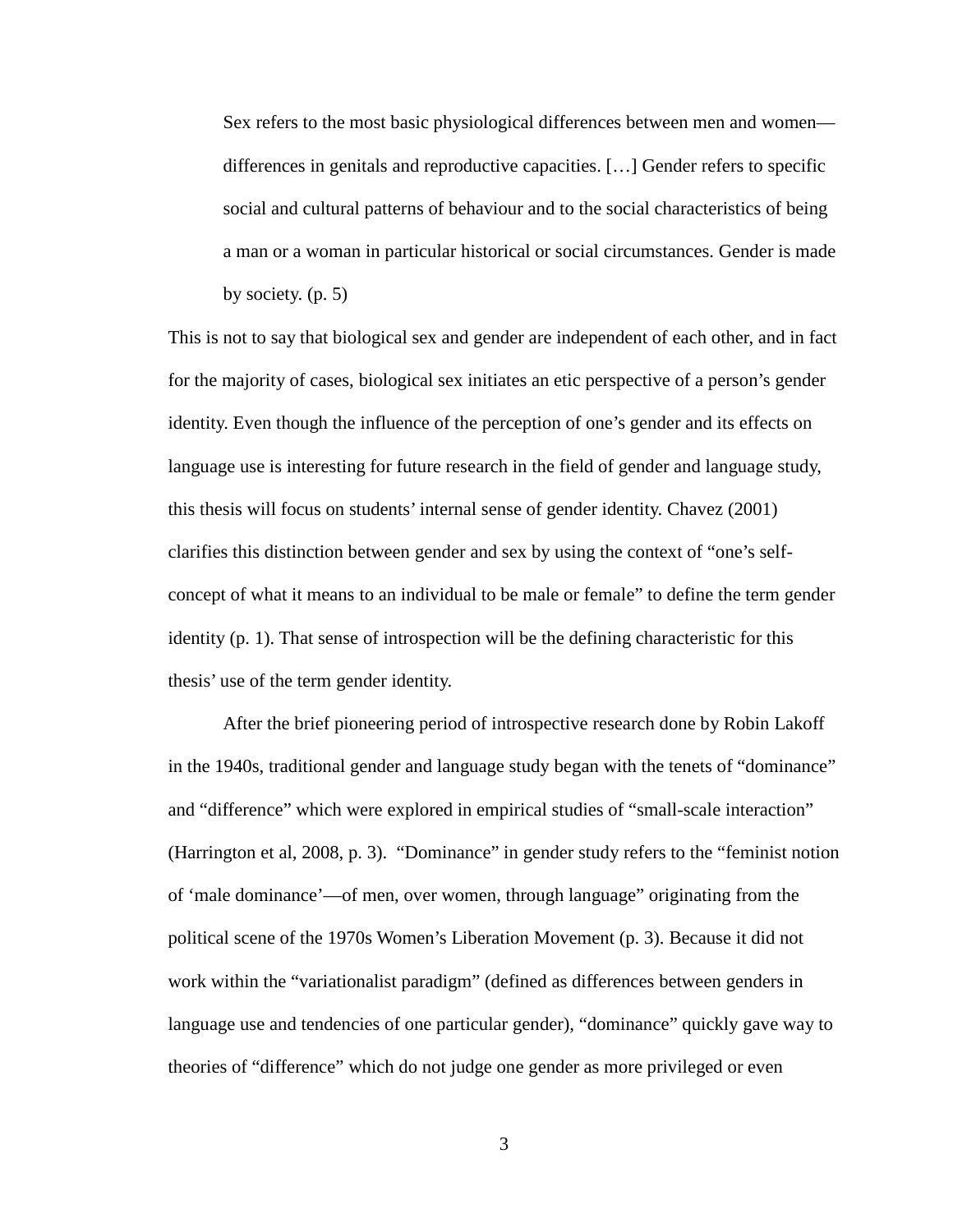dominant" and instead see "variation in the talk of women and men as the result of their being members, from an early age, of different 'linguistic subcultures'" (p. 3). Even though they might differ in political ideologies, the unstated assumption in both "difference" and "dominance" theories is that language use "reflects" norms and functions as an unconscious choice of men and women based upon their gender identity (Harrington et al, 2008, p. 3-4). Because the theories of "dominance" and "difference" focused on the comparison and contrast of observed tendencies in either gender, comparing them as members of "two social groups," naturally the tendency was to observe gender in Western culture as binary and exclusive of each other, as well as to focus on where men and women differ in "private talk, small group, and the *who* and *how* of communication" (Harrington et al, 2008, p. 5). However, this binary construction of gender, viewing men and women as two separate but equal "homogenous groups," is complicated and perhaps even fallible at times. This is because gender's "dual source of biology and environment yield[s] often transient results" in which the degree of variation inside one gender is just as significant as the opposition of one gender against another and in which the difference between genders is not necessarily a construct of biology but one of society (Chavez, 2001, p. 7). Yet, this binary construction is inherent in Western culture and often implicit in the formation of an individual's concept of their own gender identity. The hegemonic ideal of Western culture certainly is based on an understanding of gender as not only based upon biological sex but also as exclusive and binary, as discussed by Butler (1990). After all, there is an inherently cultural reason why gender and sex are so often interchangeable in not only American colloquial conversation but also medical, social work, and other official forms. This impact on the individual's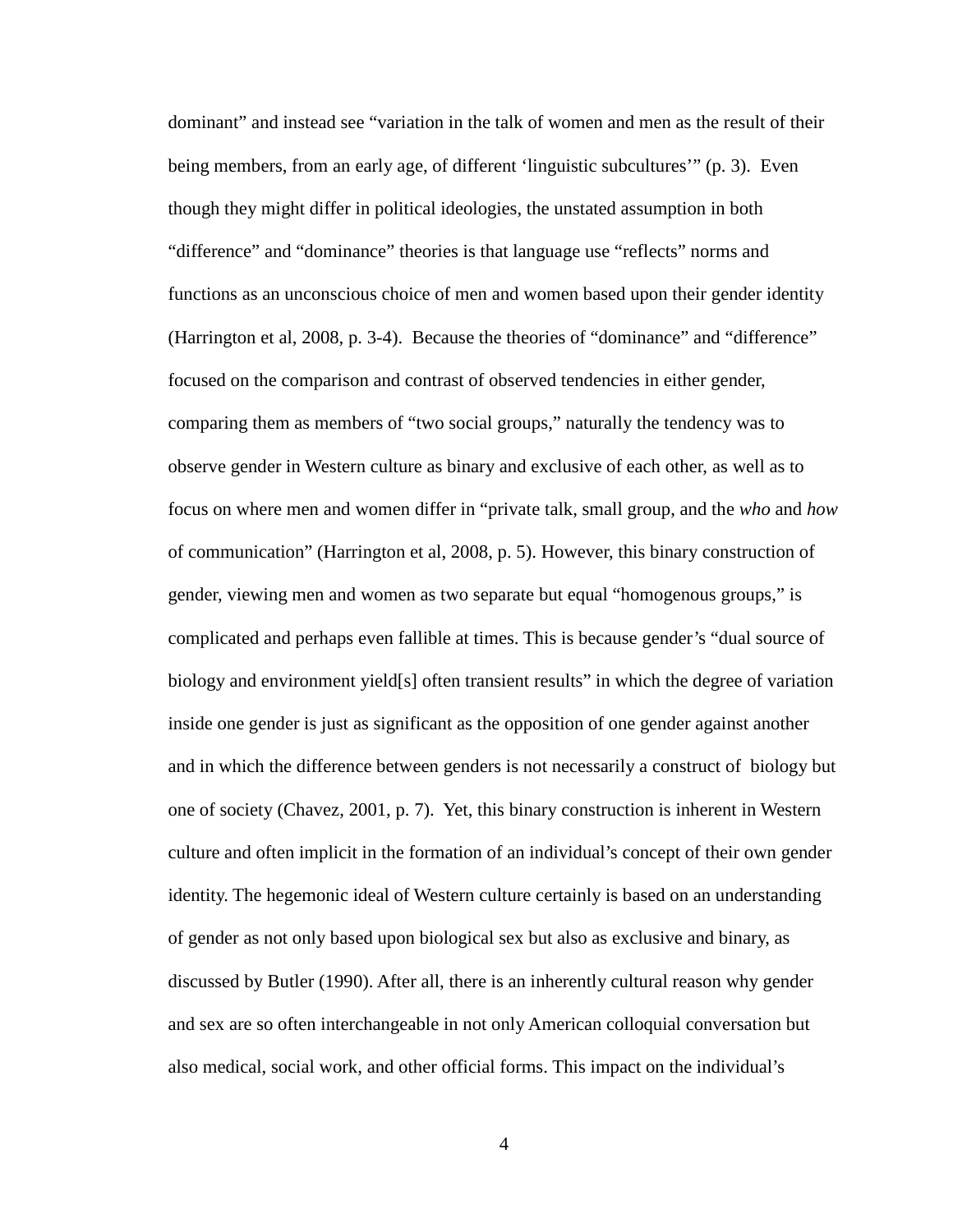conception of self cannot be dismissed. Perhaps serving as a loose example of the Sapir-Whorf hypothesis in action, men and women in Western culture still generally continue to self-categorize in a binary fashion, which is based primarily upon an etic perspective of biological sex and influenced (perhaps even created) by the binary language used to express gender. Relating to the field of gender and language study, according to Harrington et al, "differential tendencies," which emphasizes this binary construction, "is still the current 'popular' understanding of gender" (2008, p. 4). And so, it is nearly impossible to conduct research without utilizing some sort of binary understanding of gender, even if it incorporates variation among groups. It is nearly impossible, after all, to determine a specific subgroup in the field of gender and language study without excluding another.

*Social constructionism.* In response to "difference" and "dominance," a number of key researchers in the field of gender and language have shifted their focus from the notion that language use reflects gender norms and instead see gendered language use as "the active/interactive/negotiated construction of gender, including self-positioning" (Harrington et al, 2008, p. 4). Other tenets of social constructionism serve to emphasize the public sphere over the private as well as texts written by and about women, texts which Harrington et al criticize (2008) as "de-emphasizing" the agency of the human subject (p. 4). Contemporary gender and language study relies on the concept of performativity, a term originally coined by Butler (1990) who applied linguistics and language theory to gender studies in the conclusion that "gender is performed in part through 'embodied iteration' of particular linguistic acts" (Harrington et al, 2008, p. 4). This iteration comprises what are called 'speech acts' which are a creation of an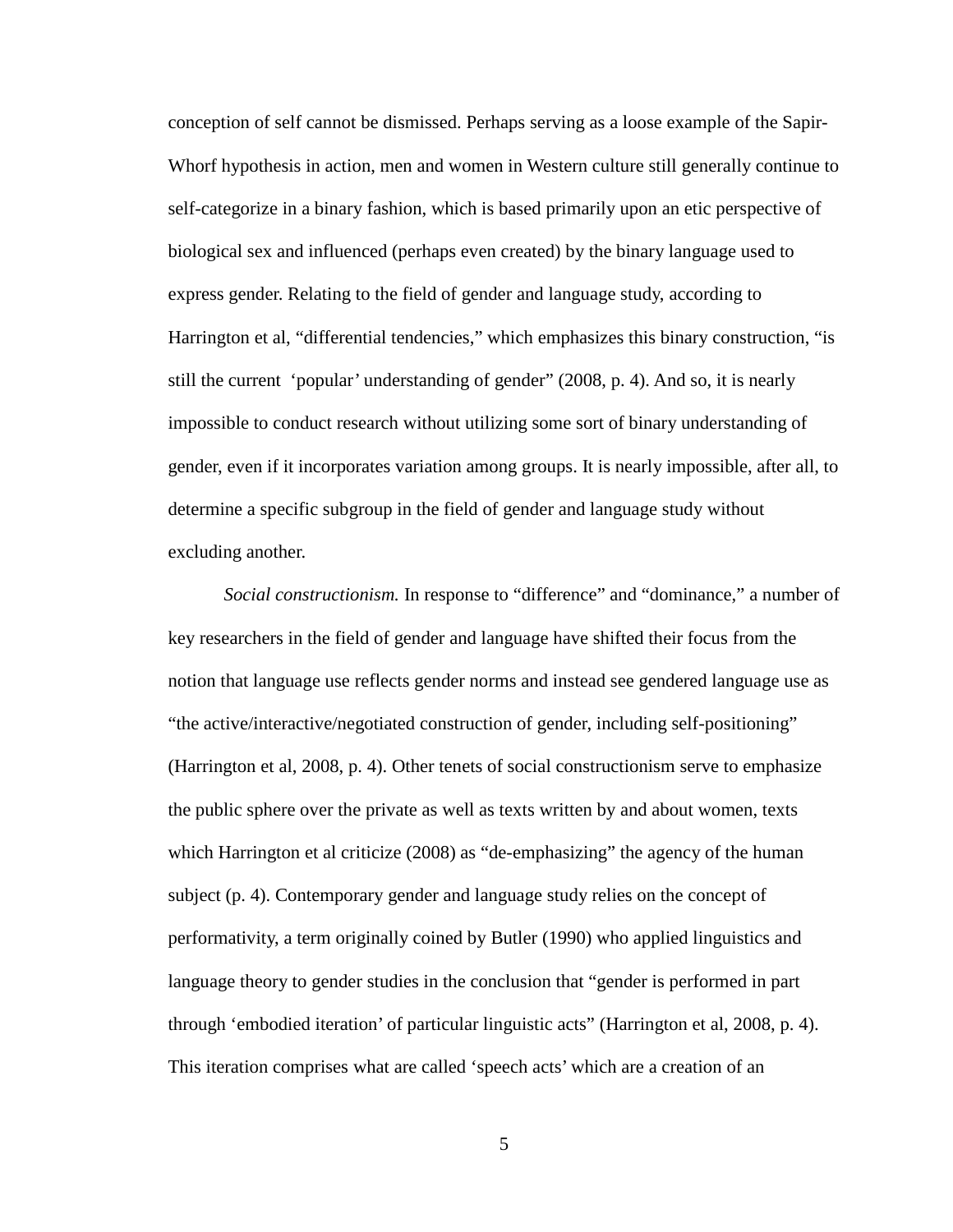individual as representation of their gender identity. Speech acts then are not merely a reflection of socialization.

Performativity is not without its own complications and criticism. Green (2007) argues not for a return to the "difference" and "dominance" models, but that Butler's formative work is merely a reiteration and a renaming of an already active current of thought in gender and language study. Green argues that Kessler and McKenna (1978) and West and Zimmerman (1987) had already deconstructed gender into a social process of 'performing' masculinity and femininity as a representation of moments of repetition and ascribing characteristics to a particular gender. Gender in these works hinges on the theory that internalized notions of gender result from practice and language acts (Green, 2007). However, neither set of researchers had coined the term "performativity" as a label for their observations, so credit goes to Butler for the concept in entirety. This thesis will not take sides in that particular debate, but it does serve as proof that the field of gender and language study has been concerned with issues of identity since its inception, also as represented by Lakoff (1973).

The core of gender and language study is a modified version of the social constructionist model of gender. According to Harrington et al (2008), "Most gender and language study today broadly encompasses social constructionist meanings of *gender*  together with a nuanced version of 'differential tendencies'" in a post-structuralist mentality of combining approaches and methodologies for the particular use of the researcher or to better the complete understanding of the field (p. 5). Their list of concerns of post-structuralist ideas of gender includes:

\* diversity (e.g. class, ethnicity, and their interaction with gender; multiple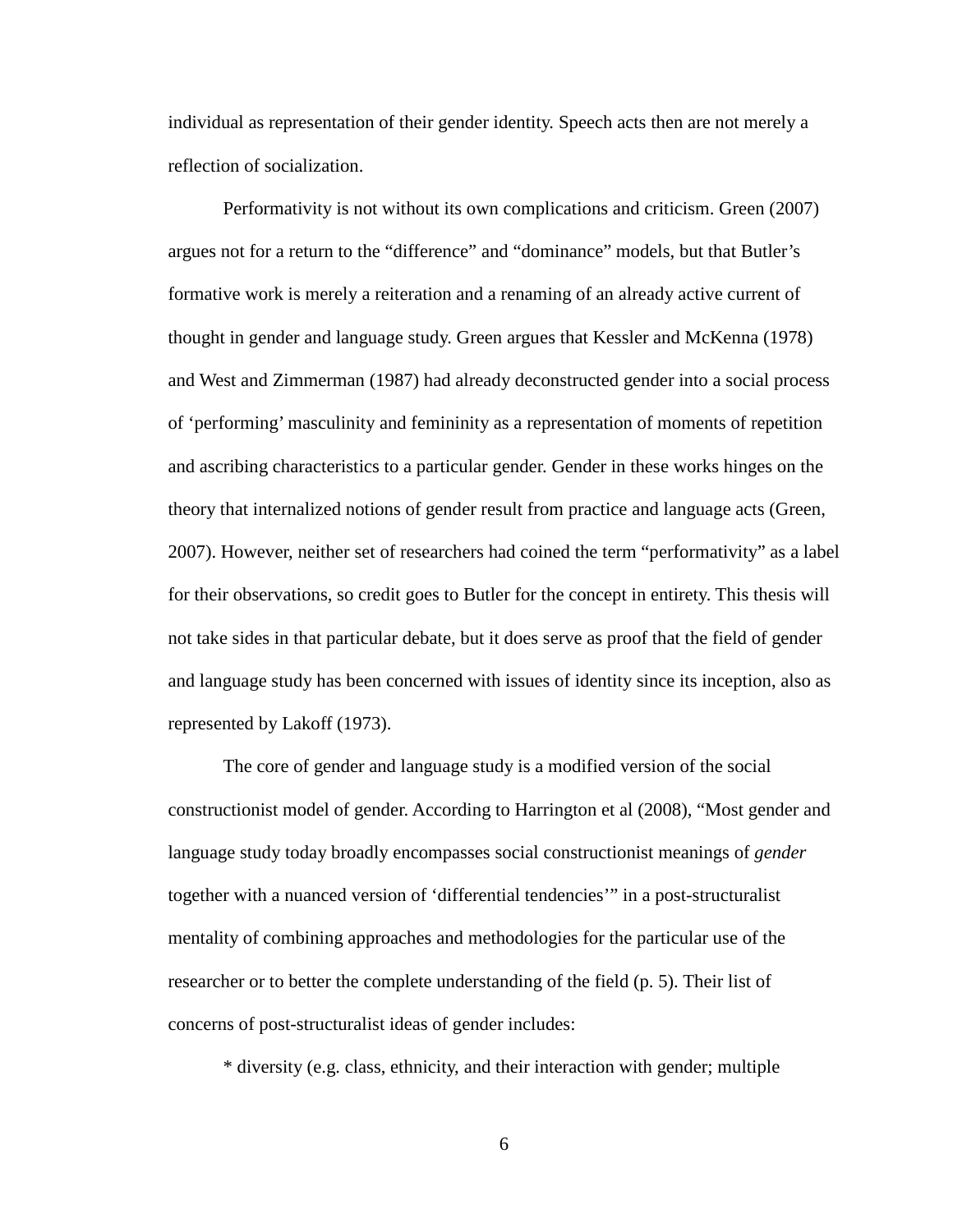masculinities/femininities; differences among "women" and "men") \* gender being "performed" … in an ongoing way, allowing for agency; performance being achieved partly through language (which is therefore *constitutive*); power being "done" rather than something speakers "have" \* "local" or "contingent" explanations for gendered language patterns and the importance of specific contexts… (Harrington et al, 2008, p. 4-5)

This thesis keeps these tenets of gender and language study at the forefront of its primary research analysis, especially the concepts of ethnicity's "interaction with gender," as well as the performativity of gender and the importance of "specific contexts" (Harrington et al, 2008, p. 4-5). Even though, the ethnicity of students was not collected by the survey, as a way to maintain the confidentiality of participants, any future research would focus on particular ethnic or linguistic groups. As well, the specific context of post-secondary ESL education is discussed in the methodology chapter. Future research may focus on one particular gender, but diversity is represented in this thesis by the surveying of both men and women as equally as possible within the demographics of the ESL program itself. This relates to the social constructionist idea of gender and language study in that it analyzes not only women's responses, but responses about women.

**Identity.** Identity is another term which has a multiplicity of meaning depending on the field and specific approaches utilized in research. For the use of the term 'identity' in this thesis, it is defined in relation to Norton's (1997) discussion of the history of identity theory. In a break from technical linguistic jargon, she defines identity in a fairly upfront way as referring "to how people understand their relationship to the world, how that relationship is constructed across time and space, and how people understand their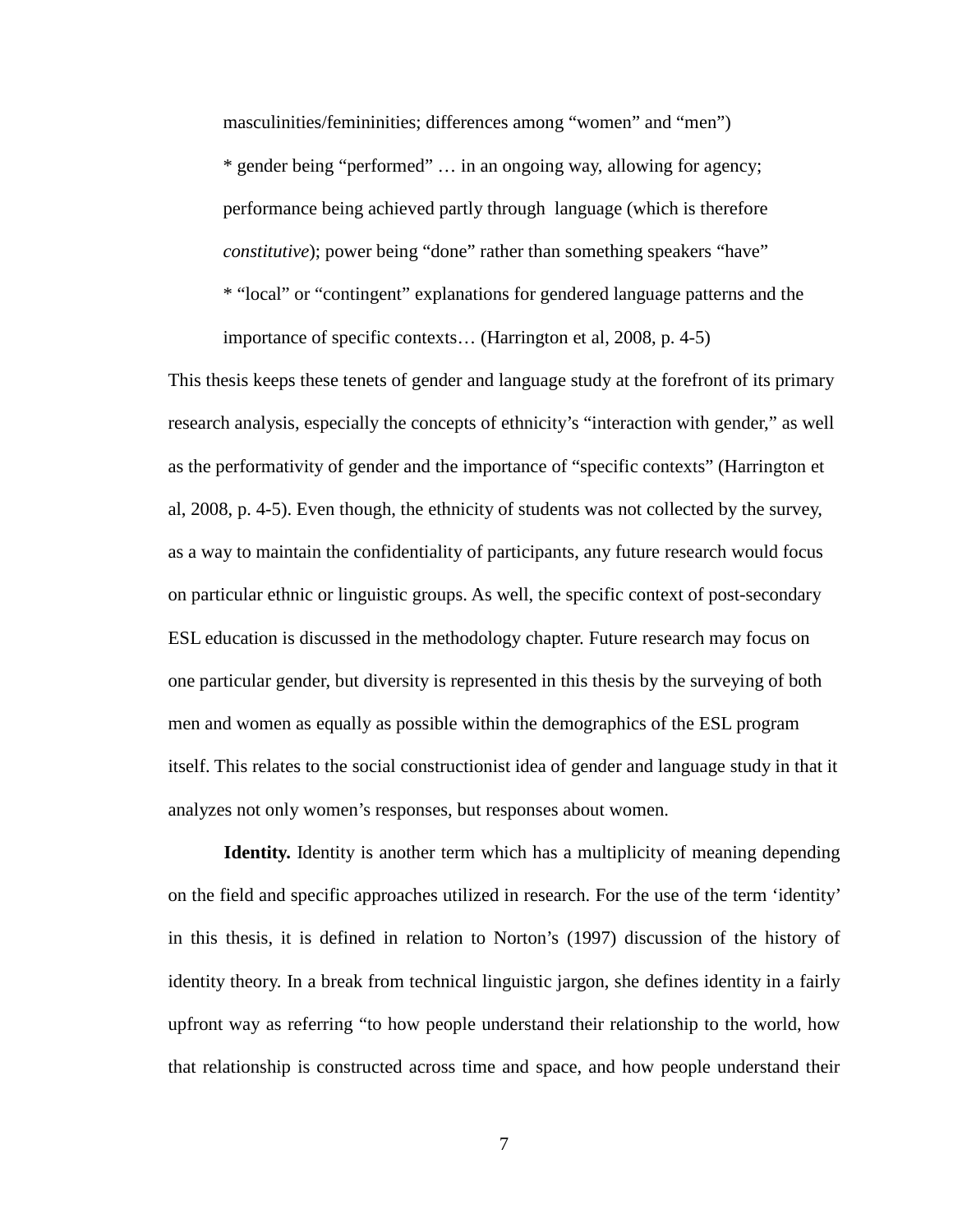possibilities for the future" (p. 410). Identity encompasses how people see their individual concept of self as relating to the social "world" around them. What is most imperative about this definition is the concept of identity's mutability through "time and space" relating specifically for the purposes of this thesis to the introduction of second language acquisition as an adult to a person's own concept of identity as a potential catalyst for change.

The difference between social identity and cultural identity is also still under debate among gender and language study research. Social identity is best understood as the concept of identity discussed above, as how an individual relates to the social world through "institutions such as families, schools, workplaces, social services, and law courts" (Norton, 1997 p. 420). Cultural identity then is defined as "the relationship between individuals and members of a group who share a common history, a common language, and similar ways of understanding the world" (Norton, 1997, p. 420). Norton (1997) discusses this difference with surprising results in her introduction to the 1997 *TESOL Quarterly* focused on gender and language study; she deduces "the difference between social identity and cultural identity as fluid and the commonalities more marked than the differences" (p. 420). This is a striking similarity to the concepts of "dominance" and 'difference,' as compared to social constructionism, in gender and language study. It is not surprising that Norton, herself a feminist researcher interested in identity study, would perceive identity not as binary but as inclusive and varied based upon situation. She concludes that the true difference between the two terms "might be explained in terms of the disciplines and research traditions that inform" different critics' works as well as the "different emphases of their research projects" (p. 420). Essentially, the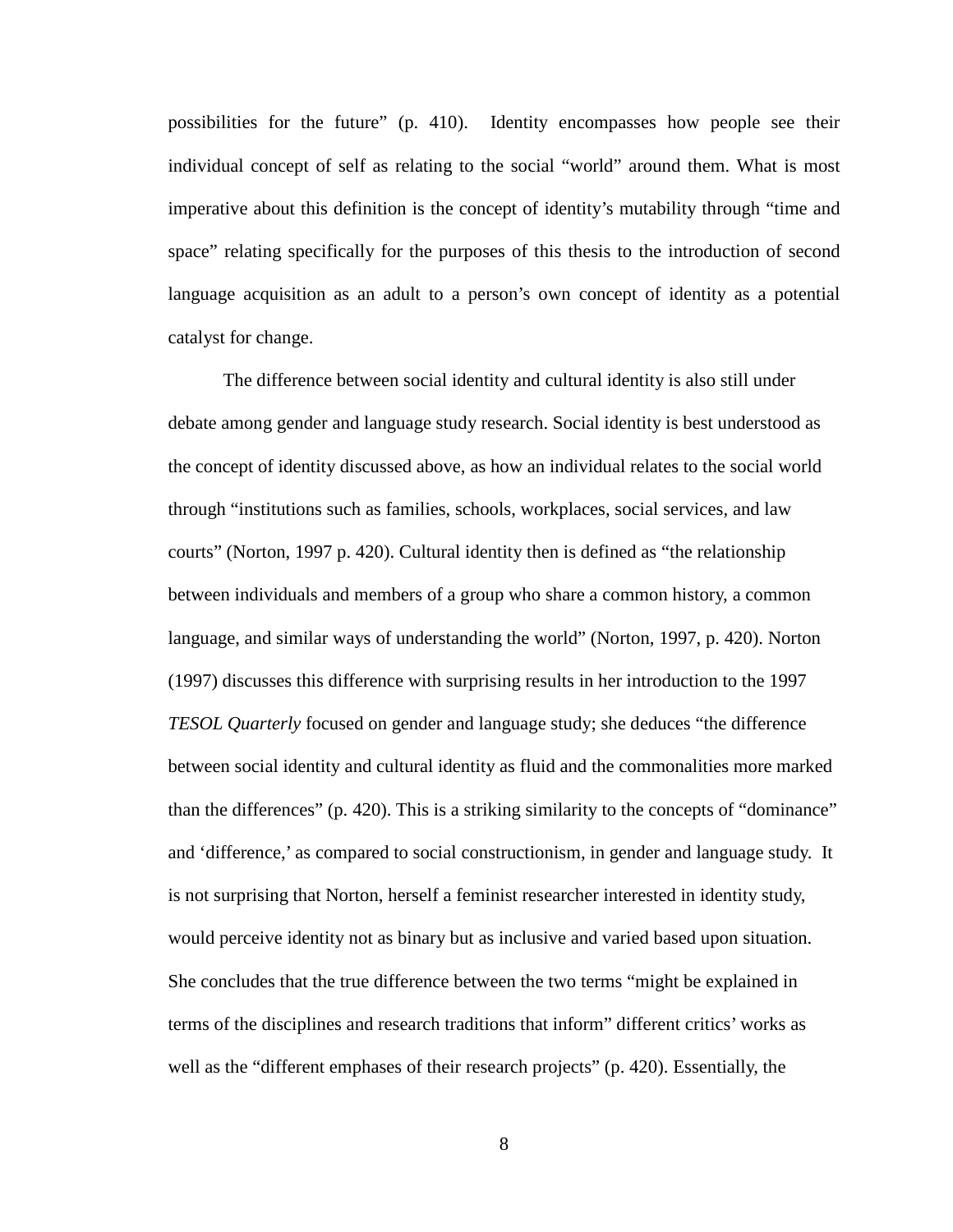different needs of various fields determine the use of either term as well as the definition of the term used.

General scholarship concerning cultural identity for immigrants and other second language learners has focused on immigrant life in the United States being divided in an opposition between cultural assimilation and ethnic pluralism. This seems quite reductive considering Norton's (1997) findings on the interrelation of social and cultural identity. Cultural assimilation perspectives in immigrant research emphasize the quick and crossculturally universal shift away from the use of the first language to the use of English and the attraction to American culture including non-verbal facets like fashion and gender presentation by the second and third generations. Alternatively, research into ethnic pluralism asserts that immigrants by the second-generation also shift towards an "ethnic identity" that exists in cohesion with an American cultural identity. English Language Learners essentially create new English-speaking identities that are both separate from and influenced by their first language and culture. However, current trends are pushing researchers to consider more subtle, nuanced views of the renegotiation of cultural identity that include how gender and other such social identifiers can impact language learning and other facets of immigrant life (Stritikus &Nguyen, 2007).

**Communities of Practice.** The notion of specific context is paramount for this thesis' primary research, and so the definition of Communities of Practice (CofPs) must be explored. A Community of Practice is defined in Harrington et al (2008) as:

groups of people who "come together around mutual engagement in an endeavor," when "ways of doing things, ways of talking, beliefs, values, power relations—in short, practices—emerge" (Eckert and McConnell-Ginet, 1992: 464). We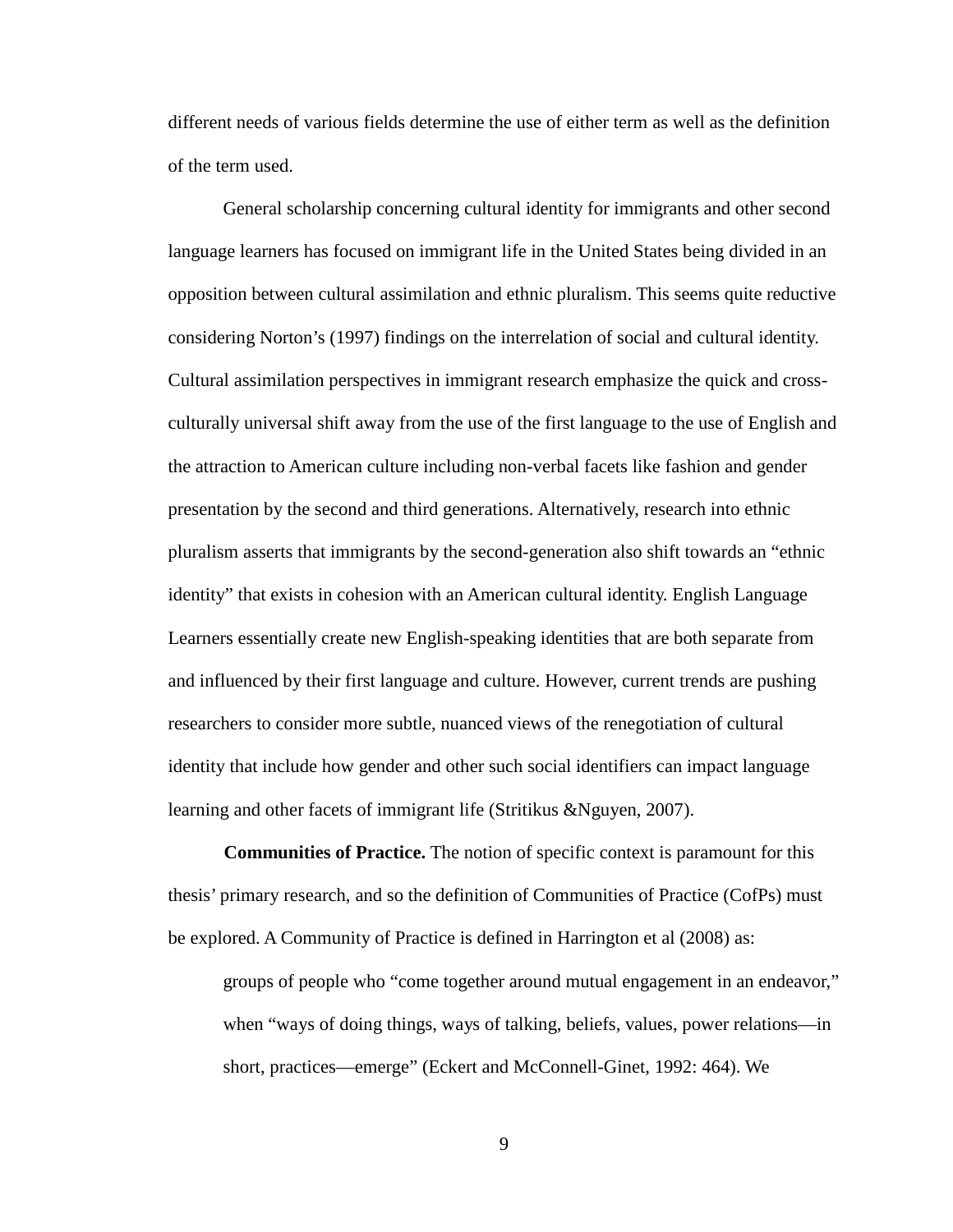participate in multiple CofPs, for example as members of a family, students in a classroom, employees in a workplace, … Gender identities… are arguably produced, reproduced and contested through such participation, in particular through *differentially* gendered engagement (2008, p. 5).

According Litosseliti (2006) the theory of Communities of Practice gives researchers of gender and language the ability "distinguish between speakers' assumed gendered behaviour and the range of identities available in the gendered communities that speakers inhabit" (qtd in Harrington et al, 2008, p. 5). The specific importance of Communities of Practice comes from this notion that some "differential tendencies" that may be observed perhaps originate in the specific context of English Language Learner's surroundings instead of internally. Researchers must be able to look at the context of the Community of Practice involved as well as specific data. In essence, perhaps students' conceptions of gender identity and the difference between men's and women's speech might originate not internally but as a result of their schooling. For this particular study, a review of literature surrounding the teaching of gender identity in the classroom will be discussed, as it relates to the findings and as a launching point for future research.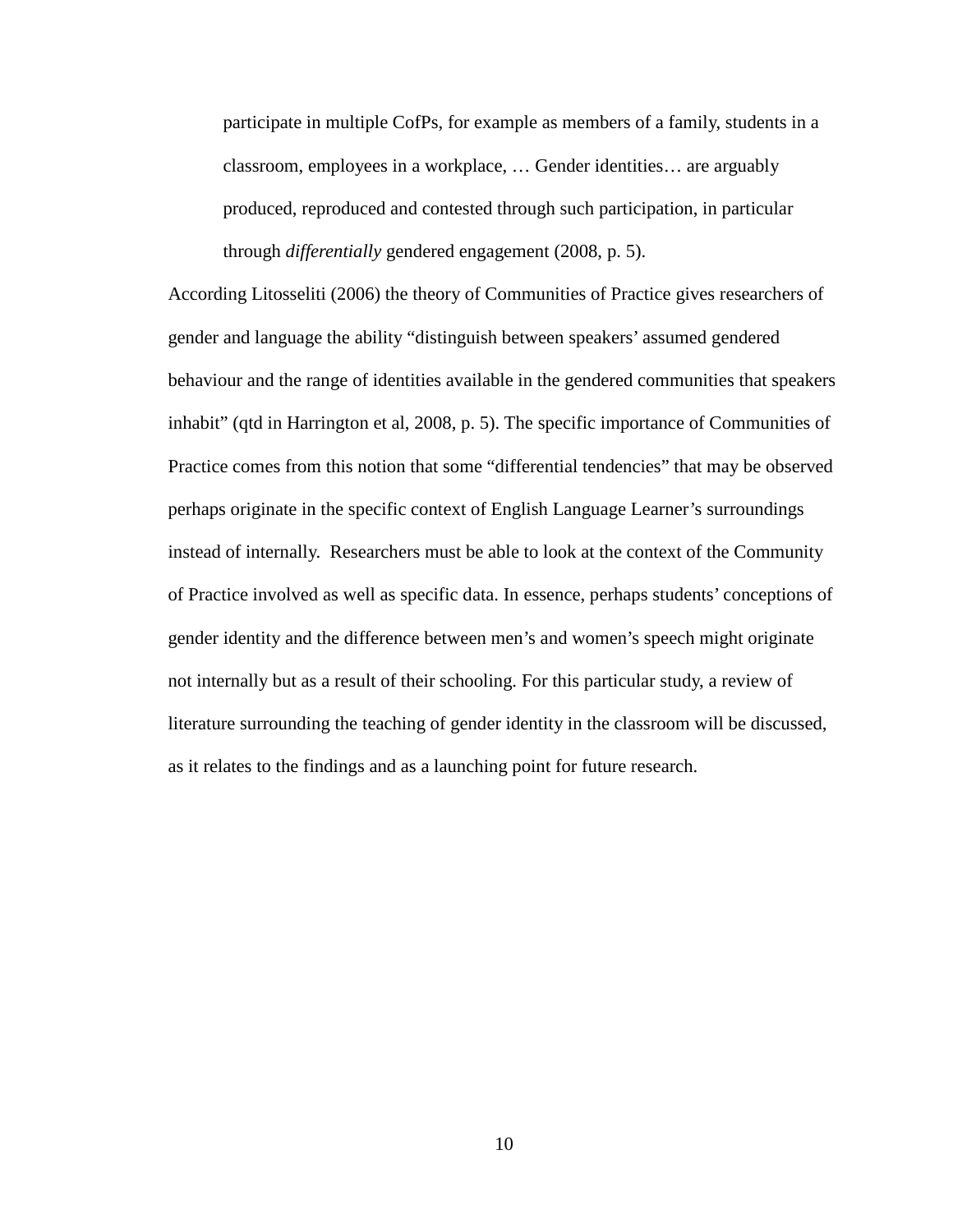## CHAPTER II: LITERATURE REVIEW

## **History of Identity Research**

Before the mid-1990s, there was a dearth of research on gender and English language learning, perhaps because of the elusive nature of the concepts of both language and identity, as Norton (1997) cites in her assertion that "debates on theories of language are as inconclusive and indeterminate as debates on theories of identity" (p. 409). Language, and especially identity, as shown in the introduction, are theories which do not have the neat concreteness of traditional fields in mathematics or science. They rely on elusive terms whose definition varies based upon researcher and situation. To further qualify this lack of research, Norton (1997) also explains that some linguists believe, perhaps erroneously, that "questions of identity are not central to theories of language," following in the tradition of Chomsky's theories of language acquisition (p. 409-10). Much of traditional TESOL research in the field of gender has also followed in the footsteps of Dörnyei's ideas of motivation and language learning beliefs in relation to male and female ESL/EFL students. The majority of early research into gender and the ESL classroom focused on the intent to identify difference if and when it existed between male and female students. When research in the field does address gender, it primarily has focused on issues of sexism in text books and the possibility of gender differences in learning styles and strategies, as discussed by Sunderland in her 1992 overview of gender issues in the EFL classroom. This ideology of "difference" is still a prevalent methodology in much of TESOL research involving gender, resulting in a majority of studies focusing on learner strategies and learning styles, identifying specific women's issues. Few studies before the 1990s even discussed the variation of responses inside of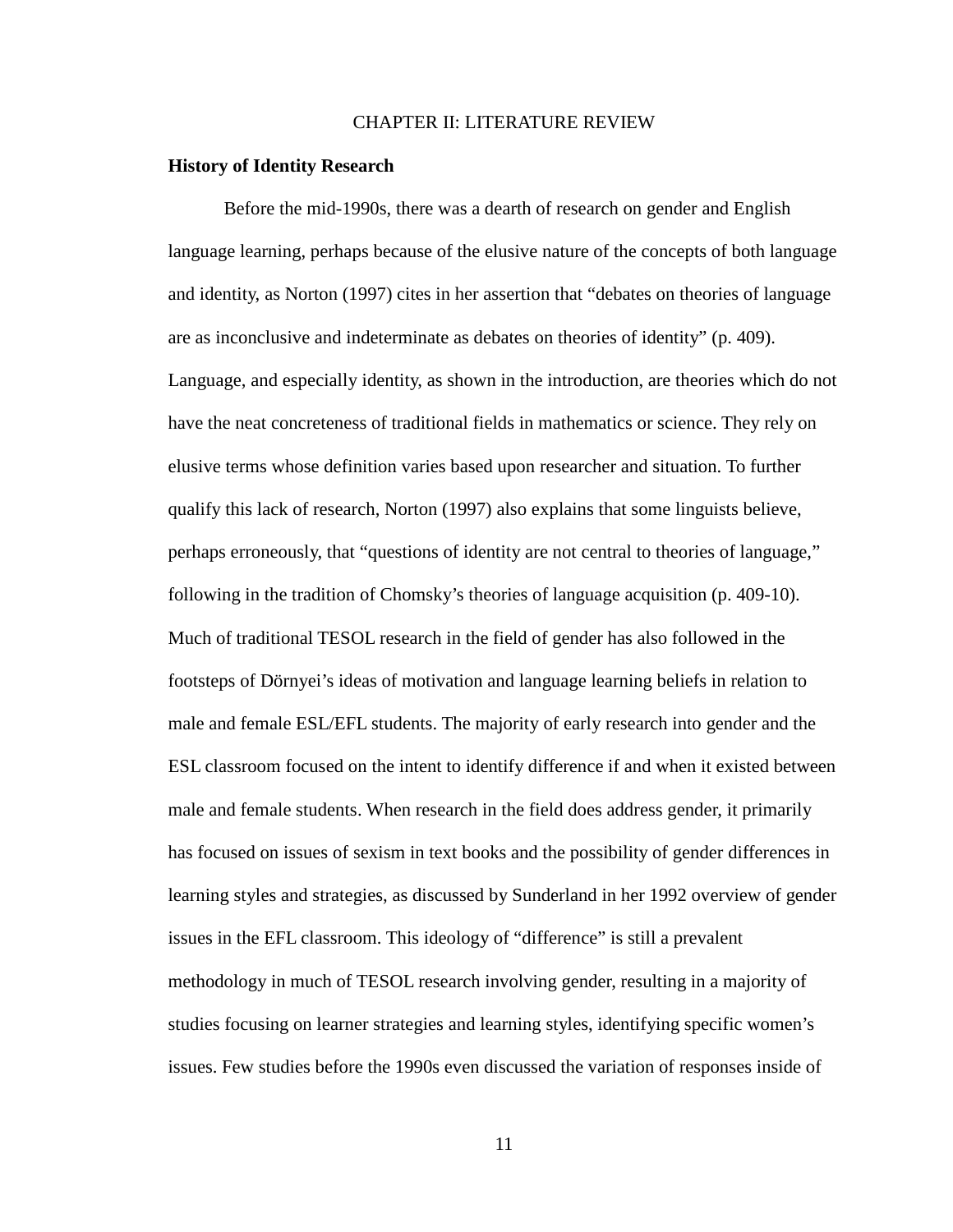one gender, let alone issues of identity and language learning.

The late 1990s and 2000s saw a surge of research concerning the interplay between gender identity and language learning, which according to Norton and Pavlenko (2004) originated in a "post-structuralist framework [which] foreground[ed] sociohistoric, cross-cultural, and cross-linguistic differences in constructing gender" (p. 504). Situating gender into this framework means not only recognizing gender an important segment of social identity (which Norton and Pavlenko explain also includes other markers like "race, ethnicity, class, sexuality, (dis)ability, age, and social status") and its role in the development of "experiences, trajectories, and outcomes" in students' language learning, but also recognizing when gender, especially difference, does not factor into learning outcomes or experiences (p. 504). In their 2004 updated overview of gender issues, Norton and Pavlenko (2004) focused on the transformative power of identity work in the ESL classroom, specifying the ways that "curricular innovation" in the form of addressing identity in the classroom can fulfill the social needs of the students, particularly immigrant ELLs.

# **Complications of Identity Research**

Though gender identity and its connection to language learning is a relatively new subfield of gender and language study, there is some research concerning how the gender identity of English Language Learners changes and evolves as they acquire access to second language resources and discrete language skills. English Language Learners and immigrants living in the United States already have constructed a gender identity influenced and created by their home culture, but the very act of acquiring a second language may cause these students to re-evaluate their perceptions of gender roles. Most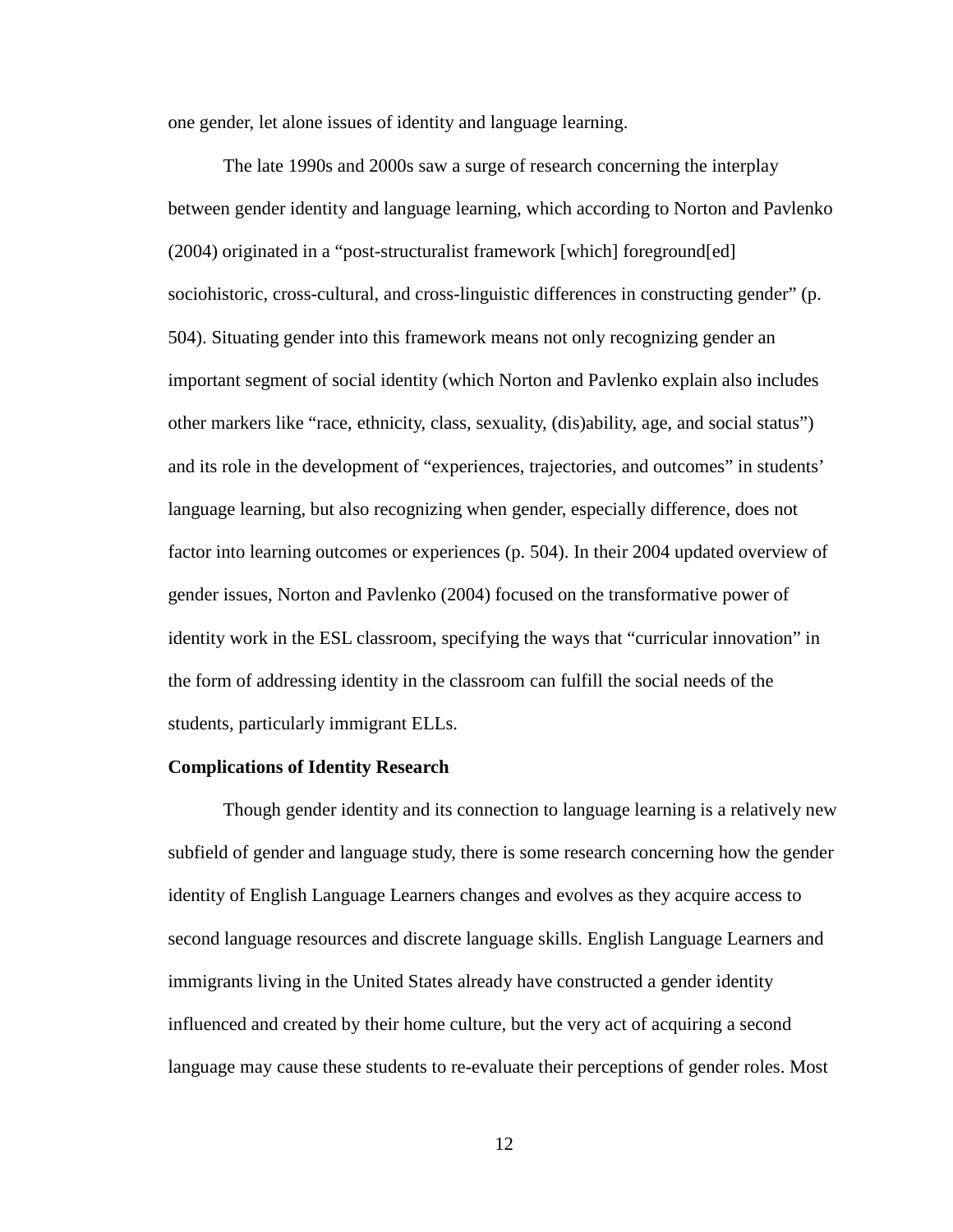of the research surmises that a new gender identity is created and constructed by English Language Learners as they acquire discrete language skills and interact with second language resources. This experience affects their own production and understanding of these facets of language, specifically including supra-segmentals such as intonation and vocabulary choice (Morgan, 1997). Specifically, English Language Learners are affected not only by their previous language experience in their first language, including such aspects as women's language in Japanese, but they also build a new English-speaking gender identity that includes new conscious and unconscious choices in language use (Norton, 1997).

Norton (1997) further explains this process of identity creation by stating that English Language Learners "are also constantly organizing and reorganizing a sense of who they are and how they relate to the social world" (p. 410). To be concise, English Language Learners are both creating and negotiating their own identity as an English speaker, in a manner that is implicated to be both deliberate and conscious. Norton (1997) emphasizes the effect of access to second language resources on burgeoning gender identity by relating the concept of identity to other social desires in the vein of West (1992) in her conclusion that "identity relates to desire—the desire for recognition, the desire for affiliation, and the desire for security and safety" (p. 410). Access to second language resources and, in general, the process of acquiring a second language then serve as fundamental tools for identity creation and negotiation because these resources "define the terms" English Language Learners use to express their desires (Norton, 1997). Essentially, "changing social and economic relations" can and do act as catalysts for changing identity (Norton, 1997, p. 410).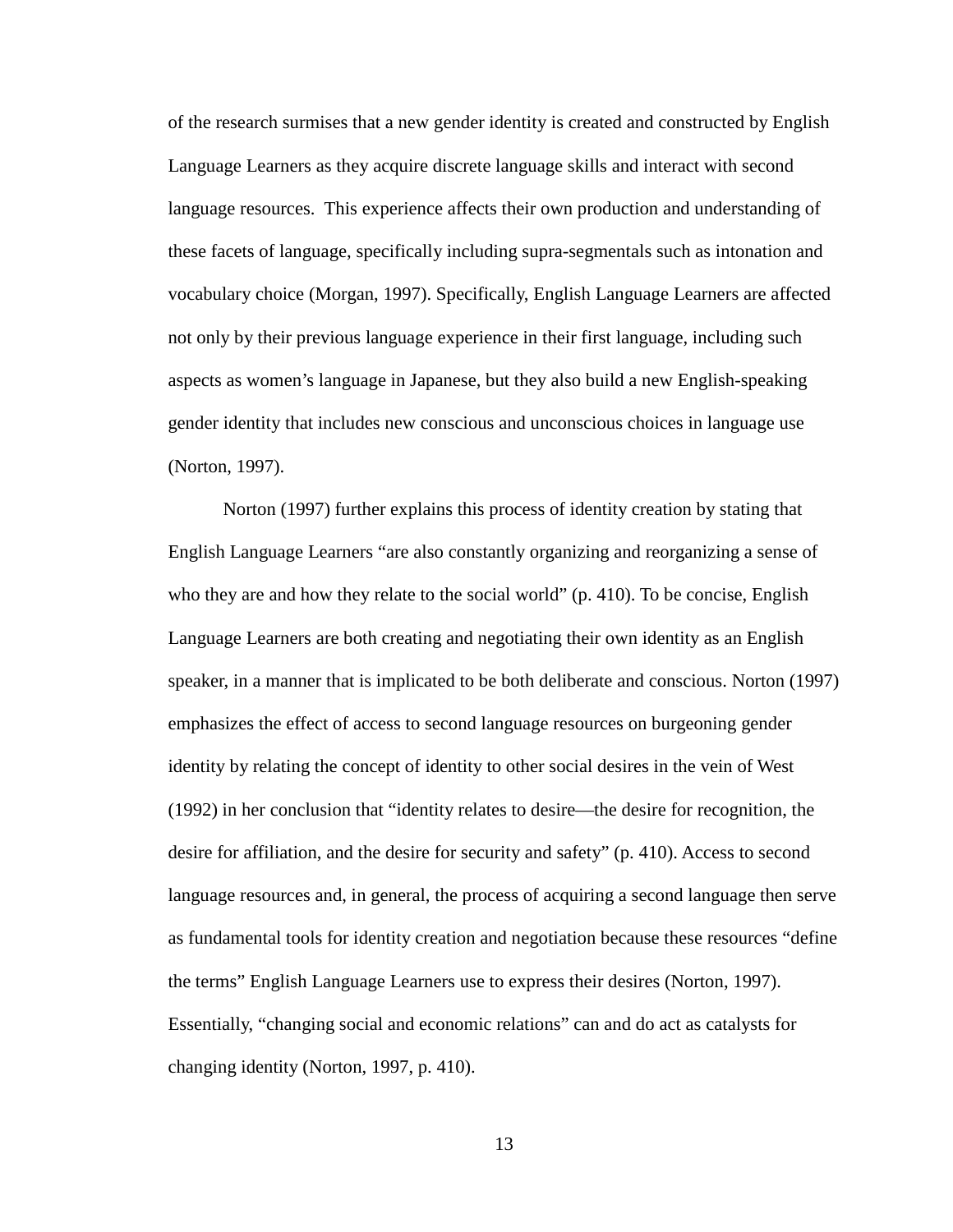Norton (2000) addressed the issue of the multiplicity of adult language learner identity after a six month long observation of immigrant women after their graduation from her ESL program in Ontario, confronting the relative slowness of language acquisition literature to recognize the interplay between facets of social identity like ethnicity and gender in ESL students' learning. Norton's (2000) work criticizes the binary division of students as "introverted or extroverted" or "inhibited or uninhibited" by calling it inadequate to represent the complications of life outside of the classroom and by specifically criticizing the assumption of theorists who dismiss the relation between language learning and social identity by saying "language is not conceived of a neutral medium of communication, but is understood with reference to its social meaning" (p. 5). Keeping with tenets of social constructionism, language is not created in a vacuum, devoid of political and sociocultural influence. Language is neither neutral nor is it unbiased. It is by its very nature a manifestation of the society of its speakers. And so to study language learning without reference to its "social meaning" cannot represent the whole of student experience. In her review of Norton's book, Halpern summarizes Norton's importance in her exclamation that:

Unless we consider the import of pressures of gender and ethnicity on our instructional systems, it will be business as usual and not much else. But if language instruction classrooms investigate the social constructions of the language learner then they will move toward Norton's vision of education, which is 'centrally concerned with the enhancement of human possibility.' (p.745) (Norton, 2000, qtd. in Halpern, 2001).

Even though specific questions about access to second language resources are not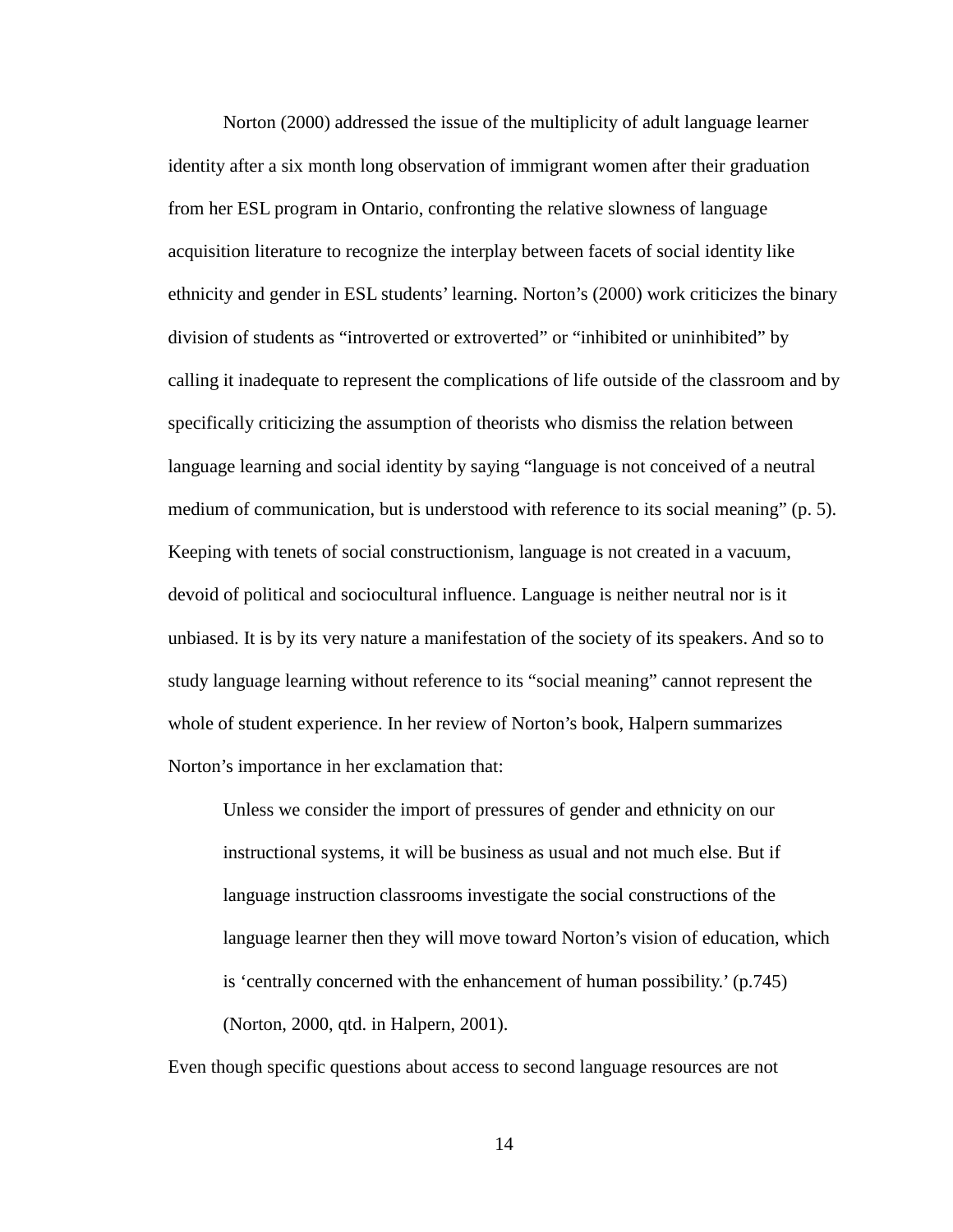addressed in this thesis, the concept of changing social relations was a key influence in the formation of the research questions asked. Norton's theories on gender identity and its role in language learning specifically also represent a foundation upon which this thesis attempts to build. The importance of the cultural construction of language and transformative classroom practices is emphasized in the "Teaching About Gender" section in this chapter.

# **Creation of Gendered Identities**

Norton's exploration of how identity is formed through access to second language resources is partially supported by current research on gender and its effects on language use. Deutsch (2007) argues that it is clear that "People act with the awareness that they will be judged according to what is deemed appropriate feminine or masculine behavior," and so they adjust their language to fit the societal norms of their current situation (p. 106). However, this situation becomes more complicated for those people who acquire a second language. Specifically, this definition of what is appropriate language use changes as English Language Learners in the United States are confronted with gender roles and behaviors that are often radically different from their previous experiences. In addition, in both the second-language classroom and the wider English-speaking culture, the expectations of English Language Learners, are often complicated by their first-language and past cultural experiences. Chavez (2001) explains this connection between gender expectations and culture by summarizing:

In a second-language classroom, students of different first-language and cultural backgrounds may hold conflicting, often gender-bound, expectations of the communicative behavior of the self, peers, and the teacher. … This is becoming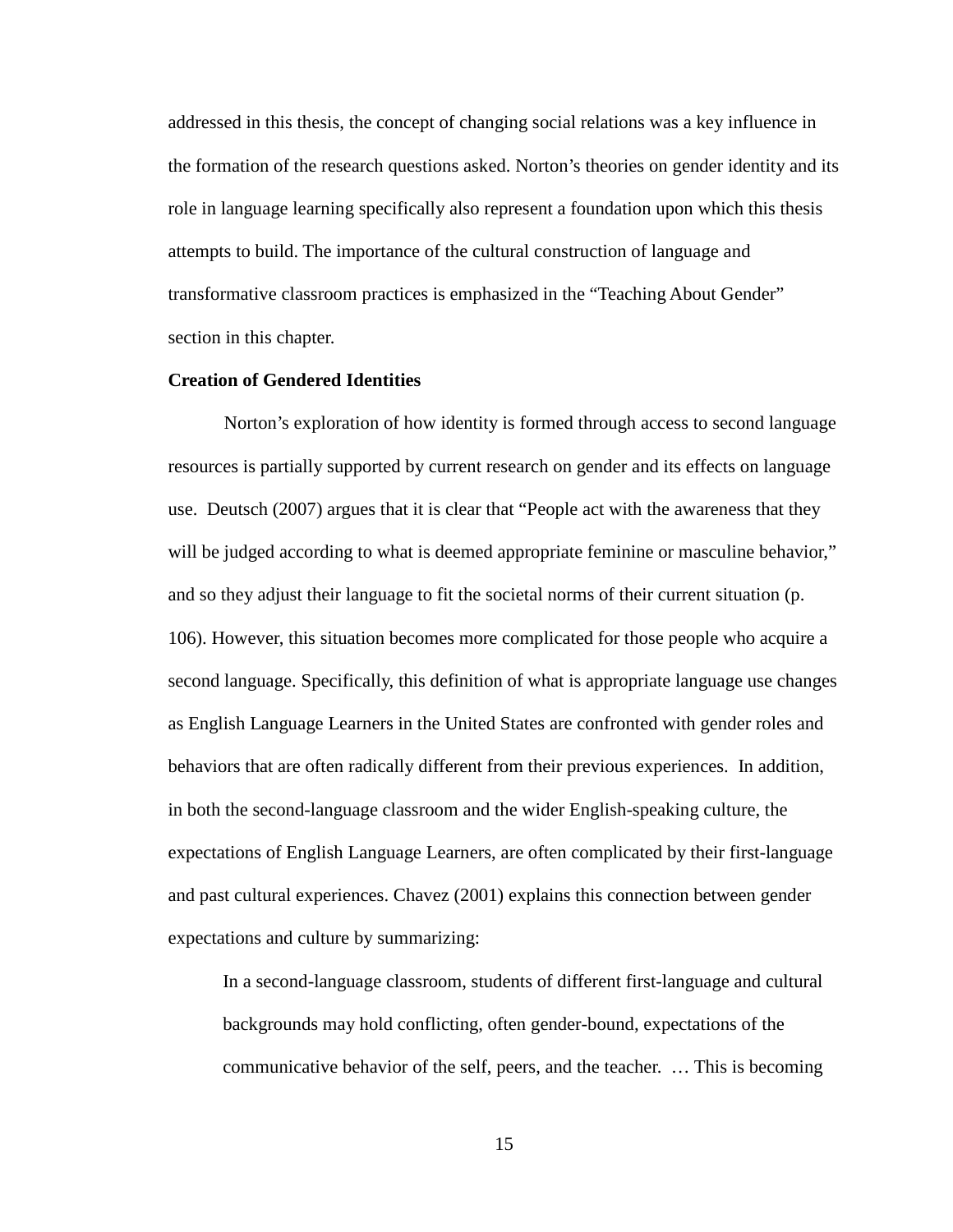an increasingly important consideration, with a steady rise in minority college enrollments (with females constituting a disproportionately large share) and with

increasing numbers of foreign students enrolling at American universities. (p. 9). Essentially, most English Language Learners often initially hold expectation of behavior related to experiences in their first language. However, first generation immigrant English Language Learners are faced with the unique challenge of renegotiating their cultural and linguistic understanding of gender in light of exposure to new language resources because of their immersion into the English-speaking culture. This is of most importance to researchers who study the development of English as an international language, coinciding with the concept of multiple Englishes. English Language Learners in an English as a Foreign Language (EFL) classroom do not have the same immediate need for the cultural components of the language because their classroom and real world situations are both situated within a context of their first-language. The focus specifically on immigrant English as a Second Language Learners in this thesis is developed because of their unique situation that necessitates cultural adaptation or even perhaps resistance, as discussed further in the review.

Specifically for female immigrant English Language Learners, public, especially post-secondary, schooling is often the major catalyst for "the development and initial formulation of contrasting ideas and beliefs regarding traditional gender roles and expectations" (Stritikus & Nguyen, 2007, p. 854). Schools can serve as "liberating spaces" for women to explore their own concepts of gender identity and other aspects of life that "patriarchal cultures" might not have encouraged (Stritikus & Nguyen, 2007, p. 855). If this is true, then the renegotiation of gender identity occurs simultaneously with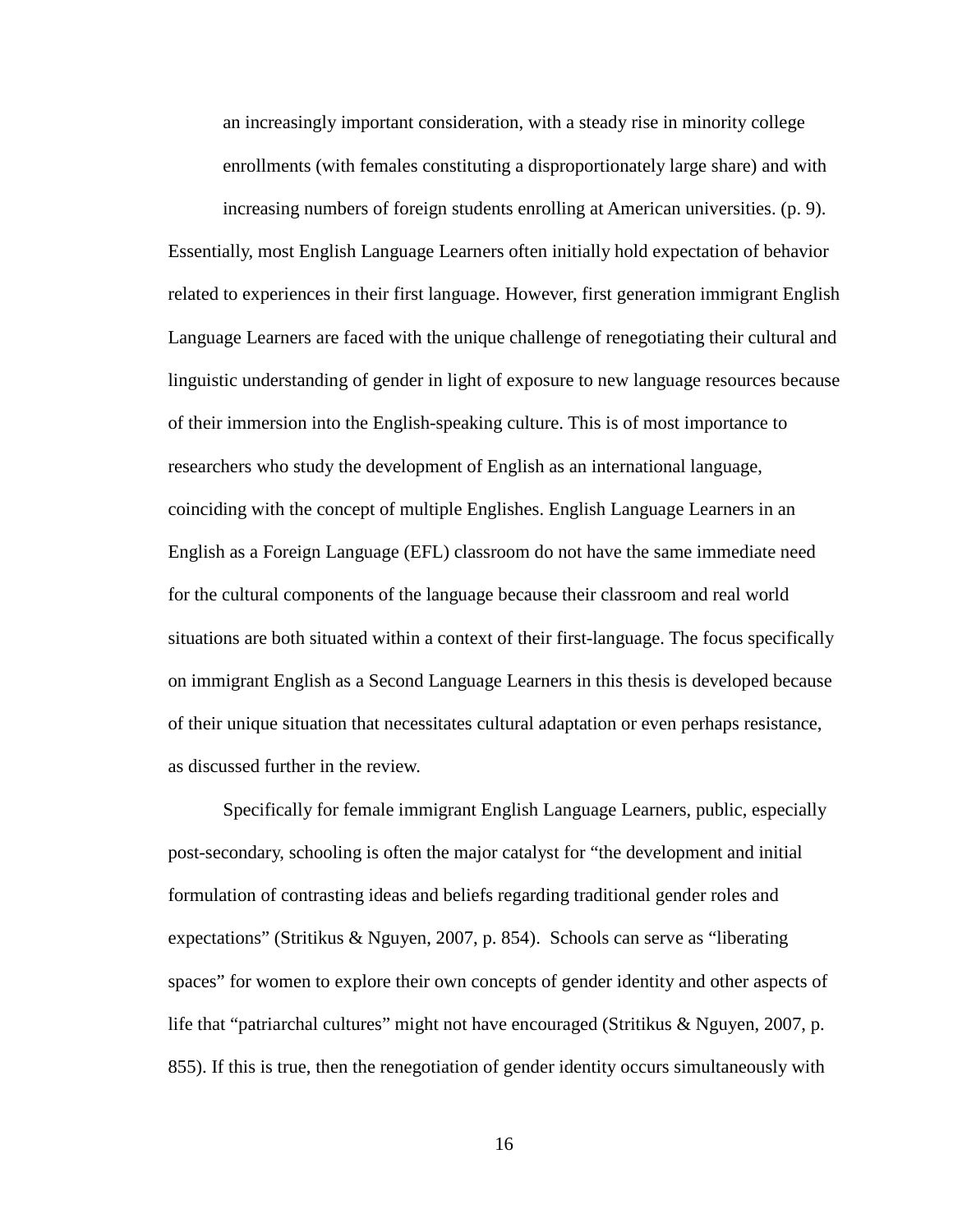language learning because of the encouragement of exposure to second language resources which foster this type of exploration of cultural and gender identity in the new context of living in America. This relates directly to Norton's (1997) concepts of identity change being initiated through exposure to second language resources. This explanation of public schooling as inherently transformative and "liberating" is not without its own complications, including the limitations of such approaches and the implication of patronization as discussed further in the "Teaching About Gender" section.

However, just as school is not the only place the English Language Learners encounter new discrete language skills, it is not the only place that sparks this exploration of gender identity. English Language Learners reconstruct their gender identity and language use through everyday events and access to second language resources, which despite its deceptively technical name can include everything from popular magazines to taking with coworkers (Gordon, 2004). Norton (1997) emphasizes the importance of second language resources, as discussed previously, but more specifically these more social second-language resources as opposed to classroom material. Whichever way, it seems that no matter the level of education or involvement in a traditional classroom, all immigrants must go through the process of creating a new English-speaking identity to pair with their acquisition of the English language. This process of reformation has been investigated in a few studies, mostly case studies of a single class or group by their instructor. They all focus on a primarily ethnographic style of research, emphasizing the individual experience and the anecdotal as well as what empirical data can be collected. One vital case study was done by Gordon in 2004, focusing on a group of working-class Laotian immigrants to the United States.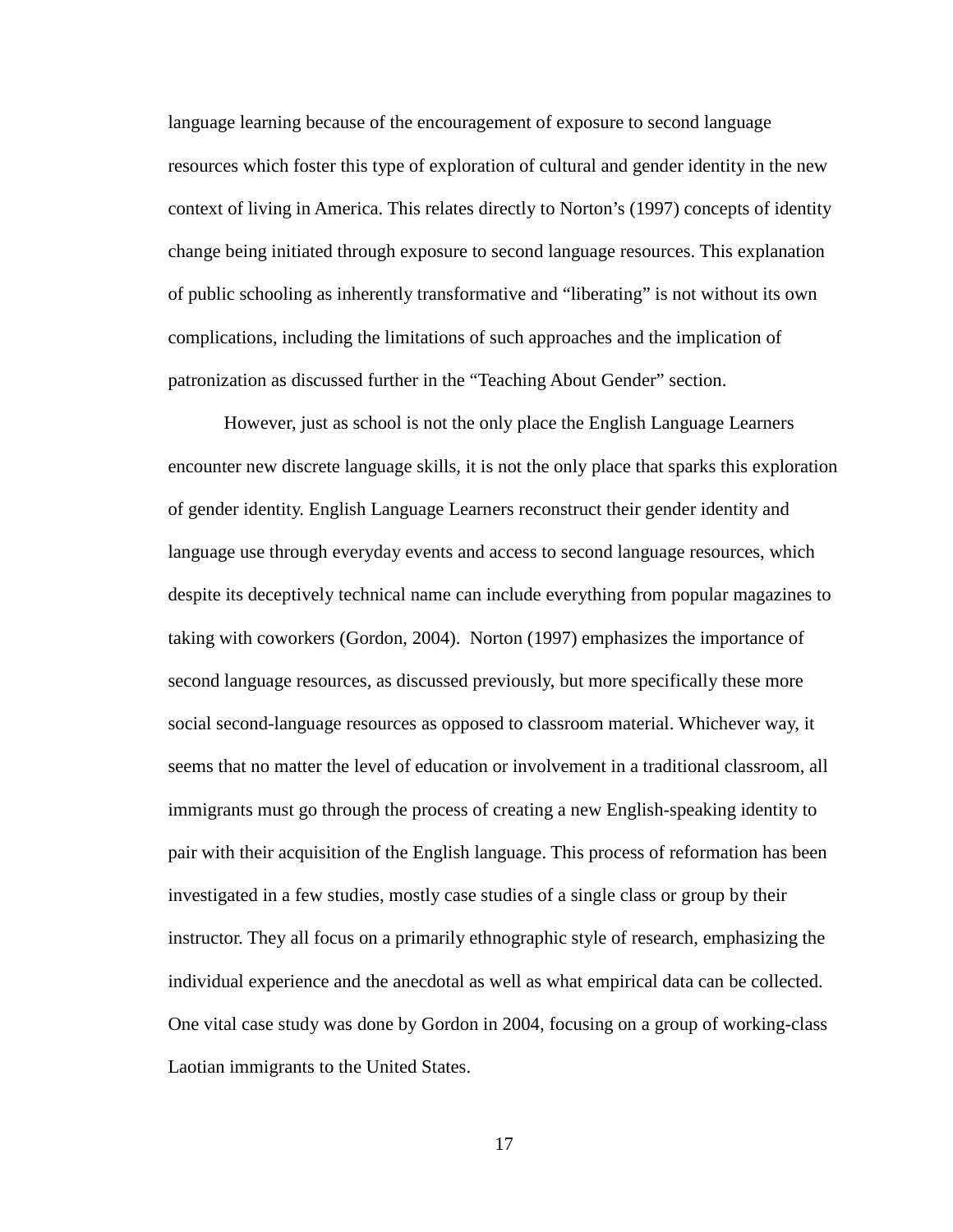**The Creation of a New Gender Identity by Lao Immigrants.** Pragmatically, Gordon (2004) discusses how these working-class Lao men and women redefined gender identities through language after immigrating to the United States. Upon coming to America, the men and women both lost their traditional gender roles because of economic opportunities that afforded women the opportunity, and sometimes necessity, to work outside the home. This changed both their language environment and their access to second language resources, which included female coworkers. When teaching English to this group of Lao men and women, Gordon found that there was a shift in gendered cultural and language practices, affected by their immigration to the United States. He also found that this access to outside resources affects not only specifically the perception of gender identity particularly by the women in the group but also the way that these women perceived, used, and processed language. For example, his students told him that "I'm tired. You clean and cook." is something that might be said by a Lao wife returning from a "long day at the factory" (p. 437). But, although this seems completely normal in the United States, this statement would be "unthinkable within a Lao cultural context" (p. 437). Even though it is not necessarily empirical, this data serves as proof that the differences between culture can result in differences in language use and that the perception of what is appropriate and even necessary language use changes based upon societal expectation. Also, this shows the human agency that female English Language Learners have in determining whether to accept or reject traditional gender roles and in creating a new American, English-speaking identity with a completely new vocabulary at their beck and call. This human agency is of particular importance to researchers in the field of gender and language studies and poses complications for studies that focus on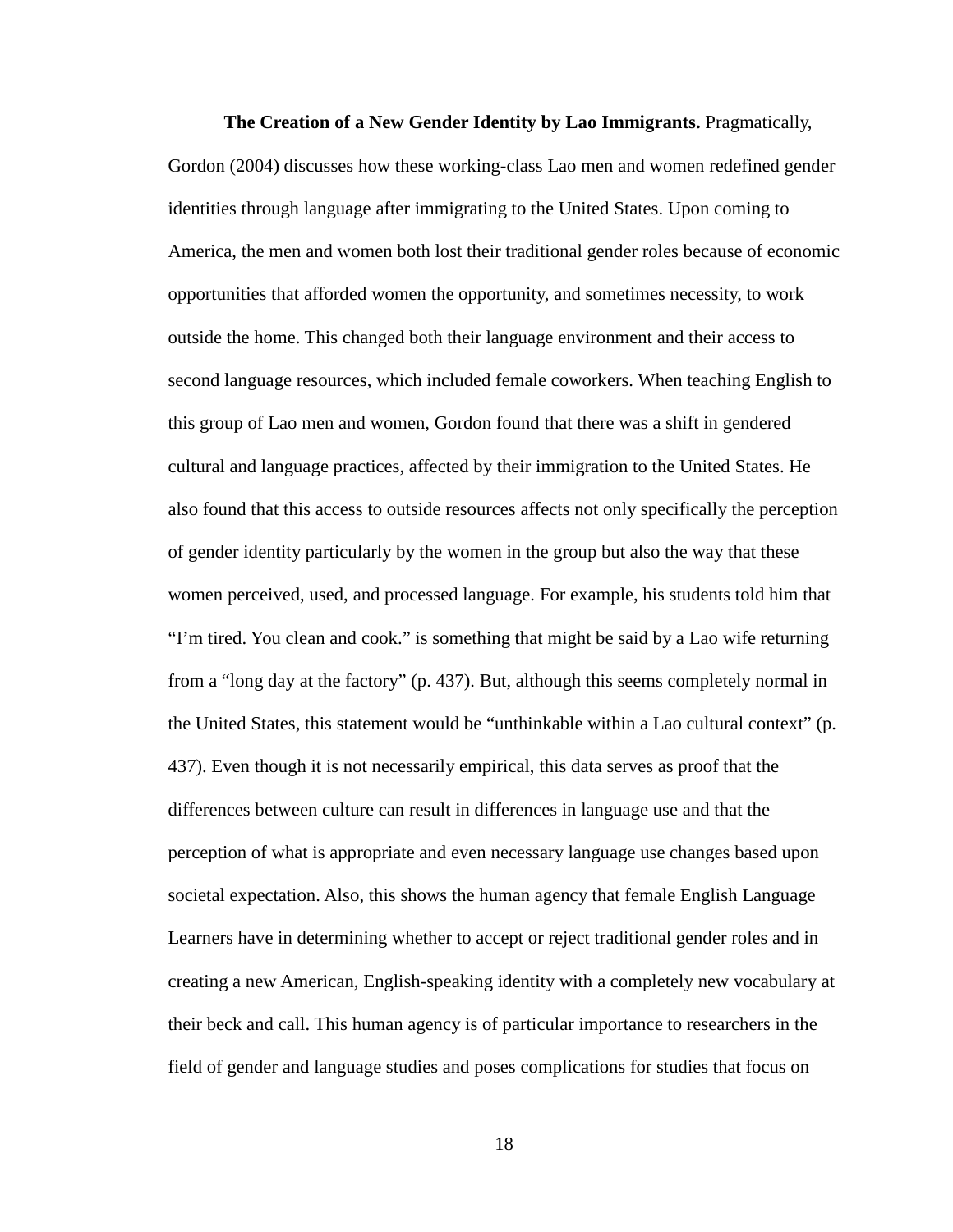"differential tendencies." What is also interesting in Gordon's (2004) work is that these interpersonal negotiations are not only happening in the English Language Learner's first language, but also in English which indicates that cultural identity perhaps carries over into language production and choice of language.

# **Language Socialization**

It is clear then that language learning is far more than acquiring a list of discrete language skills and is far more related to issues of behavior, identity, and culture than would otherwise be assumed at first glance. Because of this relationship between language and culture, ethnographic research has worked to redefine "language learning as language socialization rather than language acquisition…" (Gordon, 2004, p. 439). In layperson's terms, learning a language is not only a matter of acquiring grammar forms and vocabulary, but a complicated dynamic of culture and socialization. To be even more concise, Gordon states frankly that "Language is learned through social interaction" (2004, p. 439). This revolutionary simple concept challenges traditional theories of second language acquisition. Social interaction has been emphasized in second language acquisition theories in an abstract manner, but Gordon reduces this convoluted relationship between discrete language items and social interaction to an almost mathematical formula. English Language Learners seem to be consciously and unconsciously constructing a new gender identity as they acquire English as a second language, with new language that may or may not comply to the traditional English rules, though Norton and Pavlenko (2004) conclude that often without directly speaking about this process, female English Language Learners are socialized into learning and using the gendered language rules already found in English.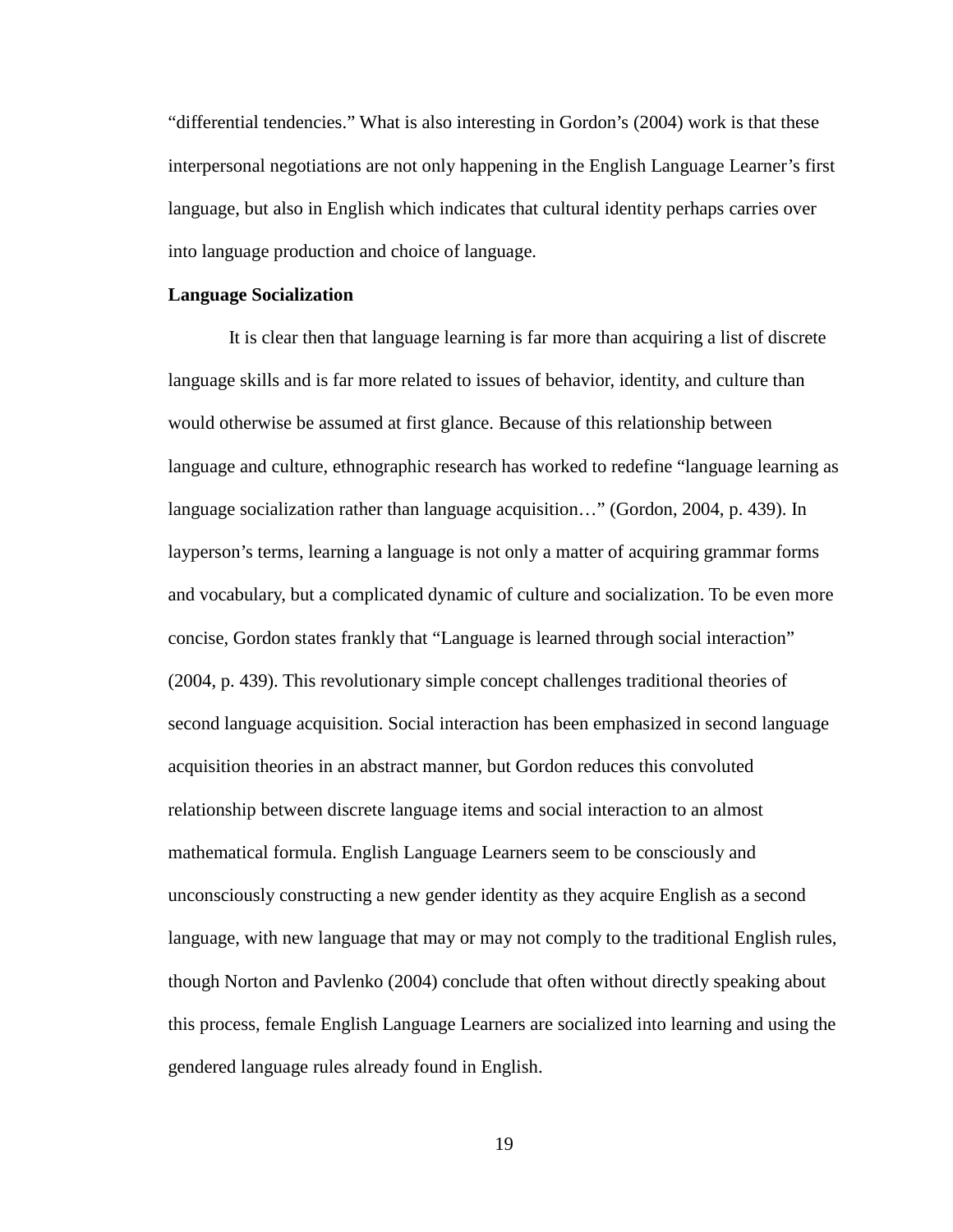**Stereotyping as Socialization***.* Even linguistic stereotypes about female English speakers seem to be applied to female English Language Learners as they negotiate the minefield of identity. For instance, Stritikus and Nguyen's (2007) work with Vietnamese youth reflects that the stereotype of talking too much is often applied to female immigrants as they acquire English. In their study, one Vietnamese male youth said of his talkative classmate that "Girls in America are so brave and outgoing. She talks a lot, too. Her mouth would not stay shut. All day long she yaps about things" (p. 885). Though this stereotype is certainly found in a myriad of other cultures including Vietnamese, the emphasis of his complaint about his classmate is that she "talks a lot" because she is American—because she is speaking in English. This thesis does not focus on the effects of stereotyping on female English Language Learner's own concept of their identity, but the inclusion of Stritikus's and Nguyen's (2007) article serves as a call for future research into the this little studied subject because of its potential formative impact on gender identity as it coincides with second language learning.

**Cultural Transference.** Even though there is much research that documents that the transfer of skills and knowledge from native languages causes a minimal amount of the errors associated with adults acquiring English as a second language, there is a deficit of academically minded research that focuses on how cultural transfer affects the acquisition of a second language. Little anecdotal evidence exists to talk about the reluctance of some female English Language Learners to use certain phrasings because they did not match their cultural ideal, but there seems to be few studies dedicated to exploring the impact those preconceived notions of appropriateness have on language production in English (Morgan, 1997). In a general sense, transference of first-language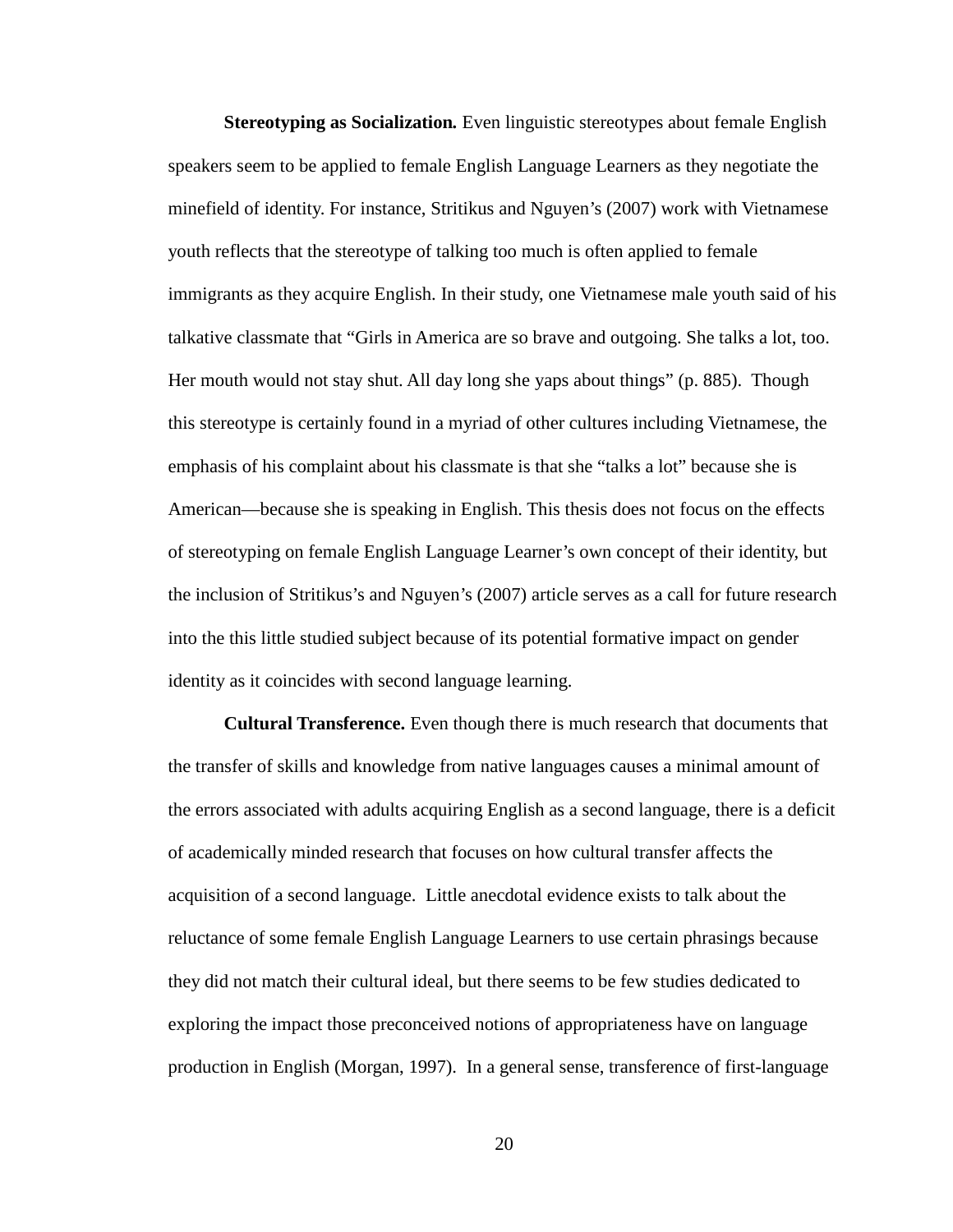grammar has mostly been dismissed by scholars as only having a minimal impact on acquisition of discrete language skills in English, yet issues of identity are not as clear cut, nor are they necessarily appropriate for the same type of empirical study as simple grammar transference (Lightbrown & Spada, 2013). Cultural transference would seem logical, considering that adult language learners already have a fully formed concept of self, which is simultaneously a reflection and a creation of their first-language experiences.

From the little research that has been done, it seems to be clear that as students are concurrently constructing an identity as an English Language Learner and English speaker, their identity in their own language affects how they process, comprehend, and use English. The research that does exist about gender identity transference shows that there are carryovers that affect supra-segmentals like intonation, though this is often not a conscious decision on the part of the learner as with the traditional idea of first language transference being an intentional application of grammar rules from the first-language to similar second-language situations. Cultural or gender identity transference perhaps operates on a subconscious level in addition to conscious choices on the part of the speaker. Determining this consciousness about identity is one of the primary goals of this research and future endeavors. Similarly to Gordon's (2004) case study of his students, a group of recently immigrated Laotian women and men, Morgan discusses one such instance of transference and highlights the need to teach discrete language items in their cultural context by exploring one of his own lessons about intonation with his class of Chinese nationals. Intonation has several grammatical functions and is used to determine statements from questions as well as inferring emotional context to the sentence. After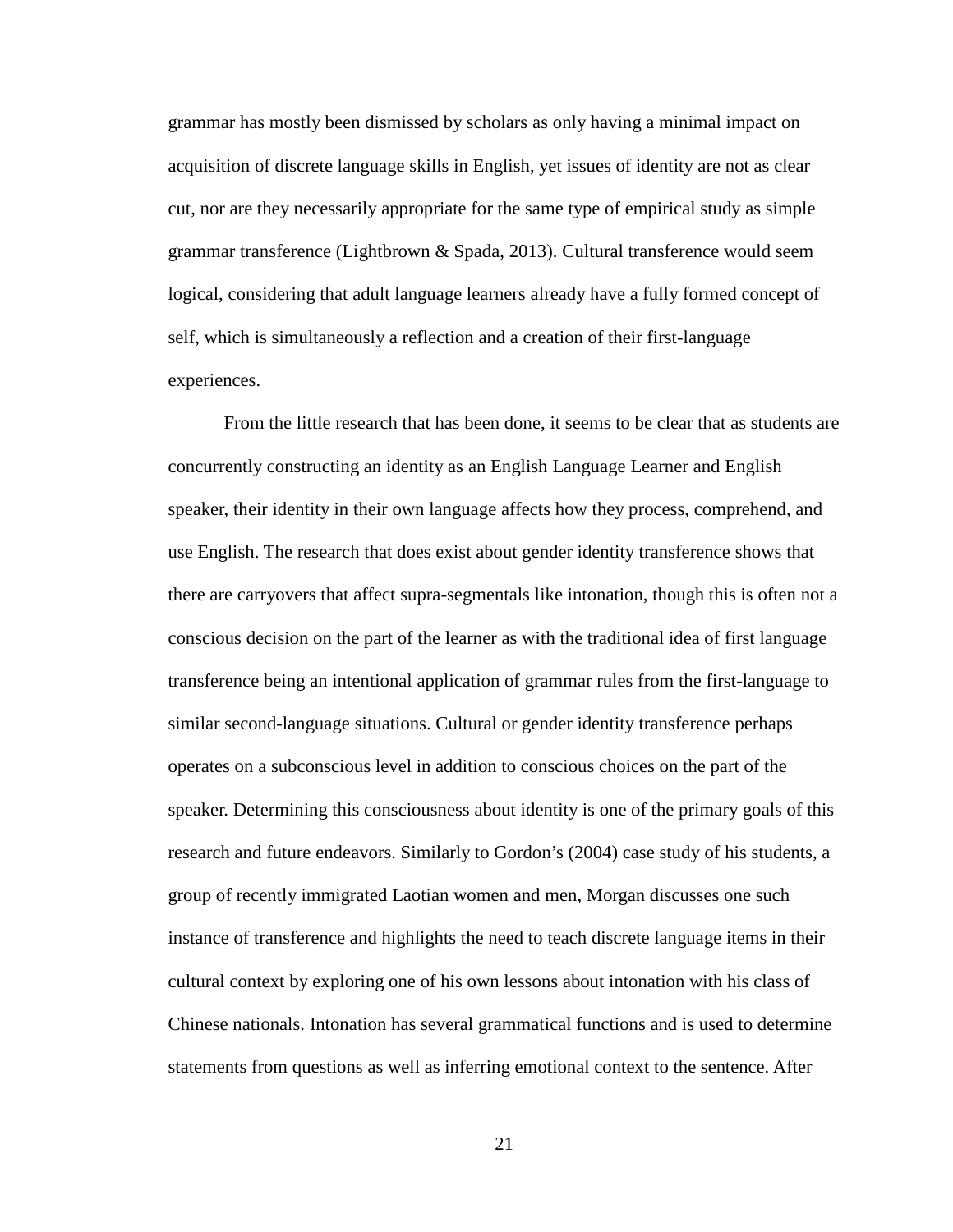discussion of traditional gender roles in a class prior, Morgan decided to use a dialogue with similar themes in which a Chinese husband and wife discussed the wife's decision to take ESL classes. This lesson did not begin as one focusing on intonation, but Morgan soon found that his class placed emphasis on entirely different words inside a sentence than he, as a native English speaker, would have considered natural. For instance, in the sentence "You are so busy" Morgan (1997) explained that he expected the emphasis to fall on the word "you" but that his students insisted the emphasis should be on "so busy" representing the difference in values carried over from their own culture (p. 444).

Another more concrete example of cultural transference is found with female Japanese English Language Learners. These students often begin speaking English in a high falsetto voice with rise and fall in intonation that might sound strange to native speakers of English. Yet, this higher voice is actually reflective of the Japanese cultural ideal of women's speech, and so Japanese women learning English often have to reconcile their own views of an ideal intonation and the American ideal which tends to be lower in pitch and less lyrical. In this same way, Japanese women's language encompasses far more than simple intonation, extending to different verb forms to indicate politeness and different, "softer" sounding exclamations (Inoue, 2013). There is no research that would indicate this type of women's language directly transfers into vocabulary choice by female Japanese English Language Learners, but it can be hypothesized based on the previous research into gender identity, cultural identity and language learning that students may be aware of the differences linguistically between their native language and American English and make conscious and unconscious choices about their own language use based upon these differences. Yet, it is possible that English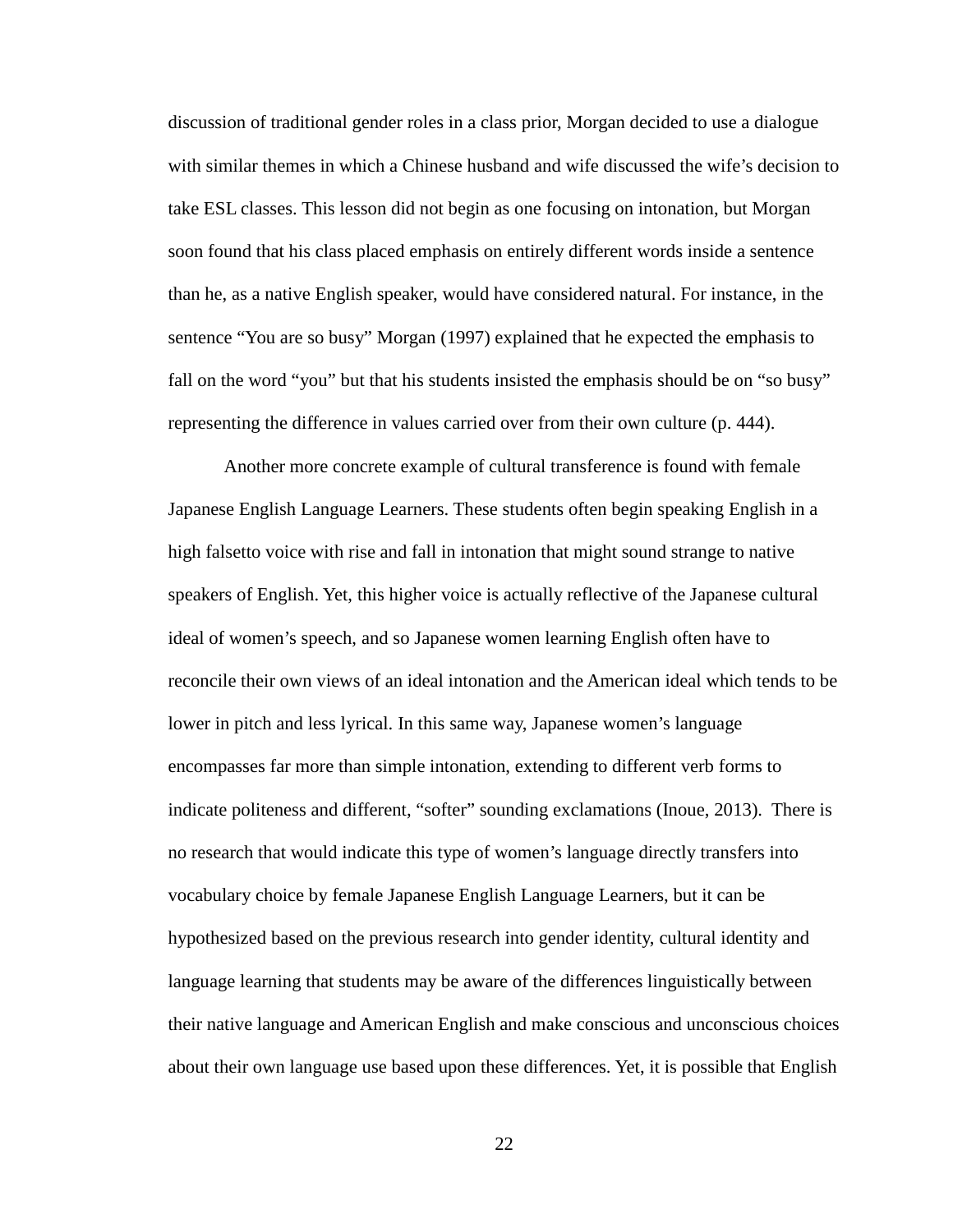Language Learners, as human subjects with human agency and independence, do not necessarily conform to the gender roles or gendered language use of their new second language.

**Resistance to New Conceptions of Identity.** Chavez (2001) succinctly begins the discussion of resistance to a shifting gender identity by asking, "Is it appropriate or realistic to expect learners to leave behind their first-language persona, including its gendered aspects?" (p. 9). Though Chavez might be discussing an EFL classroom specifically, her question is easily applied to ESL classrooms, especially ones for adult language learners, as in this thesis' research. For adult learners in a majority Englishlanguage speaking setting, the issues of identity and language are more complicated, as Chavez (2001) asserts: "Learners would thus find themselves members of various speech communities, including those based on first language as well as interlanguage genderlects" (p. 9). In specific, Chavez quotes an analysis by Ehrlich of Siegal's 1994 and 1996 study of the resistance to adoption of Japanese women's language by Western women learning Japanese while living as immigrants in Japan. Ehrlich explains "Siegal's work portrays female second language learners as active agents who use the second language to resist a social positioning that is 'foisted' upon them" (Ehrlich, qtd. in Chavez, 2001, p. 9-10). This concept of the active agency of learners is critical to this thesis and to gender and language study in general. To look at language learners as passive receptacles of culture and gender is to remove their conscious and unconscious freewill concerning language use and production; it removes any sense of intrinsic motivation in the broadest sense.

In a more pragmatic sense, Chavez (2001) also argues that students have practical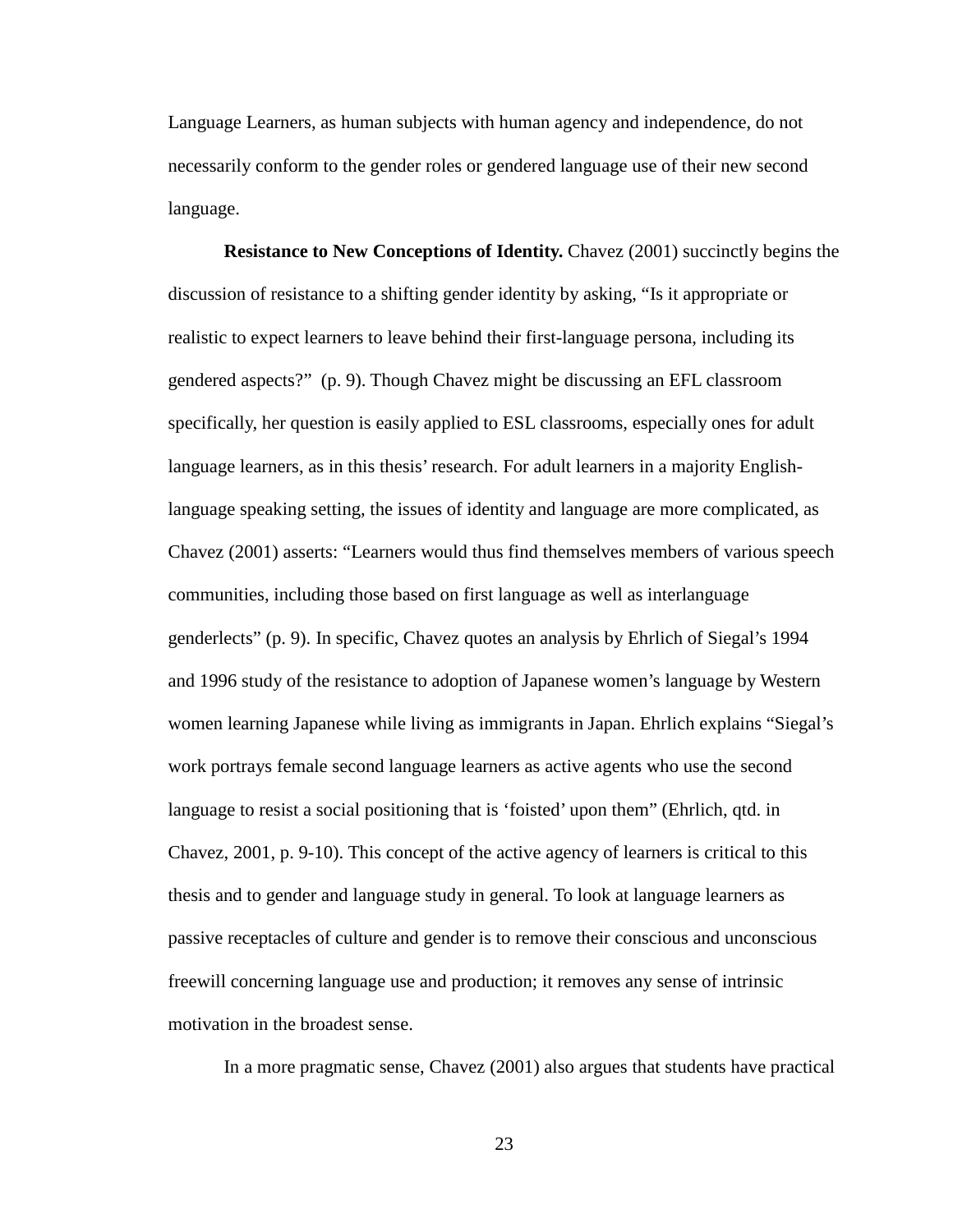difficulties associated with shifting gender identity and the addressing of such in the classroom:

"Second, even students eager to embrace the linguistic gender roles of the target language will find that their ability to do so largely depends on their level of linguistic proficiency in addition to their knowledge of specific characteristics of female or male target-language roles" (p. 11).

Learners might be willing to explore alternate gender roles or to re-examine their own concept of gender, but without the concrete language skills and knowledge of the targetlanguage culture to do so in the target language, it is impossible for them to proceed. This is a particularly important concession for the researcher to make, as negative results might originate not in choice, whether unconscious or conscious, but from a lack of skills. To potentially rectify this for the purposes of this thesis, the language learners involved were in their last semester of intensive language study and preparing for graduation from the ESL program and entrance into traditional university classes.

**Practical Value of Identity Research.** This discussion of gender identity and its implications for the language learning process may seem too philosophical to be applicable to most ESL classrooms, but there is practical use for the exploration of gender identity, especially, its relation to desired learning outcomes and value beliefs inside the classroom as well as the consciousness of students concerning their own gender identity. Morgan argues that "identity work is not just descriptive but fundamentally transformative" by emphasizing the paramount role that language practices have in defining social identity (p. 432). His view of the ESL classroom is one in which students develop a sense of community where "students (re) evaluate the past (i.e. the rules of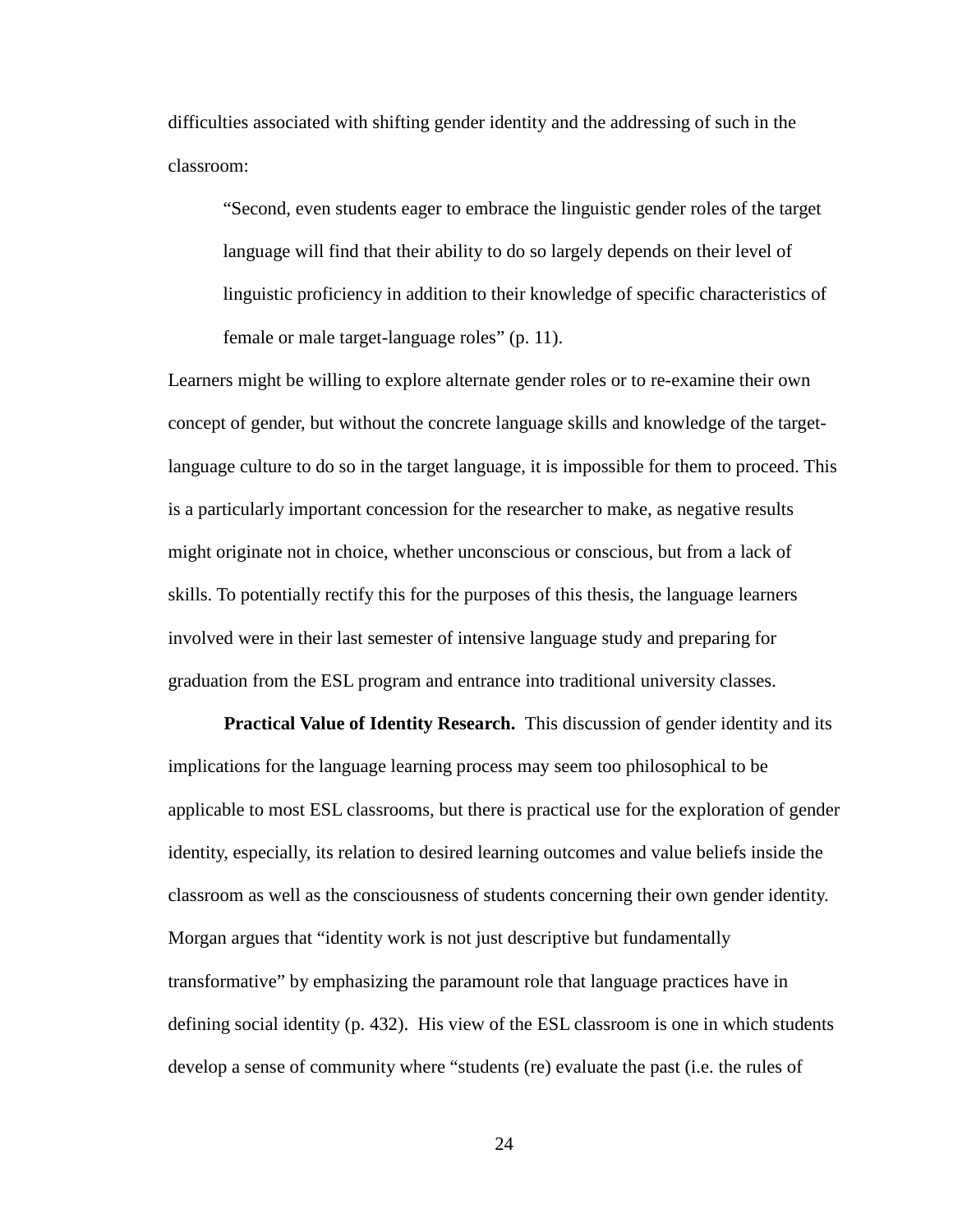identity) in the context of the present and through classroom reflection and interaction, forge new cultural traditions, histories, and solidarities…." (p. 432). He goes on to explain that language practices profoundly shape meaning and that they are implicit in an English Language Learner's self-view and how they subsequently use language themselves (p. 432). It is not enough then to be taught grammar or vocabulary; in order to be truly fluent speakers, English Language Learners must be able to recognize the social meaning implicit in language practices. By using this form of Halliday's (1985) socialsemiotic approach to language, Morgan is able to emphasize the social positions, purpose, and location of dialogue through the concrete instruction of specific linguistic skills necessary for acquiring English (intonation in this particular case) (p. 435). He concludes that in order for language instruction to be as effective as possible and the most useful for English Language Learners, "ESL teachers would need to conceive of their students as having social needs and aspirations that may be inseparable from their linguistic needs" (p. 435).

Another practical application for identity research in the ESL classroom comes from research into the relationship between anxiety and gender. In general, female ESL students experience more anxiety in the classroom than male students, and they worry more about the consequences of poor performance which in turn limits their successful production and leads to "reticence, self-consciousness, and even panic" (Knapp, 2008, p.4). This anxiety about language production, as explored by Krashen (1985), hinders female students' abilities to be successful in acquiring a second language. Knapp (2008) concludes by urging that different learning strategies and a focus on exploring different learning styles might lead to a reduction in this anxiety, but perhaps discussion of identity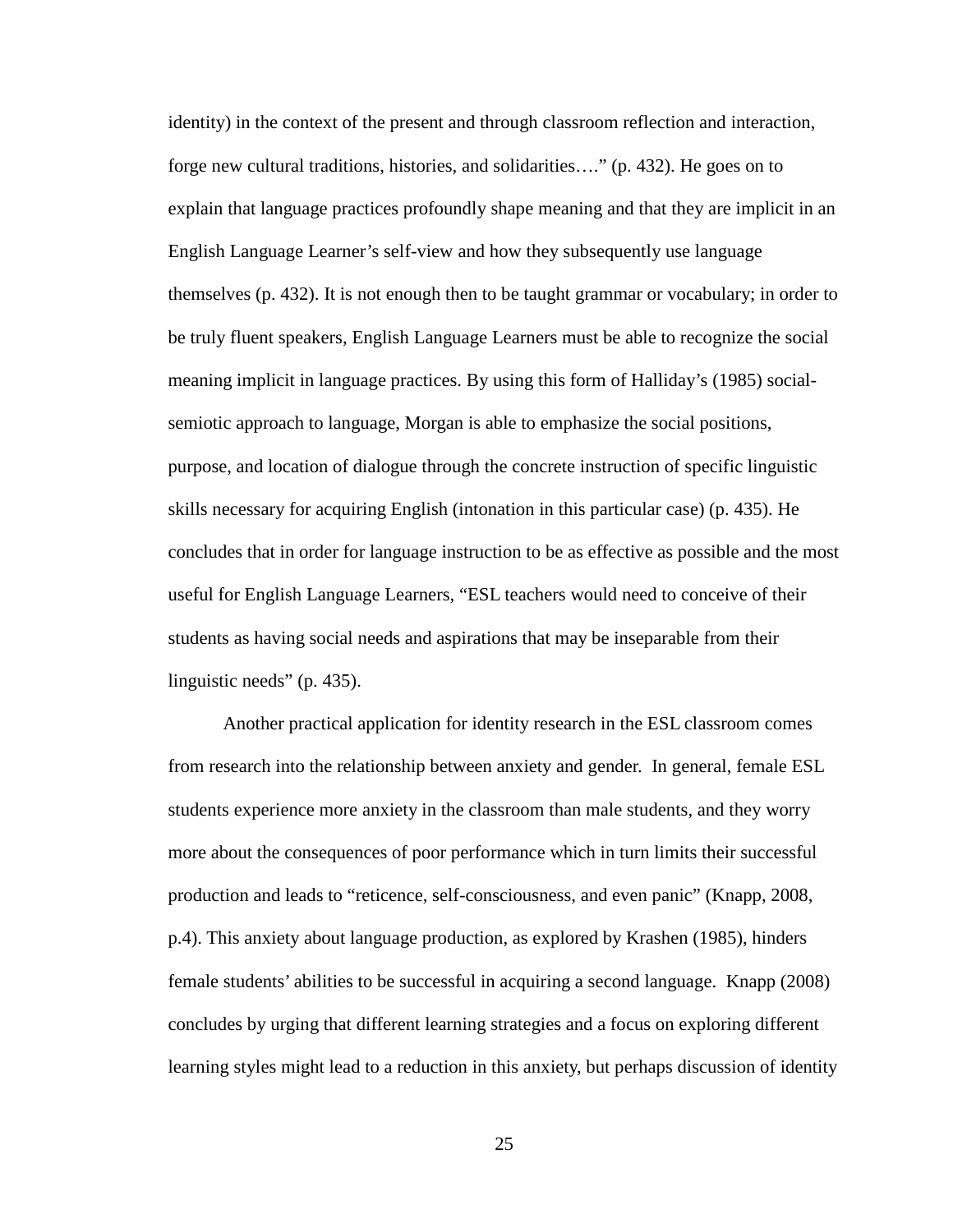and the pressures specific to female English Language Learners would also do a fair amount of good in reducing anxiety. If language production is shaped by the way that students view themselves as Morgan (1997) asserts, of which gender identity is a large aspect, then here is a place where discussion of the development of and honest communication about identity would be useful in giving students vocabulary in which to speak about their anxieties.

**Teaching About Gender Identity.** Identity is vital to the acquisition and development of a second language, but research is divided on how and even if teachers should address the developing gender identities inside of their classrooms. Most researchers agree that issues of identity are fundamental to becoming a truly fluent speaker of a second-language (Morgan, 1997). As discussed earlier, because of the access to second-language resources, the ESL classroom then is a place where students can discover how these language practices affect their concept of self and re-evaluate their rules of identity and their cultural past in the context of their lives in the United States in order to create new notions of culture and traditions (Norton, 1997; Morgan, 1997).

Yet, there is a caution about using texts that explore the concepts of identity, and Norton advises that teachers not "expect students to passively accept... Western feminist notions" (2004, p.506). Even though teachers have been steeped in a post-colonial landscape of cultural tolerance and respect, it can be very easy to fall back on the ethnocentric thought of the superiority of Western culture. Schenke (1996) explores the position of ESL instructors who emphasize social and cultural identity in the classroom, especially those whose philosophies focus on student's "transformation, liberation, or 'coming to voice,'" through her warning that instructors must be able to reflect upon their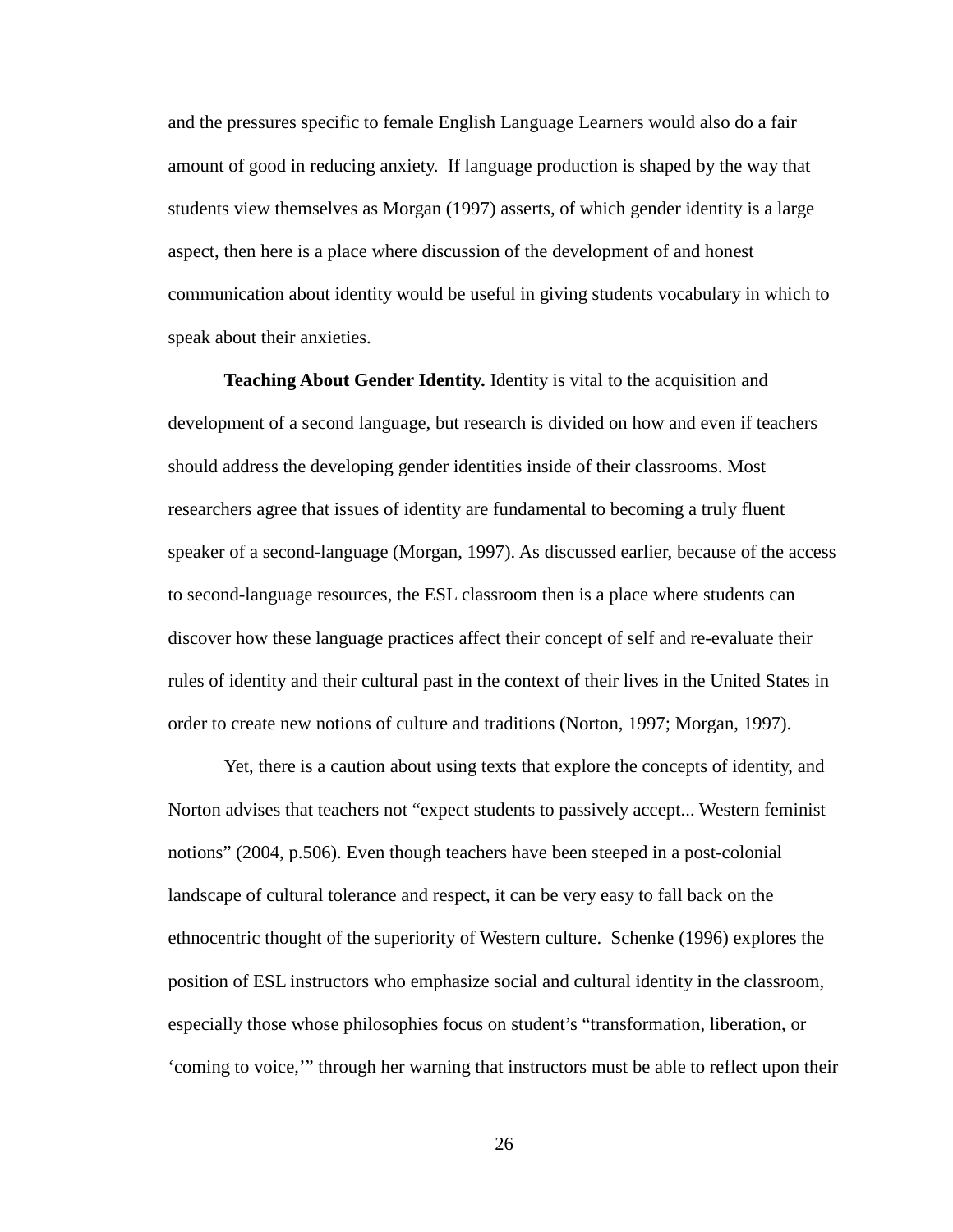motivations for accepting an "ethics of care" approach to teaching philosophy (p. 155). ESL instructors must evaluate their own supporting of certain "complacencies of power" and hegemonic ideals when expressing that the ESL classroom can become a "safe, nurturing" space for identity exploration (and ultimately transformation) (p. 155). Are instructors and texts patronizing in their current approach to gender and women's issues? Schenke seems to think so, citing the "infantilizing approach to learning activities" that solely focus on the experiential approach without any sort of "critical analyses of the cultural/gendered production of our everyday lives" (p. 155). In this way, personal histories and "memory work" are not transformative because they do not emphasize the student's own analysis of their situations. Instead of leading the discussion of identity, instructors should encourage our students to "consider on their own terms why they might hold certain views and how women have come to be positioned in a given context" (Norton, 2004, p. 506). Succinctly, the conversation of gender identity should be a student led one if it is to be effective at all.

Already many EFL/ESL instructors use gender and texts written about gender as springboards for students to analyze their own language. Some explore the stereotypes of female speakers, asking their students to ponder the question if women do indeed "talk too much." By exploring the meta-language of social identity, teachers can help to encourage awareness of developing identity and to demonstrate that identity is "culturally situated" and "culturally constructed" (Norton, 2004, p. 507). In the same way that giving students the metalinguistic tools for grammar can help them to understand the functions of grammar rules, discussing identity in directly the classroom gives students the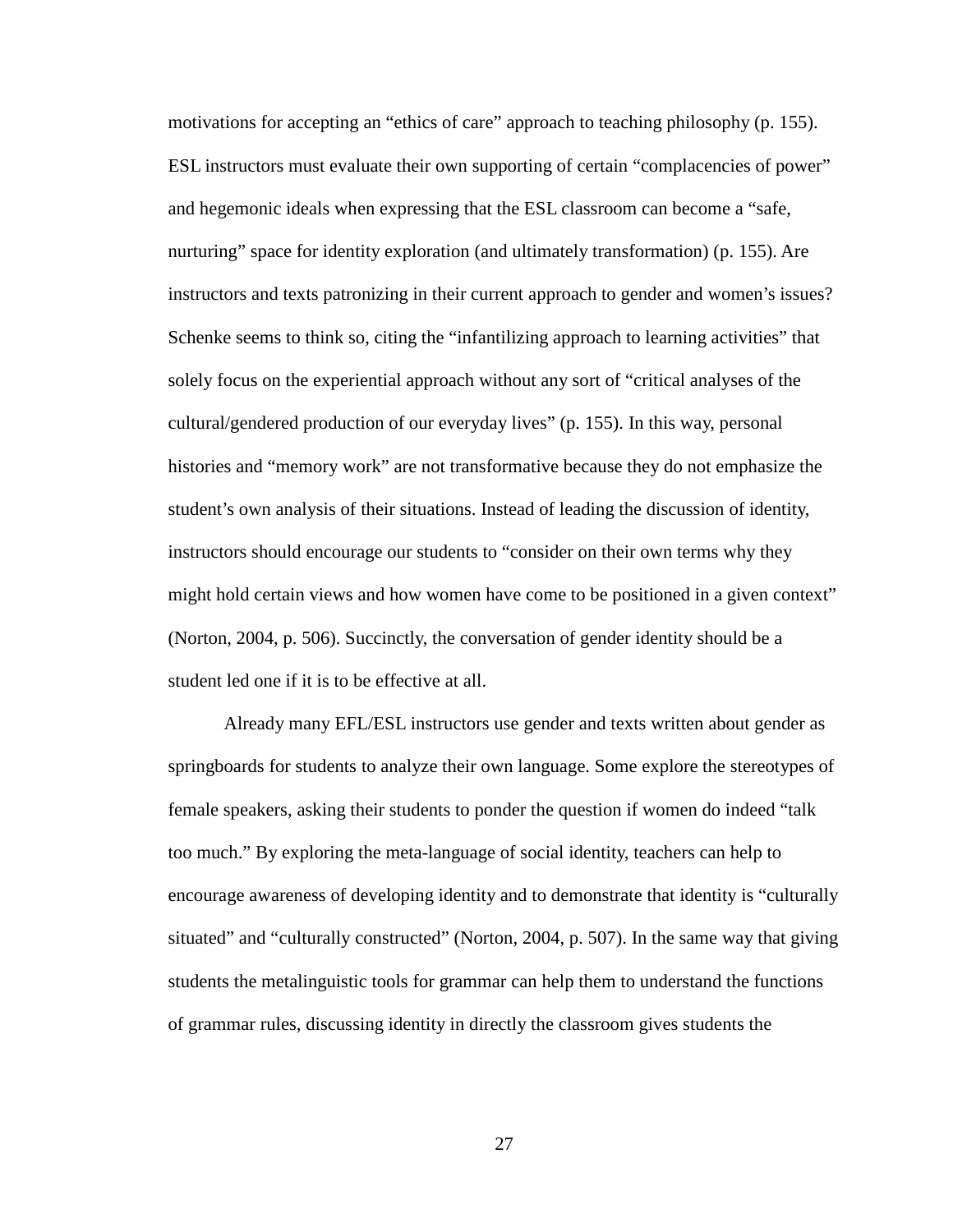metalinguistic tools to explore their own identity and how it affects their perception and production of language.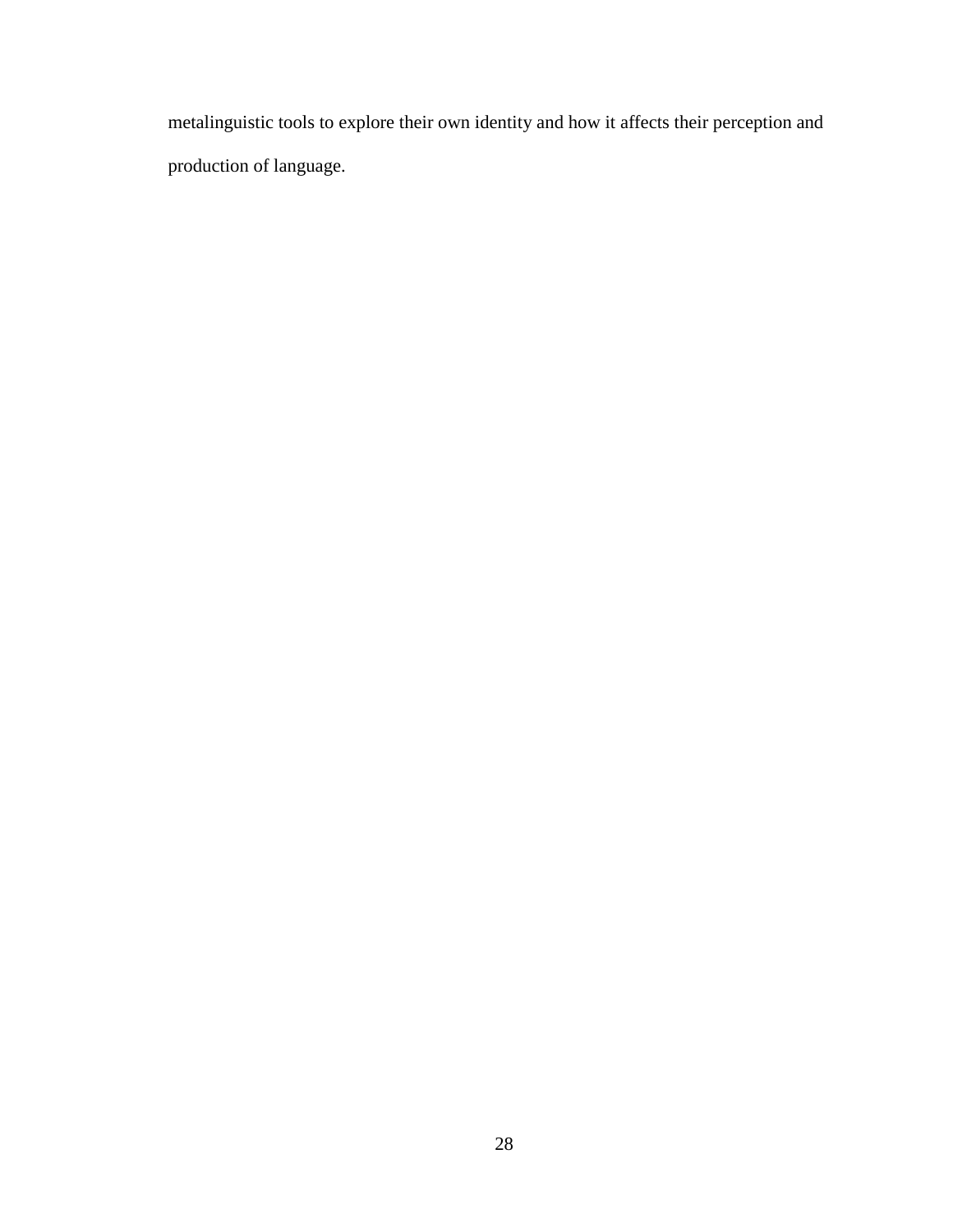#### CHAPTER III: THEORETICAL FRAMEWORK AND METHODOLOGIES

In their introduction for *Gender and Language Research Methodologies,*  Sunderland and Litosseliti (2008) emphasize the interdisciplinary and subjective nature of gender and language study in their statement that "Gender and language, best seen as a topic or a field, is investigated through an increasing range and diversity of theoretical and methodological approaches," and they impress that "*no* approach is, can or even should be objective" (qtd in Harrington et al, p.1, 3). This is only logical for the study of language which, as defined by Norton (2000), is not a "neutral medium of communication, but is understood with reference to its social meaning" (p. 5). The subject of study itself is by its nature subjective and elusive in definition, the very issues that Norton (1997) also cites as the problems in research into the subject of identity. To define the parameters of research or the goals of a linguistic study, one must use the same tools that are being defined. To be impartial or objective about language is nearing the impossible. Therefore, instead of attempting objectivism or de-emphasizing the role of the researcher, the methodologies in both gender and linguistics research, chosen for use in this thesis, necessitate a reflection on the part of the researcher as well as reaffirm the benefits and validity of solicited data. A researcher's choice of approach or combination of approaches must be evaluated just as much as the data resulting from such research (Harrington et al, 2008). In this spirit, the following headings represent a reflection upon the choice of methodologies and approaches for this thesis project as well as an argument for their relevance in the field of gender and language study.

# **Emphasis on Human Agency and Subjectivity**

As revealed above, one of the complications that arises when choosing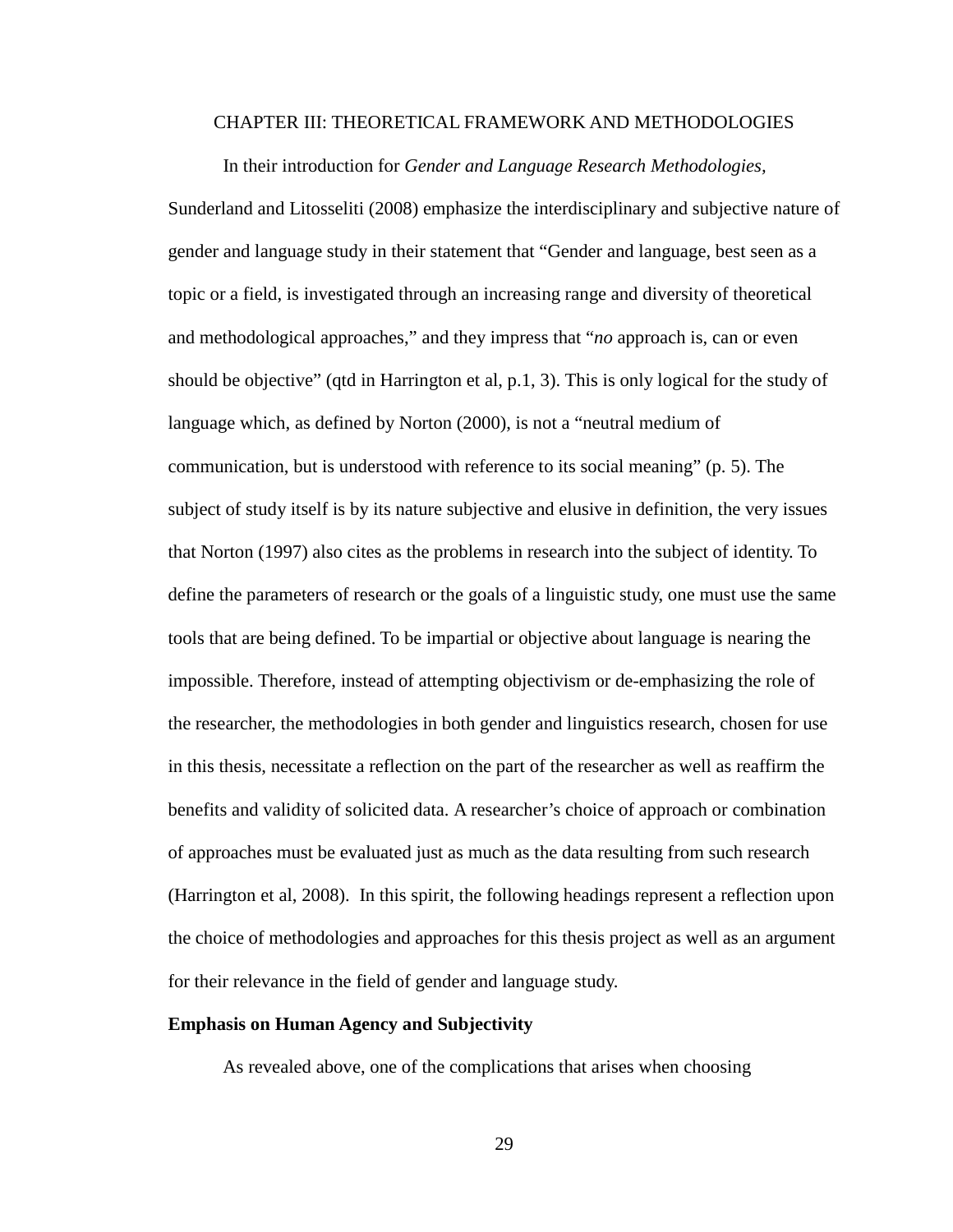appropriate methodologies for use in research concerning gender identity and language learning comes because of the inherent subjectivity of the field and the emphasize on the human element of research. Norton (1997) explains this when she constructs her own definition of the term *identity* in its relation to language learning, "The subject, in turn, is not conceived of as passive…. The subject has human agency. Furthermore, and of central importance, subjectivity and language are theorized as mutually constitutive" (p. 411). Language learning as an adult in contemporary society is almost always an intentional and conscious act. Therefore, unlike studies of children who acquire a second language during the critical period, studies of adult language learners must be aware of the human agency and conscious process that are implied in the learning process. Not only do adult learners rely more often on extrinsic motivation factors, but the politics of language play a far more integral in motivations for acquisition and even choice of second language (Dörnyei 1994, 1998). This thesis does not attempt to deal directly with the effects of motivation on second language acquisition, yet it does serve as a concrete example of the human agency involved with linguistic study. This conception of human agency is at the core of the research questions for this thesis. Prior research into identity and language learning has tended to focus on quantifiable data in relation to the influence of identity on language production, commonly using discourse analysis as a primary methodology. This research tends to utilize a nuanced view of "differential tendencies" as a beginning for analysis. Yet, this focus on "differential tendencies" negates the human agency in adult language learning. Little research has given importance to the consciousness of English Language Learners of their own shifting perception of identity. There are notable exceptions, primarily found in Norton (1997, 2000) and those who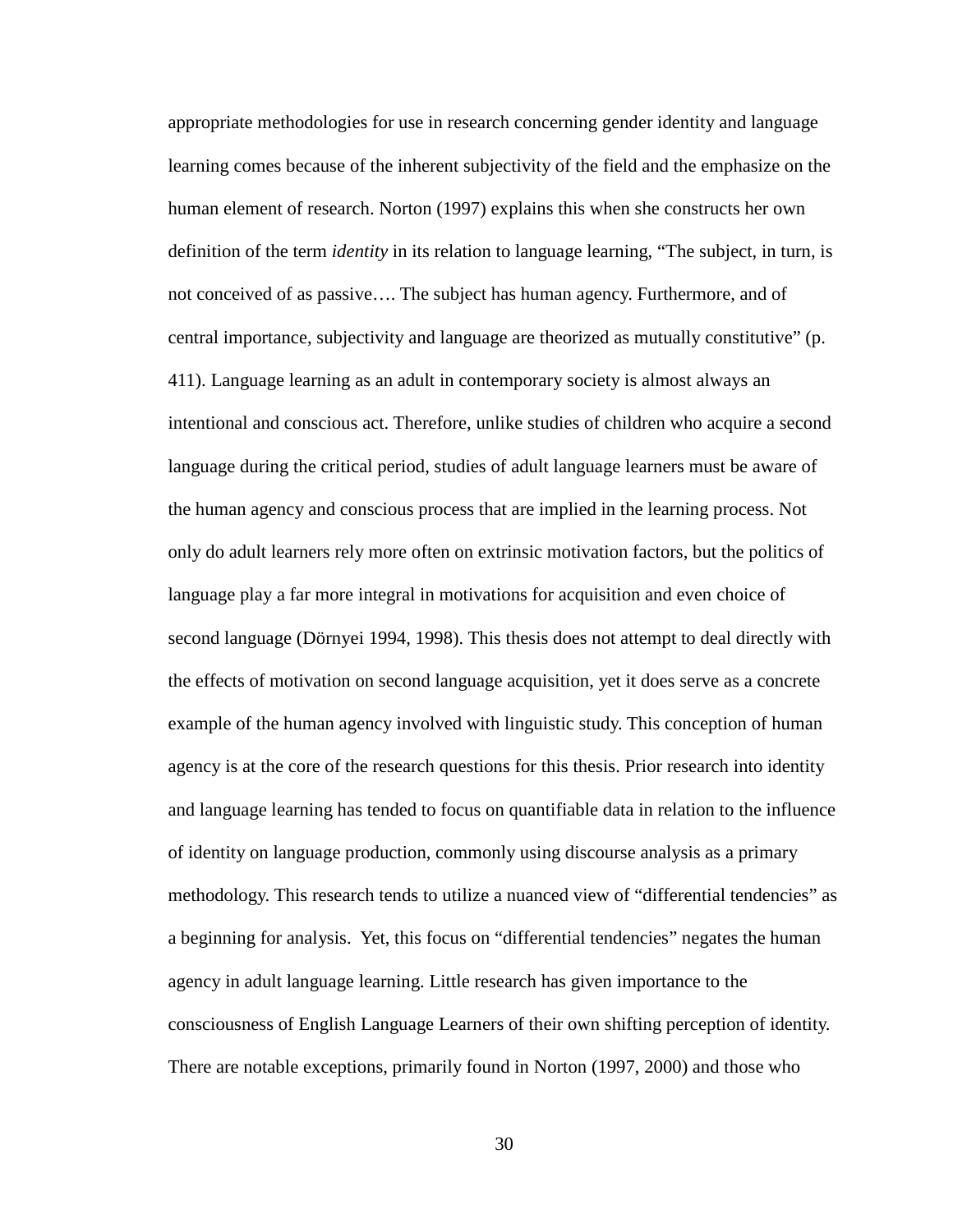share her focus on identity as relating to social positioning.

One of these exceptions is McMahill's (1997) case study of a group of Japanese women acquiring English as a second language in a "grassroots" style classroom which focused on both language skills and "feminist language education" (p. 612). McMahill (1997) focused on solicited data from language learners instead of observing conversations, asking participants to answer a survey about their perceptions of identity and feminism. Even though her study did not involve English Language Learners in the United States, its relevance to theories of identity and language learning is paramount. The primary hypotheses in the study focused not on "differential tendencies" but on participant's motivations for acquiring English, specifically as it related to "feminist goals for oneself and other women" (p. 613). McMahill theorized that these Japanese ELLs might perceive "English as allowing or requiring them to express themselves more directly and specifically than Japanese" and that the language classroom, particularly one focused on feminist or gender issues would serve as a "site for personal disclosure between women from different backgrounds…" and that it would allow the women involved to "reflect more critically on their own gender socialization and resist the aspects of it they just as oppressive by drawing on the lived alternatives of others," essentially by changing their language practices (p. 613). Even though this thesis does not focus particularly on feminist pedagogy in the ESL classroom, McMahill's findings on shifting identity were of particular interest. When asked "Do you feel you express yourself differently in English than in Japanese?", eight of the fourteen participants answered in the positive, mentioning issues of gender equality and, interestingly, cognitive dissonance (p. 614). One participant elaborated, comparing her perception of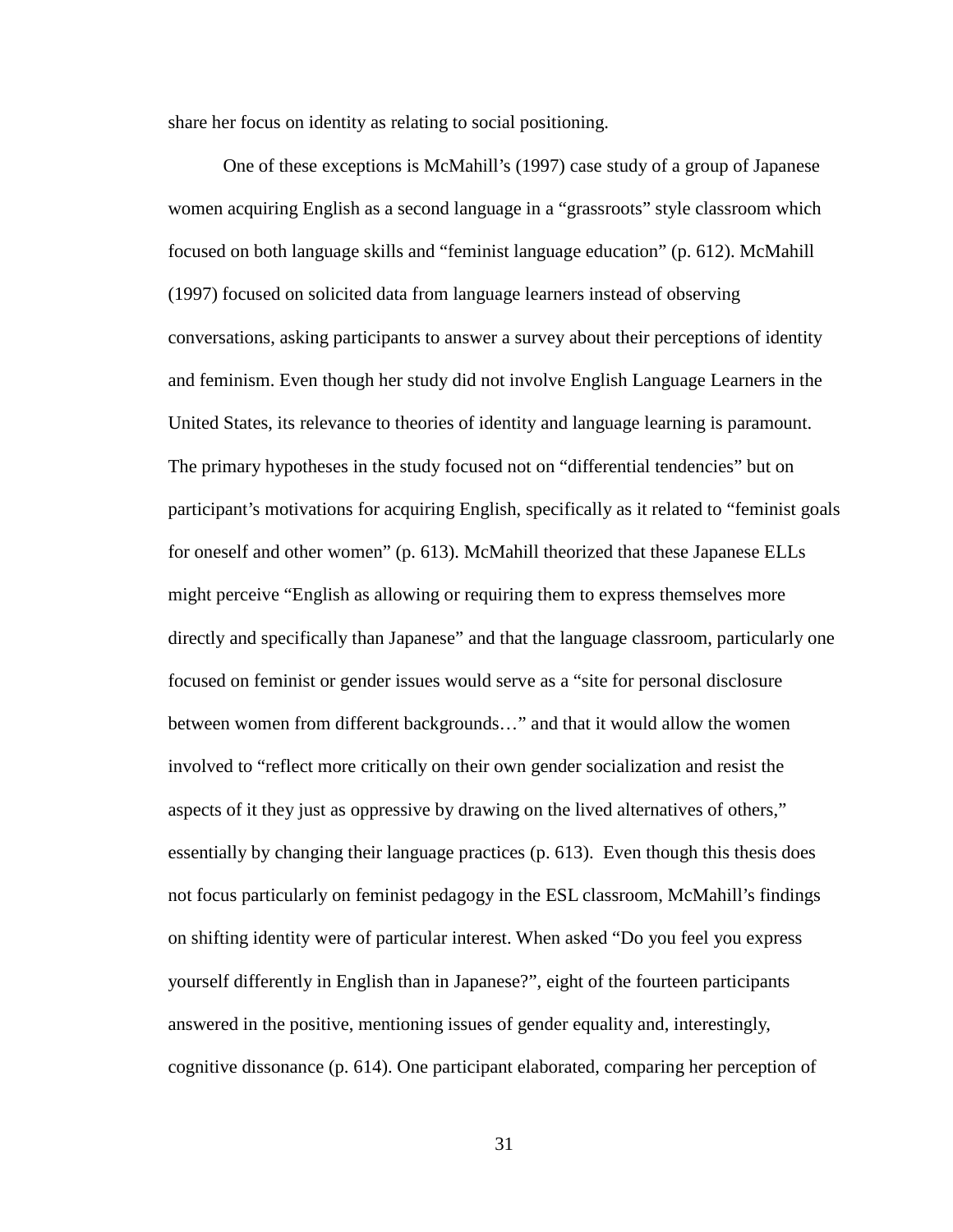English's relative "straight-forwardness" to the "imprecise expressions" of Japanese, stating, "But in English, I'm forced to straighten out my normally vague thoughts logically and express them all in words, which is painful" (p. 617). This became an inspiration for the thesis' emphasis on human agency and participant's own thoughts, and the surveys piloted were modifications of McMahill's study, placing more emphasis on issues of identity and less upon the particulars of a feminist classroom. This sort of revelation on the part of a language learner is often overlooked in favor of more quantifiable data, but its importance cannot be overstated when studying issues of identity's intersection with second language acquisition.

**Feminist Research.** Norton's conclusion about the "subject having human agency" and McMahill's (1997) exploration of feminist second language pedagogy are not isolated. Gender and language study from its origins has always had a connection with feminism in that both fields accentuate the ability of research to be led by both the "subjects" and the researcher, not solely by the researcher in isolation. This tendency in feminist research is not without problem, and the "possibility of participant's perspectives actually taking precedence over those of an 'expert' researcher" is highly contested in academic arguments concerning feminist research (Harrington, et al, 2008, p. 17). In her summary of feminist research, both its own field and an approach to supplement other fields of research, Litoselliti defines the three tenets of feminist research and emphasizes this ability to include the human element in research:

1. Characterized by self-reflection, self-reflexivity, even conscious partiality.

2. Done by researchers who 'locate themselves within, rather than outside the research topic and the participants.'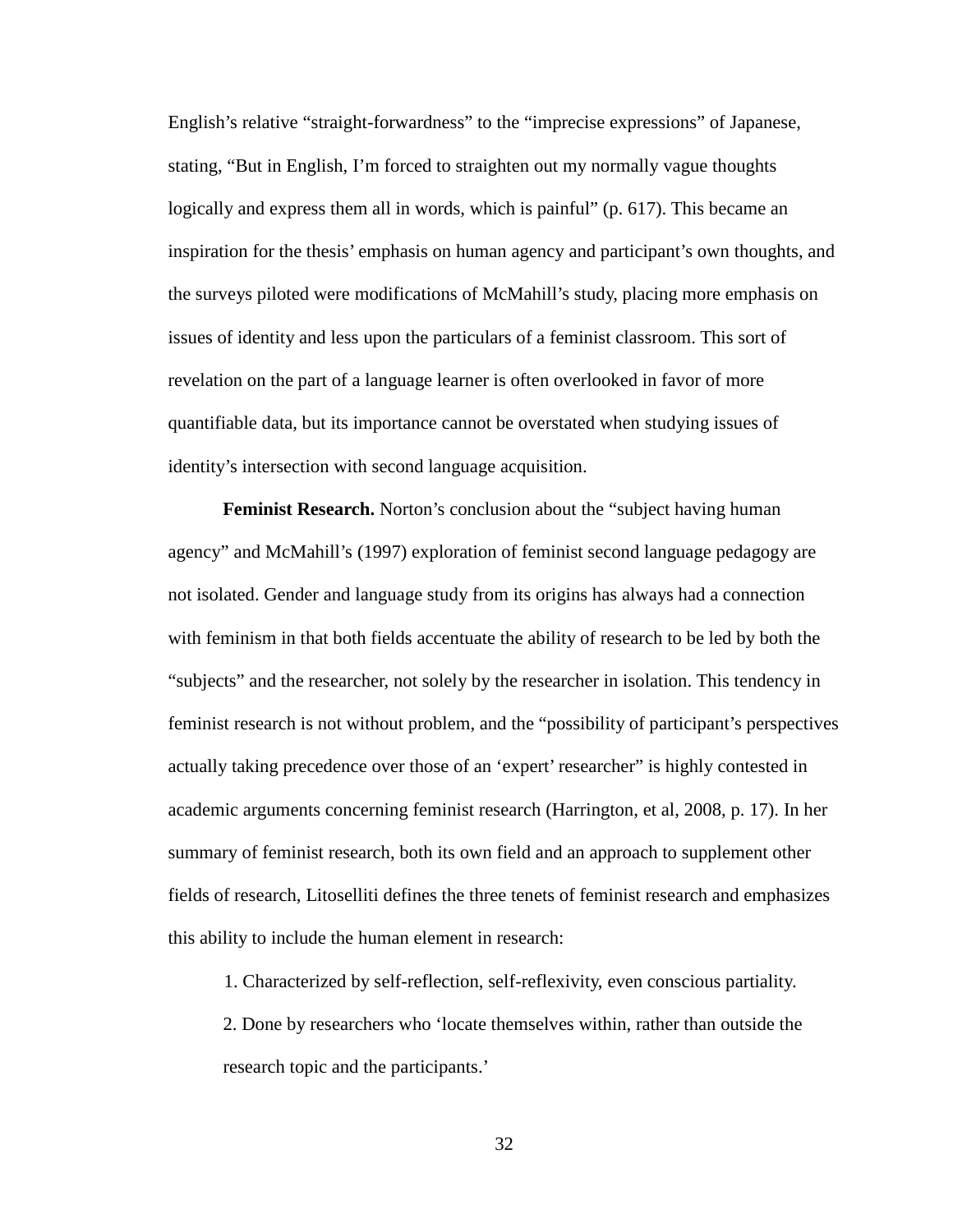#### 3. 'Informed by feminist politics.' (2006, p. 151-2).

The second attribute of feminist research is obvious in its relation to 'human agency.' Researchers who intentionally avoid the label of "objective observer" do so in order to connect directly with the participants and subjects of research, giving emphasis to the subject's own insider knowledge of the topic being studied. This seems to be a natural facet of identity research because of identity's innately interior nature. Locating oneself inside the research allows for a more nuanced analysis of identity. At first glance, the first tenet, self-reflection, may not seem to connect with this conception of 'human agency,' but it relates to the concept of the researcher as intrinsically partial and unable to remain completely objective. Feminist and gender and language research with feminist aims do not penalize the research for this impossibility, but incorporate self-reflection into the research process in order to achieve specific goals. A researcher should be able to reconcile their partiality and to reflect upon it in their research, particularly to "ensure that it does not inadvertently perpetuate rather than subvert the inequalities it tries to address" (Harrington, et al, 2008, p. 17). This connects to the third tenet, promoting "feminist politics," particularly referencing the drawing of "connections between genderrelated linguistic phenomena and gender inequality or discrimination" (Litosseliti, 2006, p. 152). By its definition, feminist research has a political goal and researchers must reflect upon whether their studies meet this goal before declaring them 'feminist.'

In that spirit of reflection, it would be stretching to consider this thesis to be a piece of feminist research because at its core is not a preoccupation with "gender inequality or discrimination" but rather an exploration of gendered identity without indepth exploration of the sociopolitical goals of language production. However, in a post-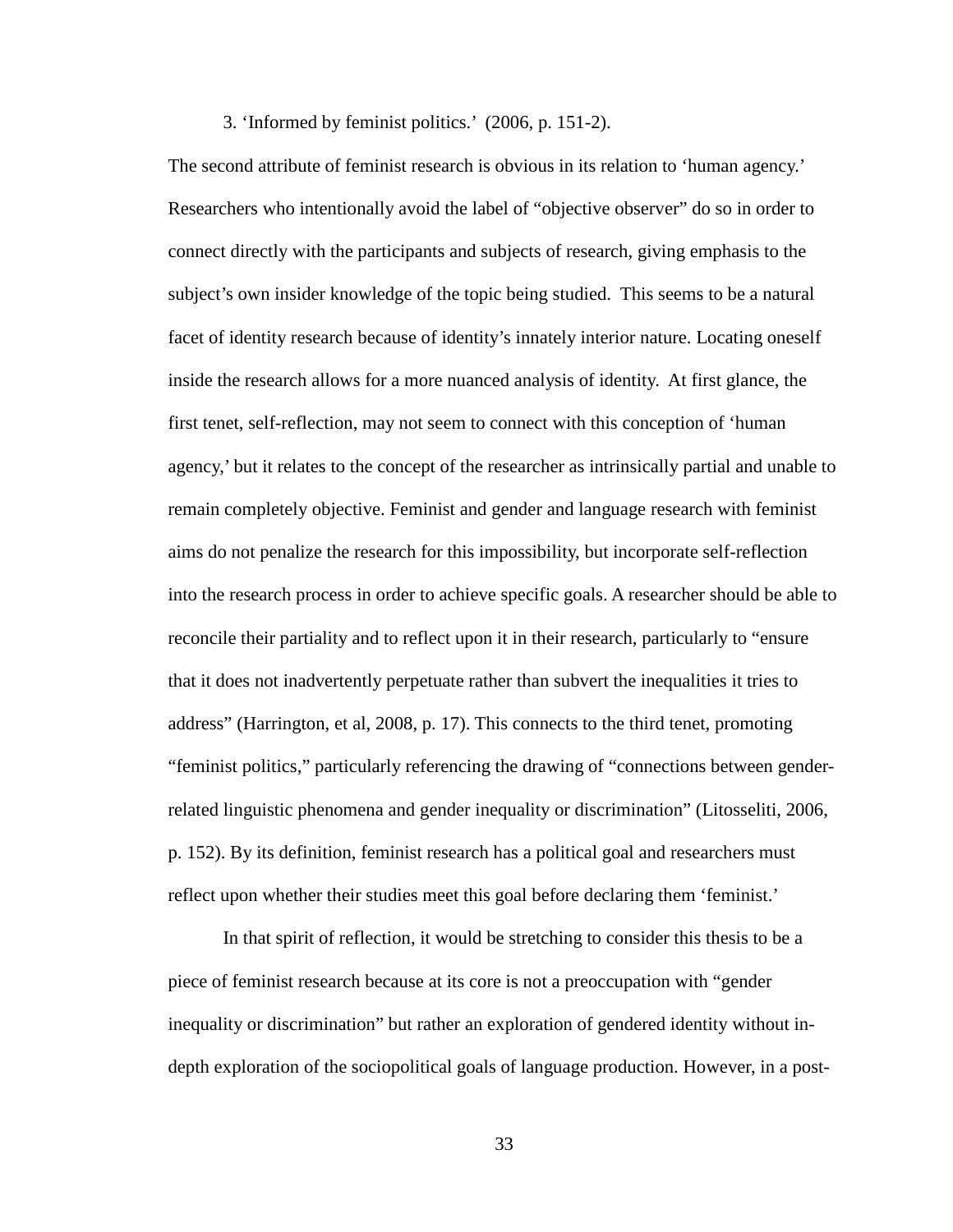structuralist sense of intersectionality, this thesis heavily borrows from the second tenet of feminist research, placing emphasis on the ability of participants, who might have been previously disenfranchised in research, to act as 'experts' in the realm of their own identity, examining the self-perception of identity instead of attempting to use conversation or discourse analysis to observe the same items. This utilization of solicited data is discussed further in the section "Sociolinguistics and Its Relationship with Ethnography."

**Emphasizing the Community of Practice.** Overall, emphasis on the 'human element' of research and inherent 'expertness' of the subject might seem contradictory when considering the broader tendency of social constructionist theories to "deemphasize gendered speakers (and writers) as agents, focusing rather on *what* is communicated *by, to,* and *about* women, men, boys, and girls" (Harrington et al, 2008, p. 4). However, contemporary, post-structuralist ideas of gender and language study encompass a combination of both "social constructionist meanings of *gender* together with a nuanced version of 'differential tendencies'" (Harrington et al, 2008, p. 4). As well, as the shift from broader quantitative studies transitioned to ones that focused on "local, contextualized, qualitative explorations of gender", naturally specific communities of practice became more relevant to gender and language study. (p. 6). Norton (2000) asserts that of the 'subjects' or participants of research that "…she or he is conceived of as both subjects of and subject to the relations of power within a particular site, community, and society…." (p. 411). The importance of specificity in community, site, or society represents the connection between social constructionism and 'human agency.'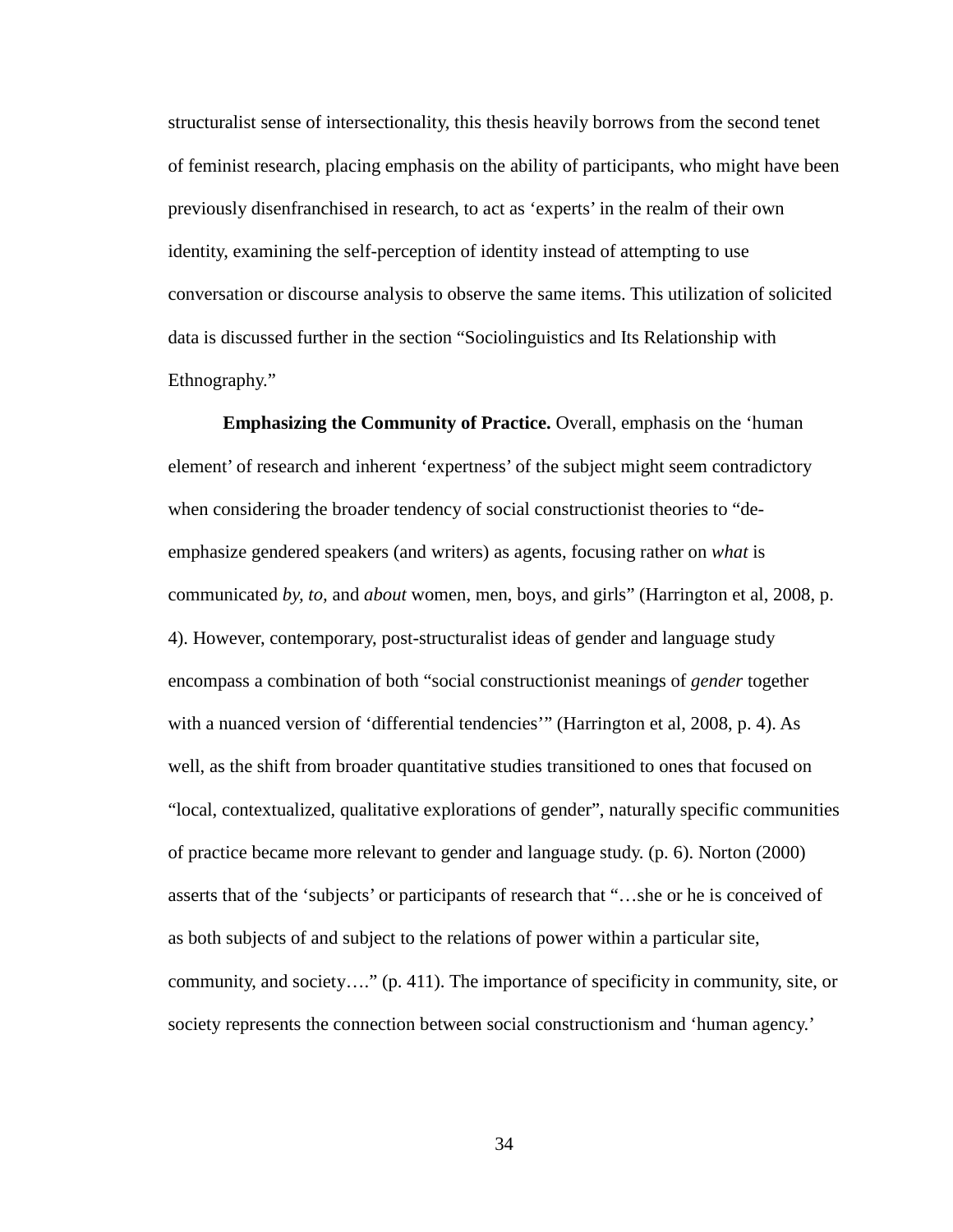The "what" of communication is influenced not only by the "who" but also by the "where."

## **Sociolinguistics and Its Relationship with Ethnography**

Expanding past its origins in "differential tendencies" and a "variationalist paradigm" which solely concerned itself with "large-scale surveys, comparisons, and unproblematised notions of gender," sociolinguistics has grown as a field to incorporate a multitude of different methodologies and approaches to gender and language study, including feminist research (as mentioned above) (Harrington et al, 2008). Sociolinguistic approaches to gender research have emphasized the importance of context and subjectivity since Gal's 1978 seminal study of gender and bilingualism in a city on the border of Austria and Hungary. Overall, as the field has shifted away from identifying gender 'differences' in learning strategies or skills, approaches have arisen that are aptly defined as "local, contextualized, qualitative explorations of gender as intersecting with other social identities" (p. 8). These approaches emphasize a utilization of ethnographic methodologies in sociolinguistic research, including one-on-one interviews, personal histories, solicited reflection upon aspects of language and culture, and a broad theme of holistic approach to language research.

This directly relates to the notion of human agency's importance in the field of language and gender study because ethnographic methods generally include a variety of solicited interpretations, including personal histories and accounts of events. Utilizing ethnographic approaches when researching gender identity and language learning directly involves the participant in the process of research and "considers what can be gained from enabling participants to provide an 'insider' perspective on linguistic data"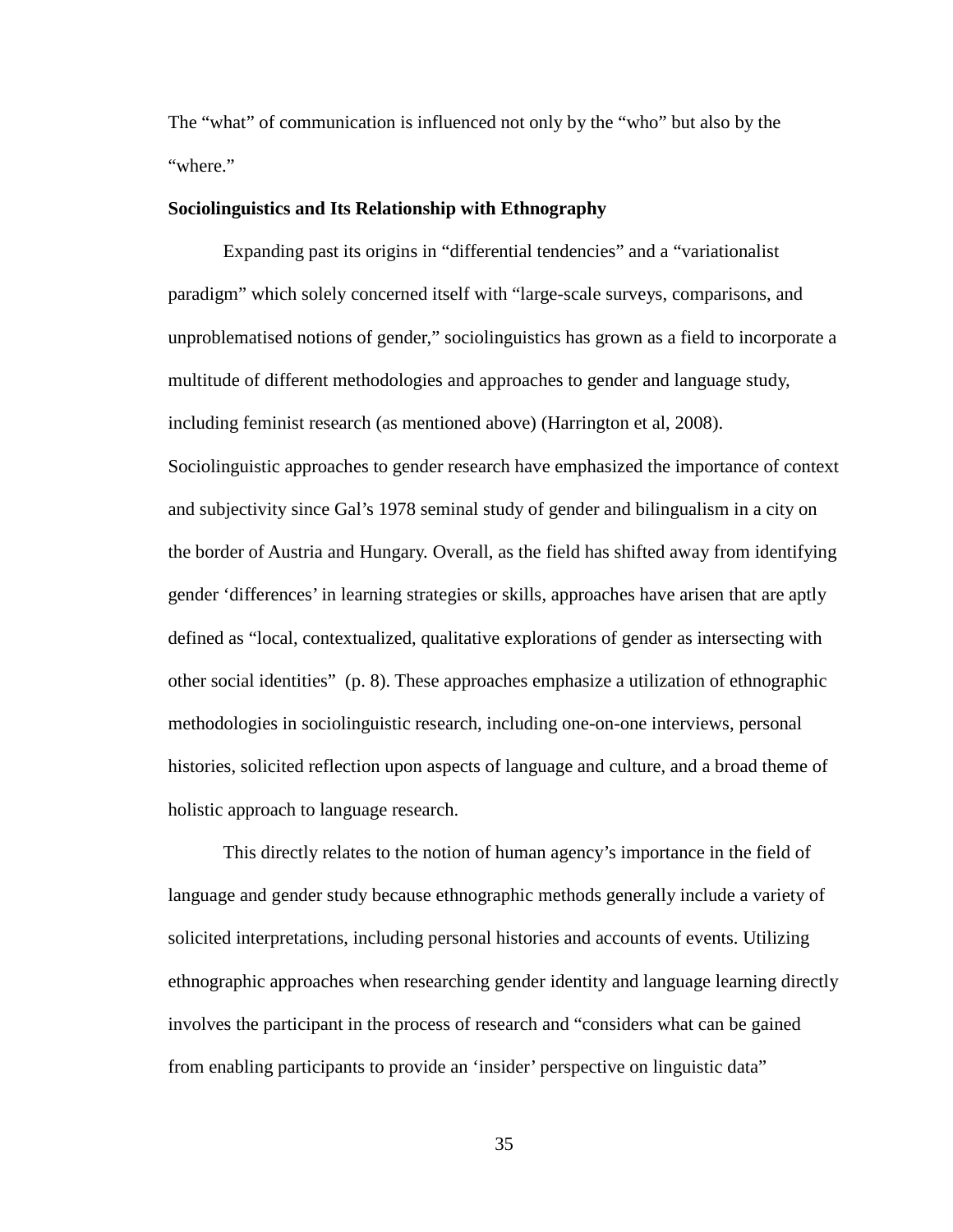(Harrington, et al, 2008, p. 6). Fundamentally, this refers to the power relations between the researcher and the "subjects" of research, de-emphasizing the expertness of the researcher and emphasizing the inherent expertise of the speaker in their own language practices. Even though solicited responses are seen by some researchers, especially in the field of discursive psychology, as invalid and irrelevant, ethnographic approaches value the cognizant consultation of participants in research, to provide a "solicited interpretation" of "reported understandings" (p. 11). This thesis heavily relies on the intentional reflection of language learners upon their own concepts of identity, asserting that the individual speakers, not solely the researcher, are experts in their own language practices.

## **Research Questions and Hypothesis**

Previous gender and language study research has determined that second language resources and the language learning process can and do act as catalysts for a shifting of the self-perception of social and cultural identity as well as the perceived identity of others concerning the manner in which it relates to language production. Issues of social and cultural identity have an enormous impact on the language classroom, which include aspects such as: students' desired outcomes, perceptions of culture, valued language skills, and motivation (Gordon, 2004; Norton, 1997). Much of the research concerning identity has focused on these impacts on the classroom, mostly investigating the differences in gendered language learning strategies. Some research has focused on determining the exact facets of language that are impacted by identity (Gordon, 2004) or a general understanding of the correlation between second language learning and issues of identity, primarily with the intent of ending gender discrimination and inequality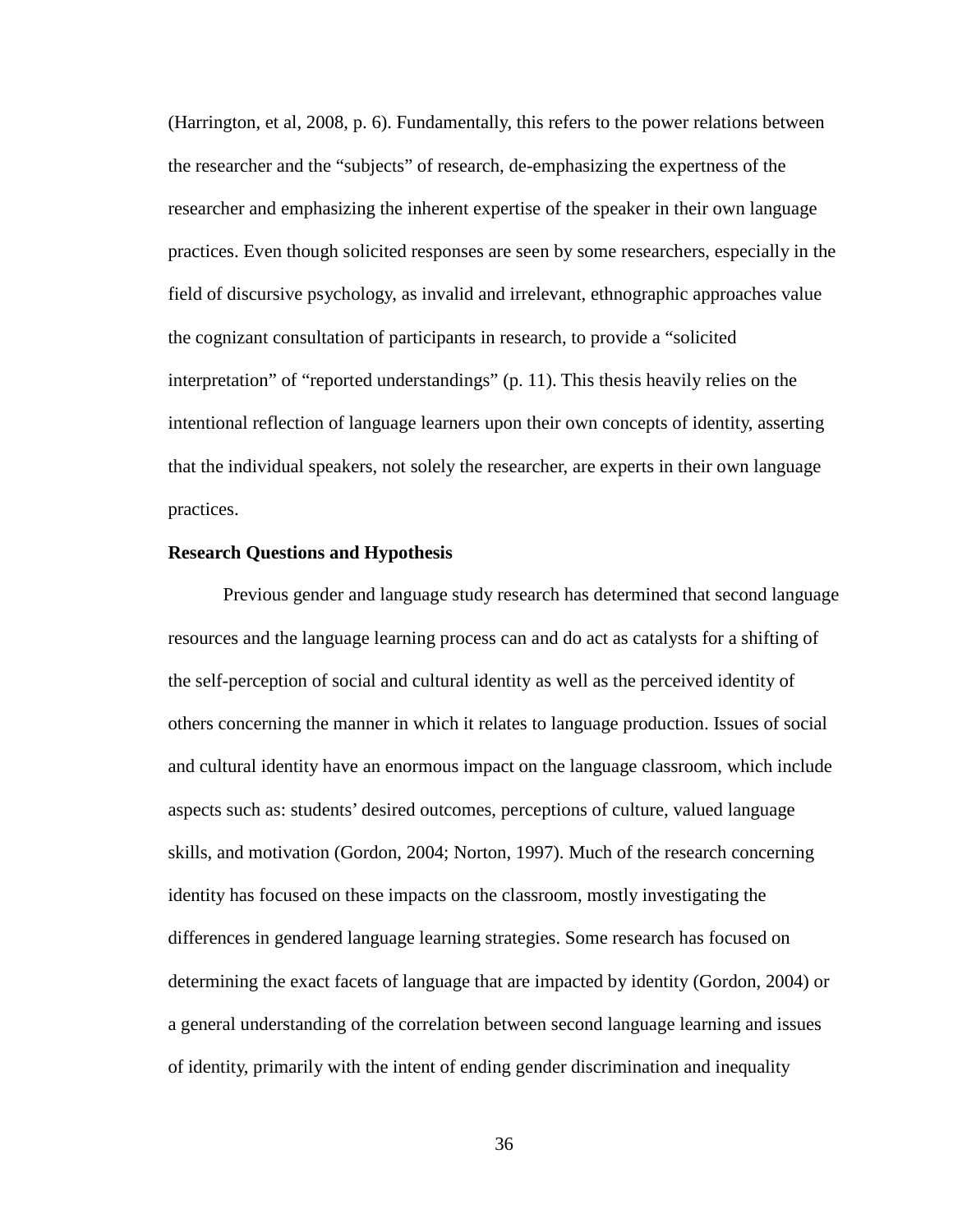(Norton, 1997; 2000). Even though 'human agency' is emphasized in such studies, there has been very little research that solicits interpretations of gendered identity change from language learners themselves. This thesis attempts to break from this trend in order to truly recognize the human agency necessary and inherent in adult second language learning and renegotiation of identity.

The fundamental research questions involved in this study are as follows: Are English Language Learners conscious of the process of identity change involved in second language learning? If so, do some English Language Learners resist this type of social positioning and in what ways might this resistance manifest? Do English Language Learners recognize the same facets of gendered language production that native English speakers recognize and use instinctively? In either case, do they perceive language production in other students, particularly females, as differing between English and their first language?

Following research (Norton 1997; 2000) that already confirms second language acquisition's catalystic effect on gender identity change, I hypothesize that English Language Learners are indeed conscious about their interaction with the sociopolitical aspects of language learning, choosing to reconstruct their self-perception of their own gendered identity or perhaps even resisting this social positioning. English Language Learners are conscious of the perceived differences in their own language production in their first language and English, and they also consciously perceive the differences in language production of their peers based upon language, gender, and ethnicity. Also implicit in this hypothesis is the conscious recognition of shifting opinions in both first language culture and American culture.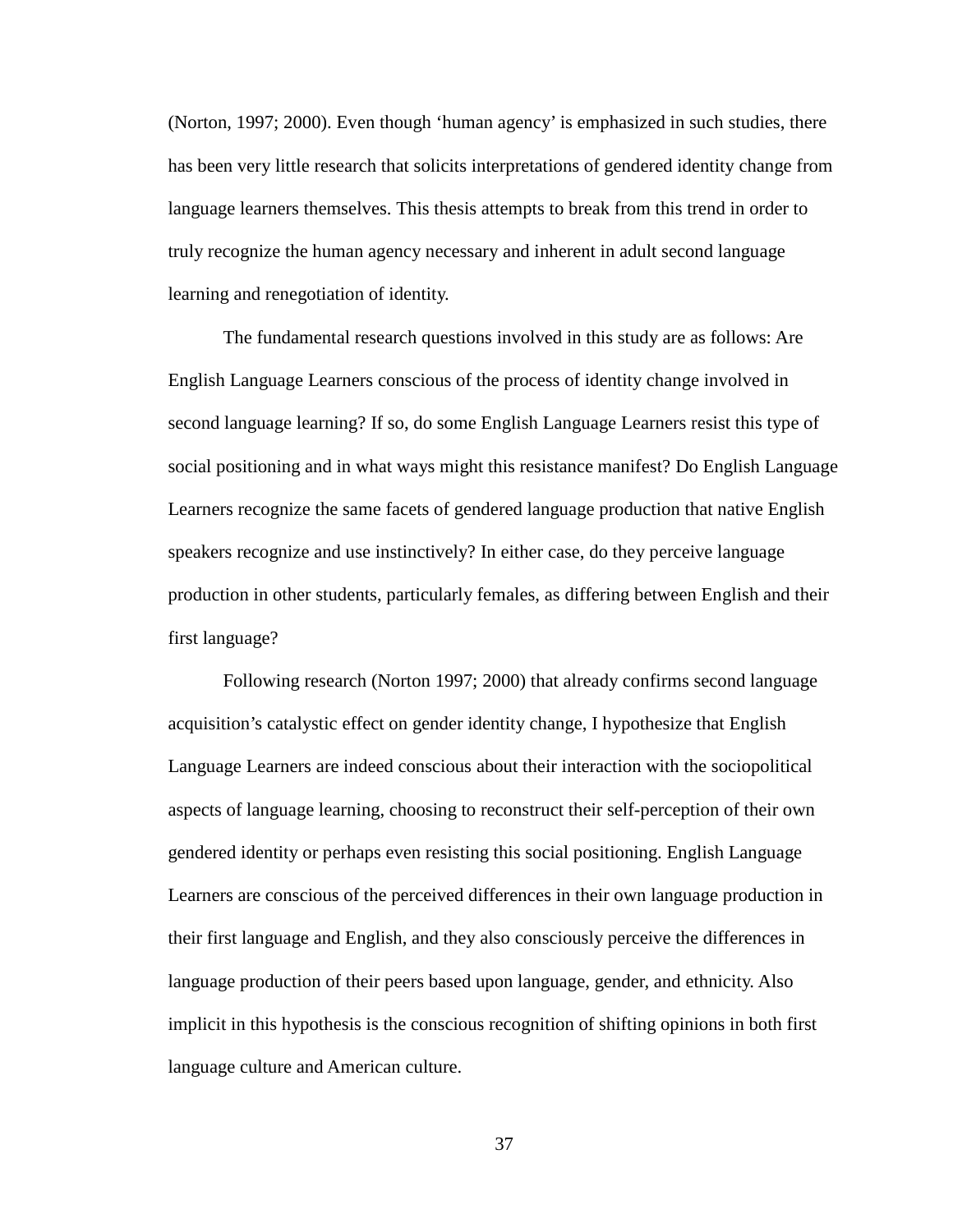# **Community of Practice**

It is imperative to situate this thesis inside its particular context and Community of Practice. Participants were chosen from the advanced classes of Western Kentucky University's English as a Second Language Institute (ESLI). A four semester intensive language and immersion program, the ESLI functions as a bridge for English Language Learners to official acceptance into "mainstream" university classes. The debate of intensive or immersive language instruction is not broached in the following research, but it is important to the full understanding of the community of research participants.

Students chosen for participation are in the last semester before graduation from the program and matriculation into the larger university population. Most students noted on the survey that even though they had been learning English for longer, they had only lived in America for a year and a half or less. Only one participant indicated they had lived in the United States for longer than18 months. These students may not be a typical representation of American immigrant life, as many participants in the ESLI return to their country of origin after degree completion, but they do function as a community of adult English Language Learners. The 32 students surveyed represent a range of first language. Participant's gender and first language are represented in Table 1 below in alphabetical order according to first language. Chinese and Arabic represent the most common first languages, though there are 7 total languages represented by the participants. Gender breakdown is skewed slightly towards male participants with a total of 19 males, 12 females, and 1 participant who self-identified as "other." Age, ethnicity, and marital status were not collected in the survey tool.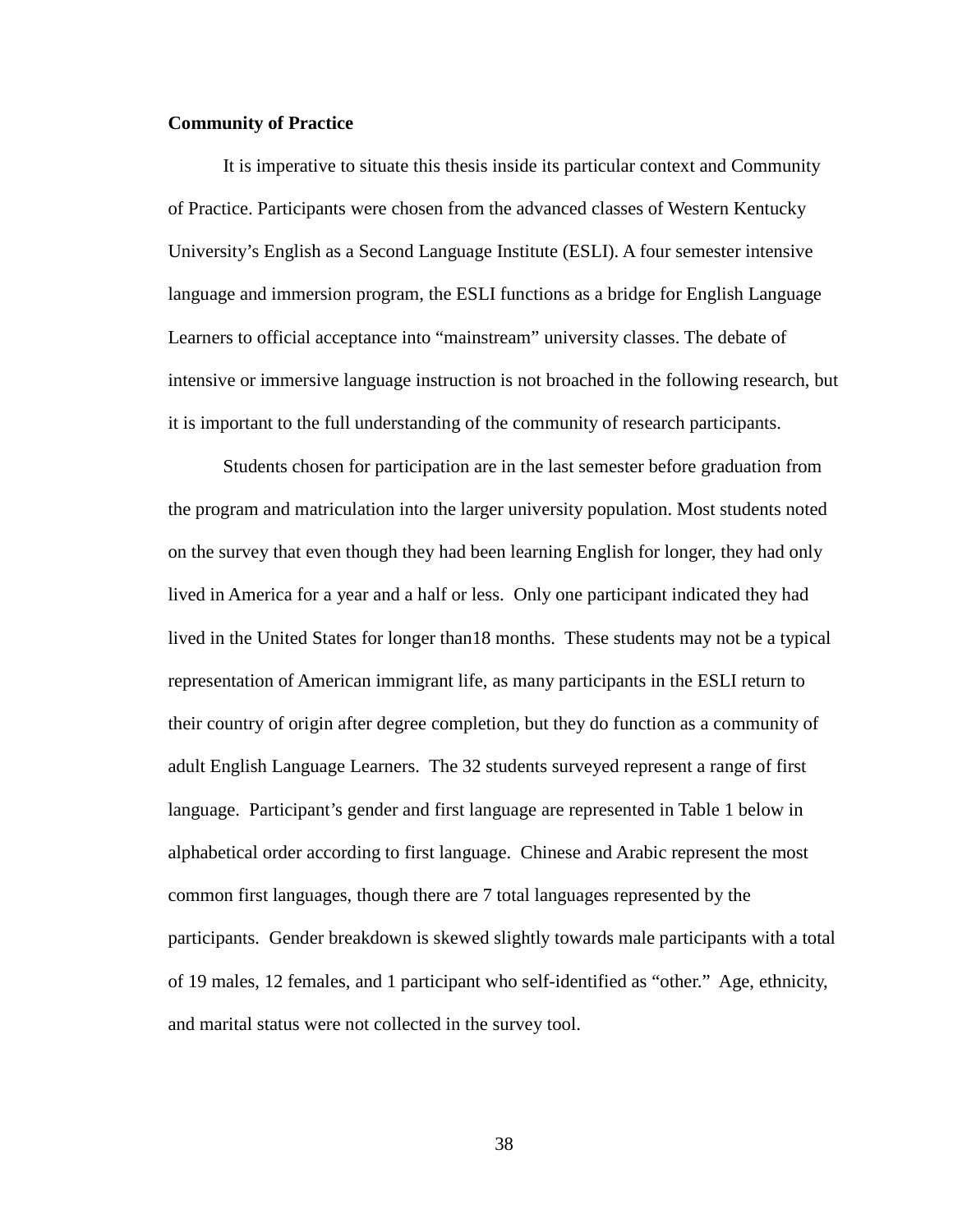# Table 1

|                                 |                | Gender           |                  | Total          |
|---------------------------------|----------------|------------------|------------------|----------------|
| Number<br><b>First Language</b> | Male           | Female           | Other            | of             |
| Participants                    |                |                  |                  |                |
| Arabic                          | 8              | 6                | $\mathbf{1}$     | 14             |
| Azerbaijani                     | $\overline{2}$ | $\boldsymbol{0}$ | $\overline{0}$   | $\overline{2}$ |
| Bangali                         | $\mathbf{1}$   | $\boldsymbol{0}$ | $\boldsymbol{0}$ | $\mathbf{1}$   |
| Chinese                         | 6              | $\overline{2}$   | $\boldsymbol{0}$ | 8              |
| Indonesian                      | $\mathbf{1}$   | $\boldsymbol{0}$ | $\boldsymbol{0}$ | $\mathbf{1}$   |
| Spanish                         | $\mathbf{1}$   | $\mathbf{1}$     | $\boldsymbol{0}$ | $\overline{2}$ |
| Vietnamese                      | $\overline{0}$ | $\overline{2}$   | $\overline{0}$   | $\overline{2}$ |
| *Did Not Specify                | $\overline{0}$ | $\mathbf{1}$     | $\boldsymbol{0}$ | $\mathbf{1}$   |
| Total                           | 19             | 12               | $\mathbf{1}$     | 32             |

# *Distribution of Participants by Gender and First Language*

# **Creation and Explanation of the Survey Tool**

In order to evaluate this hypothesis, a modified open-ended survey was piloted by the researcher. Due to the relative newness of gender and language study as well as the lack of prior research focused on the *consciousness* of participants about their language production and identity, it was decided that a new survey would be constructed after reviewing similar studies that were inspired by ethnographic approaches. The survey was partially based upon McMahill's (1997) case study of Japanese nationals learning English as a Second Language. Sections of the survey will be referenced as appropriate, but a full original text of McMahill's survey is available in Appendix A. McMahill's study focused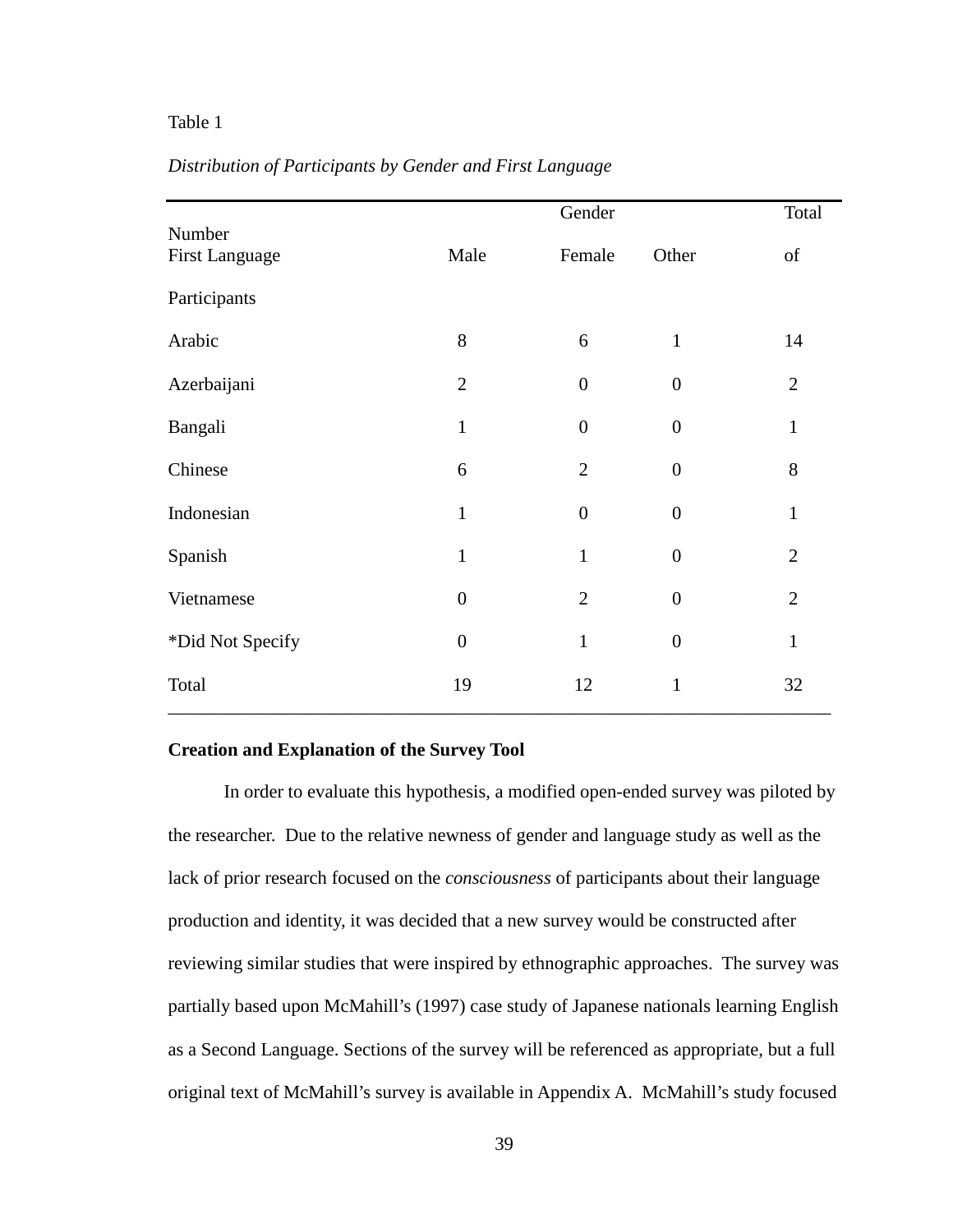upon issues of feminist pedagogy inside the ESL/EFL classroom, specifically focusing on Japanese "grassroots" voluntary classrooms which incorporated feminist goals for language learning and consisted primarily of female language learners (p. 612). After evaluating the unique Community of Practice these women represented, McMahill developed the hypothesis that "Native Japanese-speaking women in particular may perceive English as allowing or requiring them to express themselves more directly and specifically than Japanese does," which might perhaps give "rise to an association between English and feminist discourse" (p. 613). The second aspect of McMahill's hypothesis focused on the potential resistance found in such language classroom in which women were "able to reflect more critically on their own gender socialization" and "aspects of it they judge as oppressive" by comparing their own world view to the "lived alternatives of others" (p. 613).

In her case study, McMahill asked participants to respond to a series of openended questions that focused on their perceptions of feminism and women's issues, motivation for language study, and self-perception of identity. Even though feminism and women's issues are complicit in any gender and language research, this thesis chose to focus on the last two questions asked by McMahill's (1997) survey:

10) Do you feel you express yourself differently in English than in Japanese? If so, how?

11) Do you ever feel any contradictions about yourself as an English learner? If so, how? (p. 613)

These two questions concentrated on issues of identity, perhaps with the intent to connect identity to the feminist language classroom on McMahill's part, but they resonated with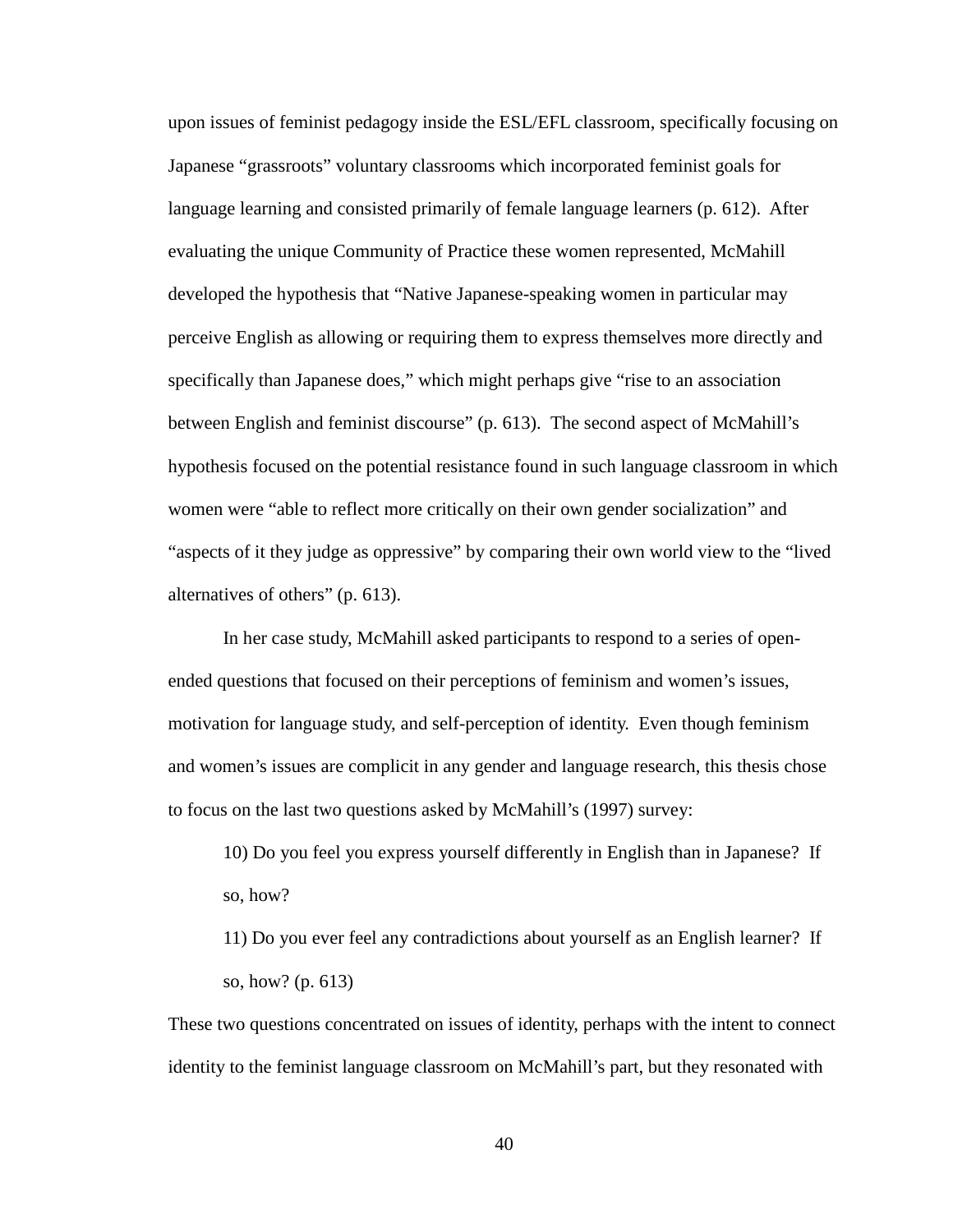me as a language learner, particularly of Japanese, and harkened back to my own conflict of identity when speaking Japanese both inside and outside of the classroom. For example, though in English I define myself as a direct person, I often find myself hesitating before speaking a direct opinion in Japanese, not necessarily in fear of making a grammatical mistake so much as a perception of inappropriateness. After reviewing similar studies of both conscious identity change (Gordon, 2004; Morgan, 1997; Norton, 1997) and resistance to change (Siegal, 1996), it was discovered that there was a lack of survey tools that would potentially answer the previous research questions. In order to further the study of identity in second language acquisition, a pilot survey was created, branching out from McMahill's original two items to include questions about cultural adaptation and assimilation, language production differences, and identity conflict/change.

**Likert Scale Justification.** A 5-point Likert scale was chosen to replace the open ended answers of the original McMahill (1997) survey. This choice was made in an attempt to modify the original survey for use with participants who might have limited English proficiency (LEP). Because the participants in McMahill's survey were given the option of responding in their first language, the open-ended questions were able to be more detailed and nuanced without guiding the participants in any way. When modifying the tool and expanding it for use in this thesis, it was modified to be given solely in English due to the inability to translate the survey into the first-languages of all possible participants. The addition of the Likert Scale allowed for students with less proficiency in English to complete the survey and still give a similar nuance of responses by asking for explanations of participants' non-neutral responses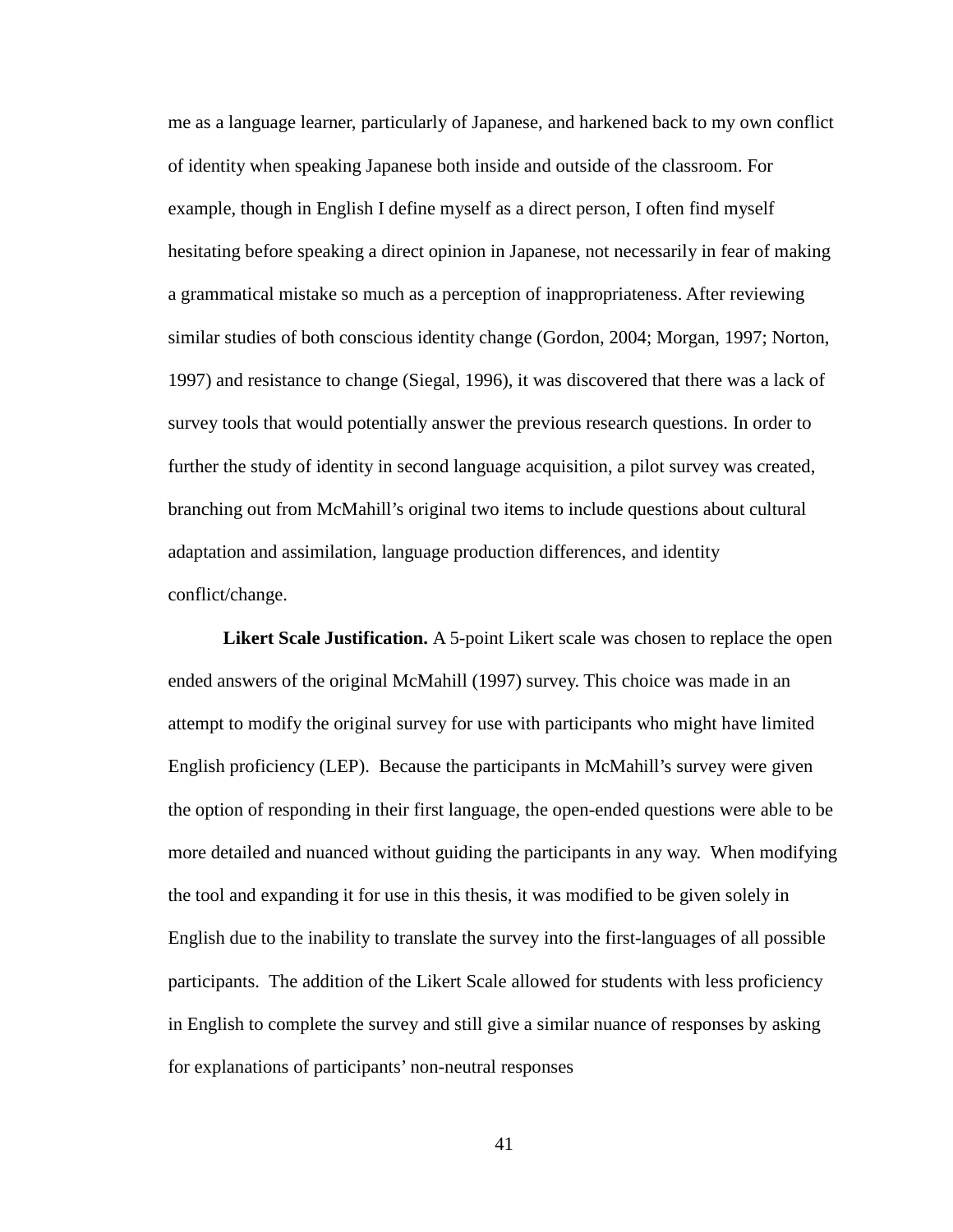## Table 2

# *Example Question and Answer Options from Thesis Survey*

| 6. I express myself differently in English than in my first language. |              |   |     |     |  |
|-----------------------------------------------------------------------|--------------|---|-----|-----|--|
| -SA                                                                   | $\mathbf{A}$ | N | -13 | SD. |  |
| If you agree or disagree with this statement, please explain how:     |              |   |     |     |  |

As illustrated by Table 2 and in Appendix B, which contains the full text of the survey, participants were asked to evaluate their agreement or disagreement with the questions by indicating their response on the following scale that was chosen to replace a traditional numeric scale in order to clarify instructions for students with limited English proficiency:

\_\_\_\_\_\_\_\_\_\_\_\_\_\_\_\_\_\_\_\_\_\_\_\_\_\_\_\_\_\_\_\_\_\_\_\_\_\_\_\_\_\_\_\_\_\_\_\_\_\_\_\_\_\_\_\_\_\_\_\_\_\_\_\_\_\_\_\_\_\_\_\_

(Strongly Agree=SA, Agree=A, Neutral=N, Disagree=D, Strongly Disagree=SD) Participants were then asked to elaborate at their discretion on any of the items with which they agreed or disagreed beneath the item. In the informed consent process, participants were reminded that it was permissible to leave blank or not respond to any question they did not feel comfortable answering, as an attempt to avoid intentional neutrality or false agreement/disagreement in response to what might have been perceived as the wishes of the researcher. The effectiveness of these procedures are discussed in Chapter IV: Results and Analysis.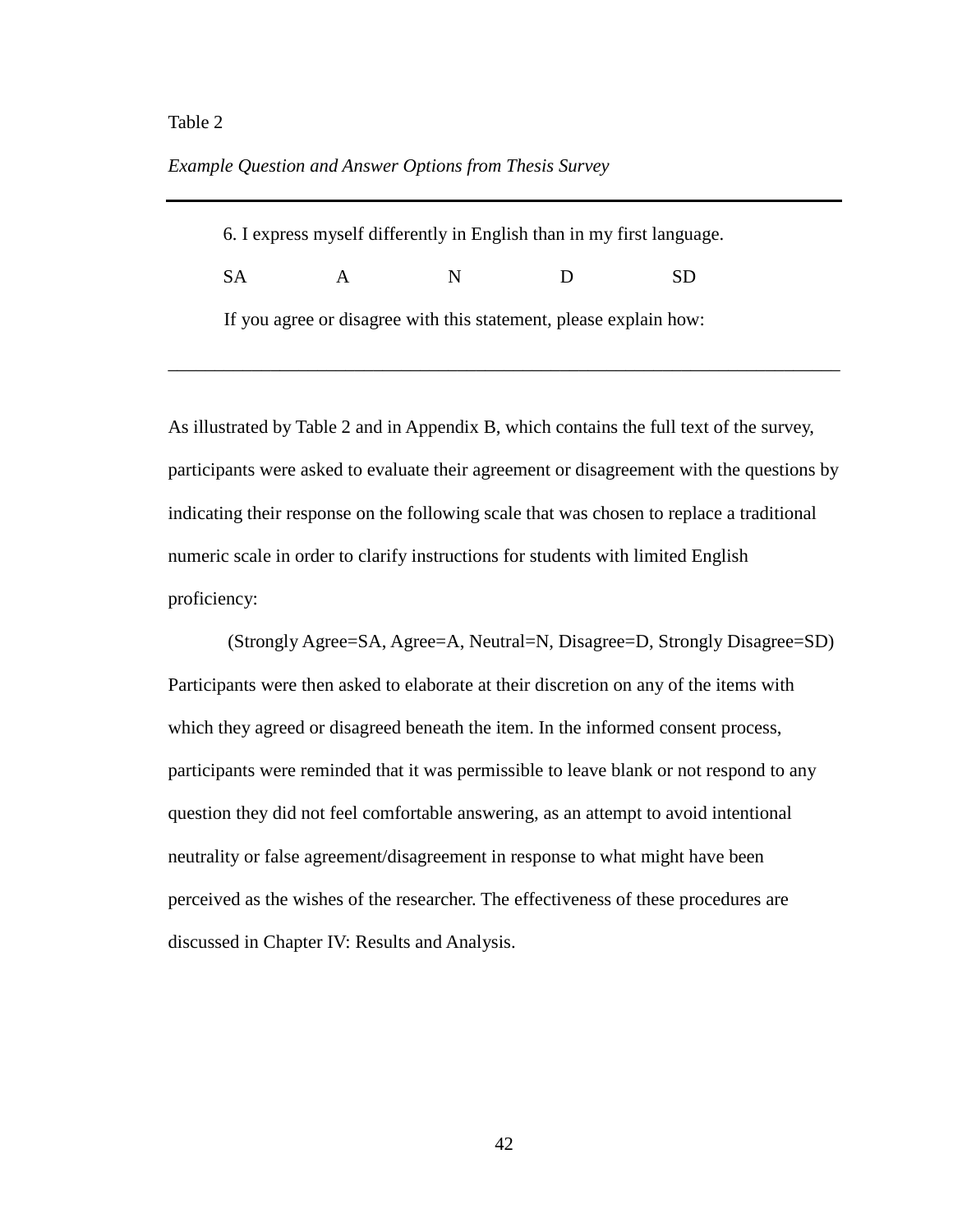# CHAPTER IV: RESULTS AND ANALYSIS

Because this was a pilot project, the survey was given to a select, smaller group of advanced English Language Learners in one of their language classes during the day. Students completed the survey in approximately 20 minutes and returned it that day. Table 3 shows the responses to each item arranged in order from Strongly Agree to Strongly Disagree, with the number of blank responses listed in the furthest right column. Table 3

*Survey Items and Responses Arranged in Order from Strongly Agree-Strongly Disagree*

| <b>Survey Item and Number</b>                                                                 | <b>SA</b>      | $\mathsf{A}$ | N  | D              | <b>SD</b>      | Left Blank     |
|-----------------------------------------------------------------------------------------------|----------------|--------------|----|----------------|----------------|----------------|
| 6. I express myself differently in<br>English than in my first language.                      | 4              | 8            | 14 | 3              | $\overline{2}$ | 1              |
| 7. I feel confused sometimes about<br>my identity as an English<br>Language Learner.          | $\overline{2}$ | 12           | 11 | $\overline{4}$ | $\overline{2}$ | 1              |
| 8. My opinions about my first<br>language culture or American<br>culture have changed         | 3              | 9            | 11 | 3              | 5              | 1              |
| 9. I think that men and women<br>speak differently in English.                                | $\overline{2}$ | 11           | 10 | 6              | 3              | $\overline{0}$ |
| 10. I think that women speak<br>differently in English than they<br>do in my native language. | 1              | 12           | 15 | $\overline{4}$ | $\overline{0}$ | $\Omega$       |
| 11. I am interested in learning about<br>gender roles in American culture.                    | 7              | 9            | 14 | $\mathbf{1}$   | 1              | 0              |
| 12. I consider myself a part of<br>American culture.                                          | $\overline{2}$ | 5            | 16 | 5              | 4              | $\Omega$       |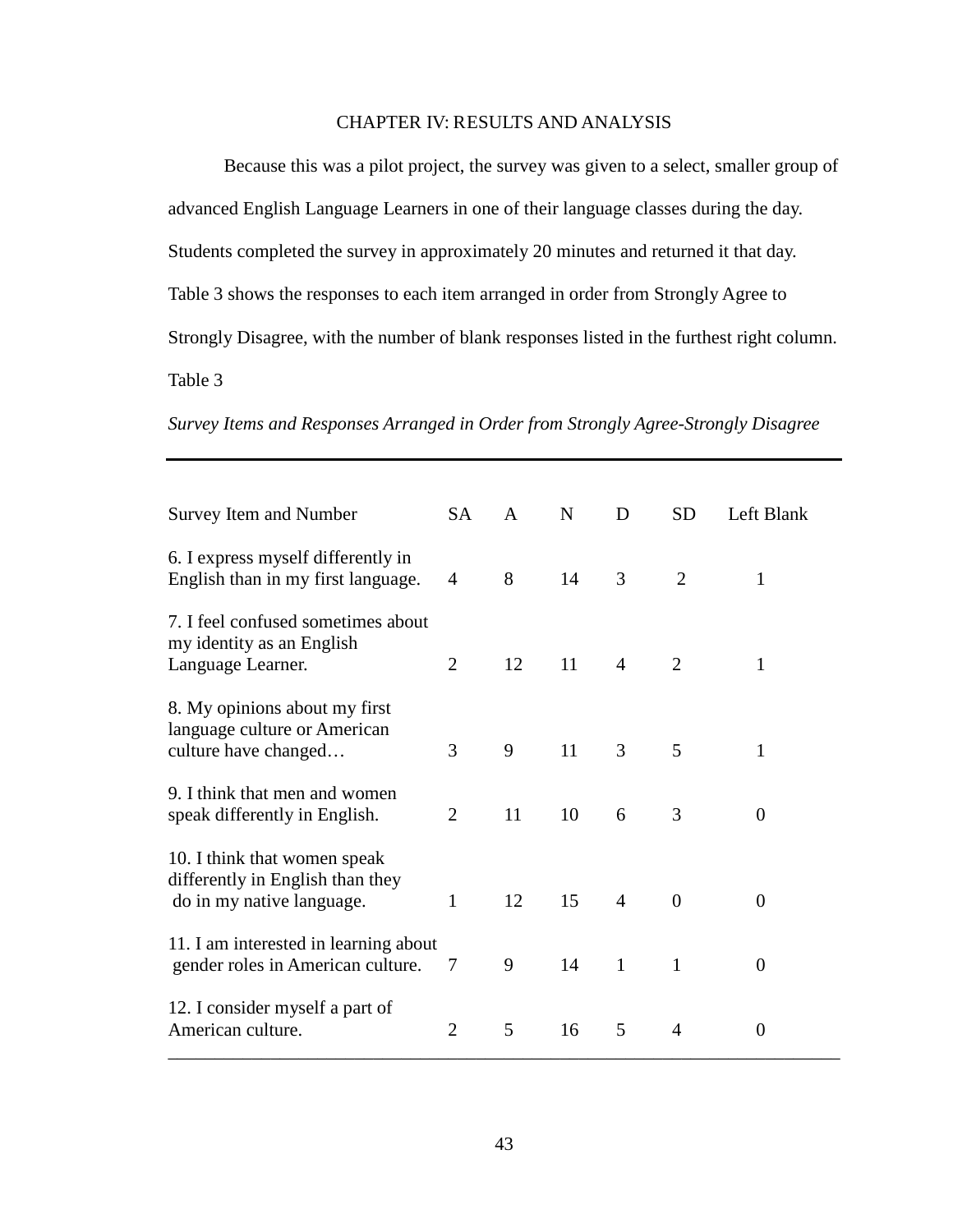# Table 4

### *Questions on Survey and Percentage of Responses by Gender*

| <b>Question Number</b>            | Gender SA      |       | A     | N     | D     | <b>SD</b> | $LB*$ |
|-----------------------------------|----------------|-------|-------|-------|-------|-----------|-------|
| 6. I express myself differently M |                | 5.2%  | 26.3% | 52.6% | 10.5% | 0%        | 5.2%  |
| in English than in my             | F              | 25%   | 25%   | 41.6% | 8.3%  | 0%        | 0%    |
| first language.                   | $\Omega$       | 0%    | 0%    | 0%    | 0%    | 100%      | 0%    |
| 7. I feel confused sometimes      | M              | 5.2%  | 42.1% | 36.8% | 15.8% | 5.2%      | 0%    |
| about my identity as an           | $\mathbf{F}$   | 8.3%  | 25%   | 41.6% | 16.6% | 0%        | 0%    |
| English Language Learner.         | $\overline{O}$ | 0%    | 100%  | 0%    | 0%    | 0%        | 0%    |
| 8. My opinions about my first     | М              | 10.5% | 36.8% | 50%   | 10.5% | 15.7%     | 0%    |
| language culture or American      | $\mathbf{F}$   | 8.3%  | 10.5% | 33%   | 8.3%  | 16.6%     | 8.3%  |
| culture have changed              | $\overline{O}$ | 0%    | 0%    | 100%  | 0%    | 0%        | 0%    |
| 9. I think that men and women     | M              | 10.5% | 21%   | 42.1% | 21%   | 5.2%      | 0%    |
| speak differently in English.     | F              | 0%    | 41.6% | 16.6% | 16.6% | 16.6%     | 0%    |
|                                   | $\mathbf O$    | 0%    | 100%  | 0%    | 0%    | 0%        | 0%    |
| 10. I think that women speak      | M              | 0%    | 26.3% | 57%   | 15.7% | 0%        | 0%    |
| differently in English than they  | $\mathbf F$    | 8.3%  | 50%   | 33%   | 0%    | 0%        | 0%    |
| do in my native language.         | O              | 0%    | 0%    | 0%    | 100%  | 0%        | 0%    |
| 11. I am interested in learning   | M              | 21%   | 21%   | 47.3% | 5.2%  | 5.2%      | 0%    |
| about gender roles in             | $\mathbf{F}$   | 25%   | 41.6% | 33.3% | 0%    | 0%        | 0%    |
| American culture.                 | O              | 0%    | 0%    | 100%  | 0%    | 0%        | 0%    |
| 12. I consider myself a part of   | M              | 10.5% | 15.7% | 42.1% | 15.7% | 15.7%     | 0%    |
| American culture.                 | F              | 0%    | 16.6% | 66.6% | 8.3%  | 8.3%      | 0%    |
|                                   | $\Omega$       | 0%    | 0%    | 0%    | 100%  | 0%        | 0%    |

# \*Left Blank

Table 4 shows a breakdown of the responses by gender, as an attempt to see where participants might have differed in their response to particular questions, and if this difference was allied with gender. What is immediately apparent in Tables 3 and 4 is the overwhelming number of neutral responses. This is problematic because it skews the other responses and complicates any sort of statistical analysis of the data collected.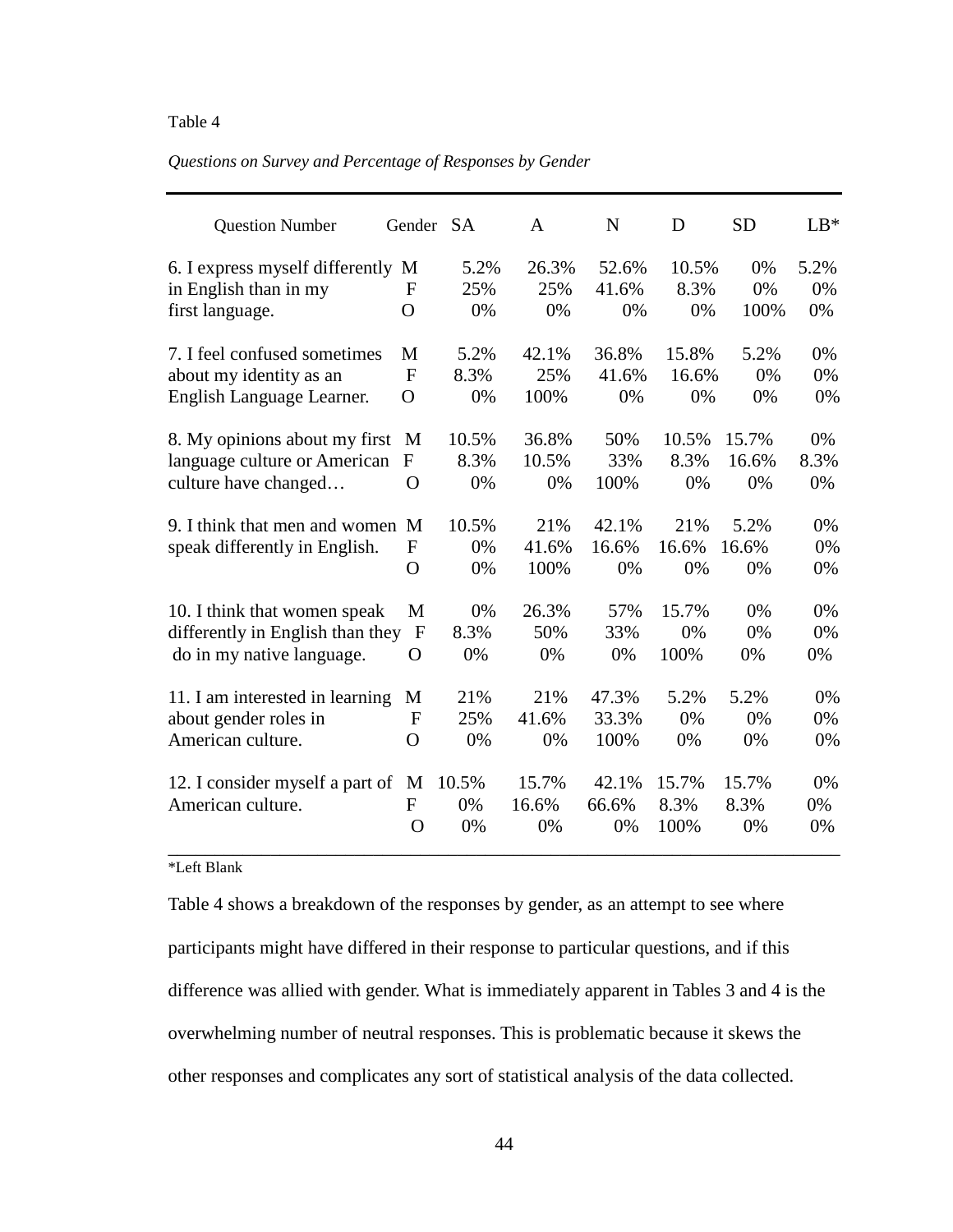However, the inability to recover much valid statistical data answering the research questions does not invalidate the entire premise of the survey.

Even though there are flaws in the quantitative ability of the survey because of the inflated number of "neutral" responses, the written comments provided a glimpse into ESL student perceptions of language's connection to social and cultural identity, perception of men's and women's speech, and the cultural interests of adult English Language Learners.

#### **Analysis of Written Comments**

*Perceptions of Language and Identity.* Despite the overwhelming neutral answers (43.75% for item 6; 34.37% for item 7), the written comments from participants reveal that their response to item 6 "*I express myself differently in English than in my first language"* and item 7 "*I feel confused sometimes about my identity as an English Language Learner"* were anything but neutral. Emotional response was seen by two participants in particular as being specifically connected to language. Both participants expressed reluctance or inability to express emotions as fluently in English as in their first language, as illustrated in these excerpts from their written comments:

The way to express emotional responses sometimes requires my native language

(Male Bangali Speaker [1], response to item 6).

Because sometimes I feel strange and have difficulties to express my feeling with English. (Male Indonesian Speaker [1], response to item7).

This could be a matter of limited English proficiency and lacking the necessary vocabulary to express emotional response, vocabulary which is not necessarily emphasized in traditional ESL classrooms. However, it does express that English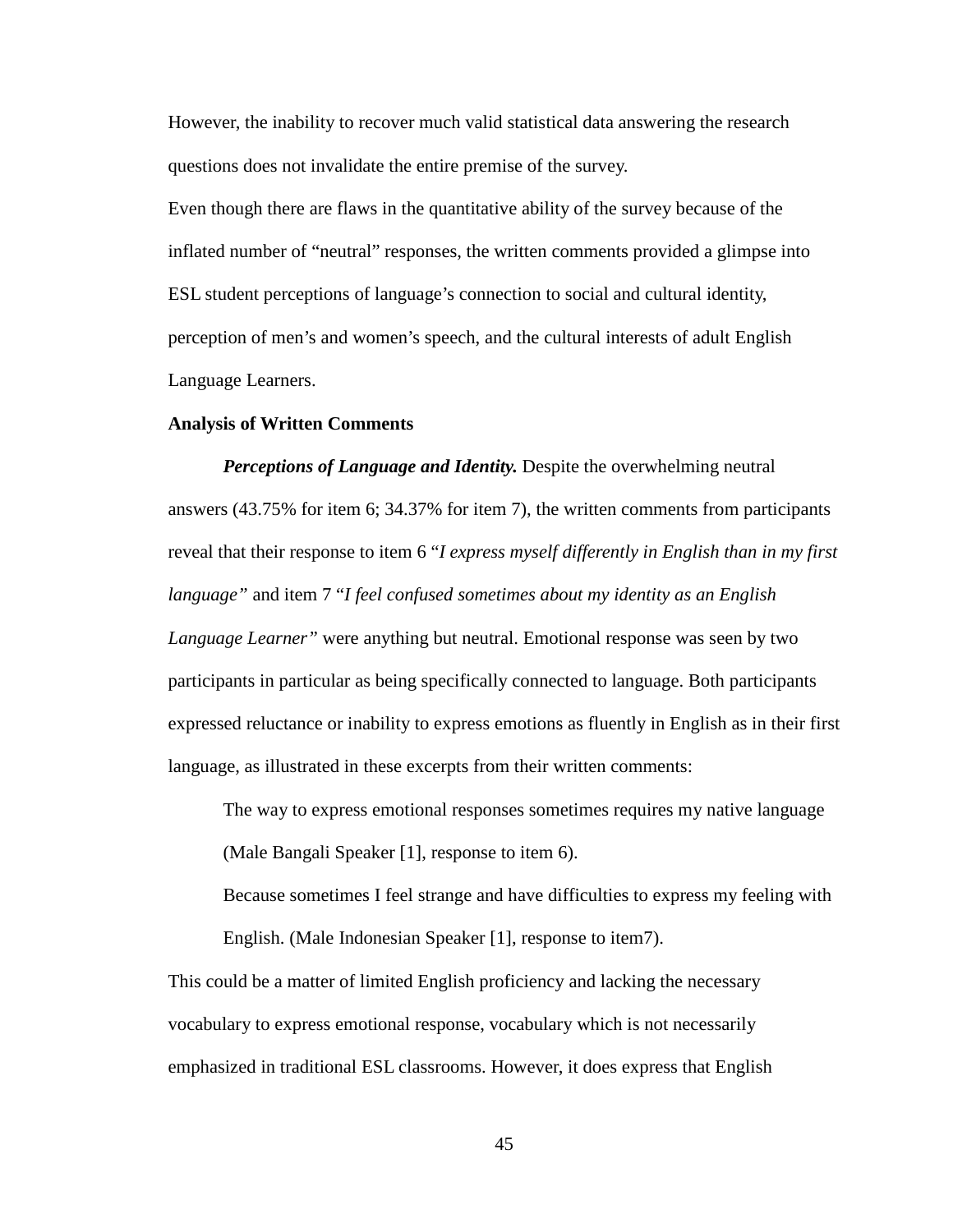Language Learners may perceive ways of expressing emotions as differing between their first language and English. This difference was perceived in a more general way by an Arabic speaking student, who wrote, "because people in my first language understand more" (Arabic Speaker, Gender self-identified as other, response to item 6). This response might not be directly connected to emotion, but it implies a level of connection with other speakers of Arabic that were found lacking in English-speaking communities.

Some responses denied any perceived connection between identity and language, citing that they either did not personally "feel" different or a generalized observation of universal human elements not connected to language. Of these comments, the following were of most interest:

I don't think language or different environment changes somebody's personality or identity.… (Male Azerbaijani Speaker (1), response to item 7).

I don't think any language is different. Language just is a tool to communicate with other people. We just want to express our thoughts. Language is only a form of thoughts. (Male Chinese Speaker (1), response to item 7).

This is an interesting retort to linguistic theories that correlate and imply causation between language and identity. Though certainly the participants' opinions may not be informed by research, this does speak to the consciousness of students about identity's connection (or disconnect) with language. One participant even admitted an intentional attempt at "disconnection" from associating herself with either culture: "I have different identity even for my culture and I try to disconnect myself …" (Female Arabic Speaker [6], response to item 6). These responses imply almost a type of resistance against any perception of identity shifting, a resistance which was also found in participants'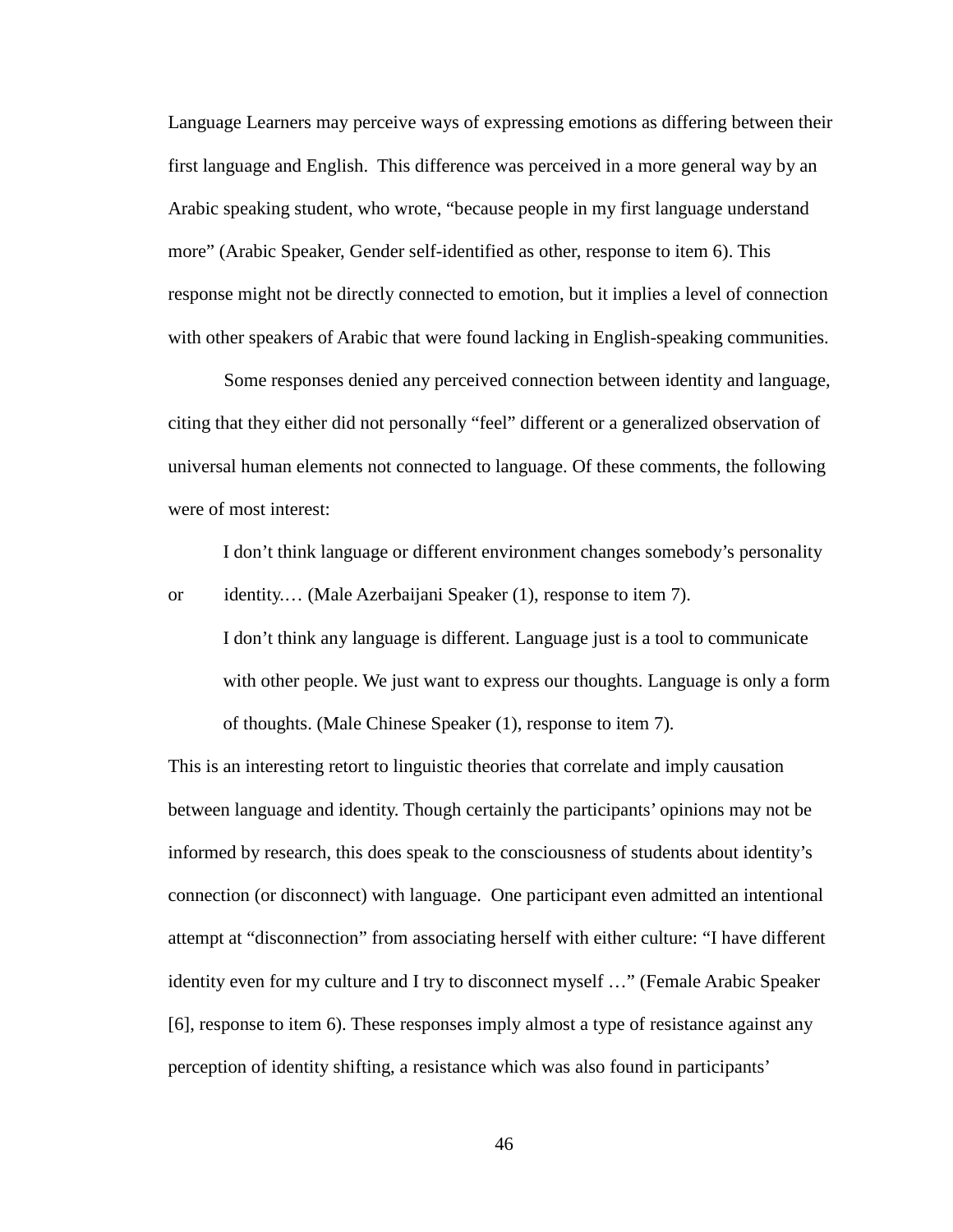comments about American culture.

*Cultural Interest and Resistance.* Written comments for item 11 "*I am interested in learning about gender roles in American culture"* and item 12 "*I consider myself a part of American culture"* revealed that even though 50% of the respondents marked a neutral response on the Likert scale, there is a stark division in interest concerning learning about American culture, specifically gender roles, and the perception of their own inclusion in American culture.

Resistance. Resistance to being considered part of American culture was a common response. One participant in particular cited patriotism for his country and culture, writing "Never ever I will consider myself par[t] of American culture. I love with all my heart my culture and country." (Male Spanish Speaker [1], response to item 12). This is quite a visceral reaction, but it is not an isolated one. Another male participant cited his first-language connections in the U.S. as the reason for his separation from American culture, writing, "Because there are a lot of Arabic speakers in USA, so that is why my first language will not be changed or even my culture" (Male Arabic Speaker [4], response to item 11).

Interest. Despite these comments, there were some participants who considered themselves part of American culture. Perhaps more interestingly than this broader concept, all of the female participants responded either neutrally or affirmatively to item 9, shown in Table 4, which asked for participants to gauge their interest in learning about American gender roles. One Arabic speaking participant elaborated on her agreement thusly, "I want to know more about how I should treat American men because in my culture we most of the time don't have any kind of relationship with men." (Female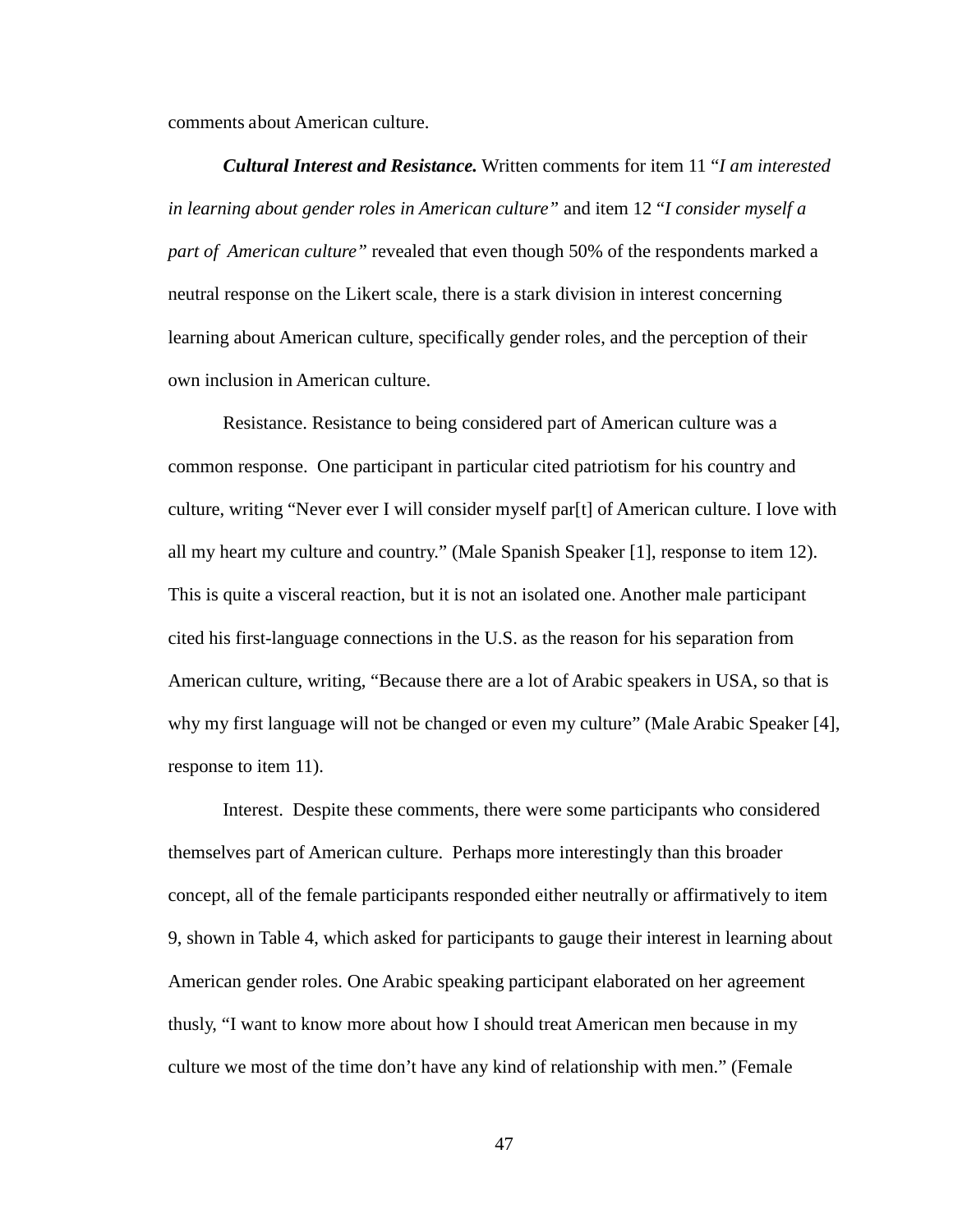Arabic Speaker [6], response to item 11). These responses support McMahill (1997), Norton, and Pavlenko (12004) in their shared vision of an ESL/EFL classroom which concerns itself with matters of social equality and women's issues. It reaffirms that there is interest on the part of female students which reflects the feminist concerns of the instructors.

*Men's and Women's Speech.* Once again, the perception of men's and women's speech was varied, even though the neutral responses to the Likert scale would have implied otherwise. What the Likert scale did reveal in this instance was that all of the female participants were either neutral or agreed with item 10 "*I think that women speak differently in English than they do in my native language."* Specifically, 50% of female participants responded with 'agree' to item 8, representing one of the few items in which 'agree' and/or 'disagree' outweighed 'neutral' by a significant margin. In their written comments, both male and female participants elaborated on the differences perceived between men's and women's speech in English and the differences between women's speech in their first language and English. These comments may be general, but they provide an insight into the 'subject' perspective of much of the identity research done in the past fifteen years. Some comments were simple confirmations of the perceived differences, with examples like the following, "in my native language women most of the time they are shy and more quite [quiet]" (Female Arabic Speaker [6], response to item 10) One cited a specific women in the participant's social circle, explaining, "Because one of my friends, she is a female and she speak[s] differently in English" (Male Chinese Speaker [5], response to item 10). This relates to Stritikus & Nguyen's (2007) exploration of English Language Learner's perceptions of their classmates, though the participant in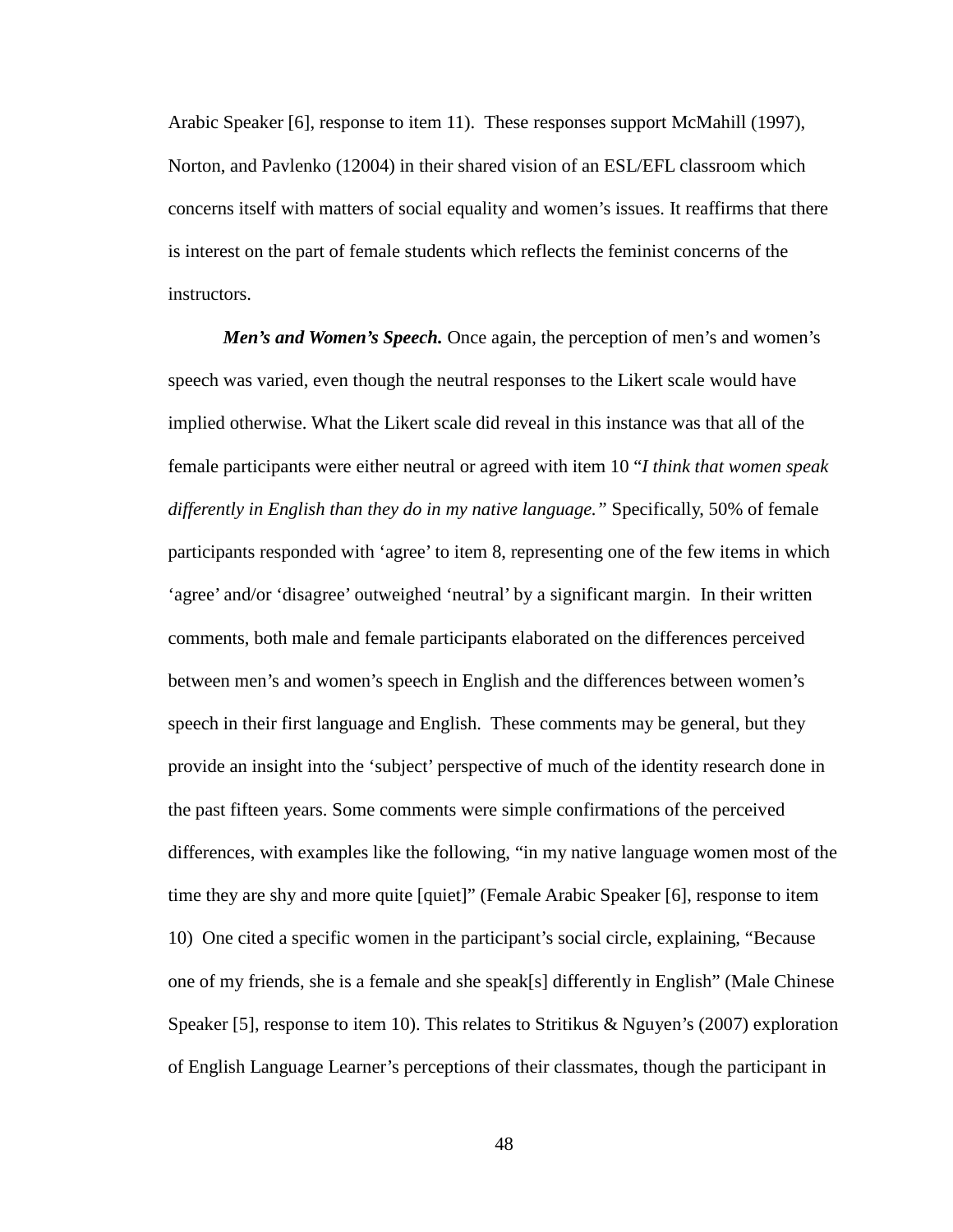this survey did not express any thoughts of negativity towards the differences, only a seemingly impartial observation. This is an instance where perhaps an interview approach would have elicited more information to provide a more nuanced understanding.

Other participants directly referenced culture in their written comments to explain the differences between women's speech in English and their first language. In perhaps as close to an innate understanding of Norton's (1997; 2000) theories as possible, one participant explained that "The way they speak depends on their culture. If they keep Chinese culture in mind all the time, they will speak the same in both English and Chinese. If they [are] used to English culture, they may change the way [they] speak." (Male Chinese Speaker [6], response to item 10). Another response echoed a social constructionist view of gender and language, "Gender is a very special feature that has connection with many areas, such [as] sociology, history, and so on. Different gender[s] can have different social behavior and psychology" (Male Chinese Speaker [1], response to item 10). These responses represent the consciousness that adult language learners have when navigating the often choppy waters of identity and culture.

**Focus on Grammar and Phonetics.** Perhaps because there is no overtly prescribed women's language in English, though researchers have confirmed differences in men's and women's speech acts, some participants noted that there were no apparent differences in men's and women's language production in English (Gordon, 2004). One speaker elaborated his disagreement with item 9 on the survey with "No because spelling/pronunciation of letters is [the] same" (Male Azerbaijani Speaker [2], response to item 9). This indicates that without prompting, some students may not notice the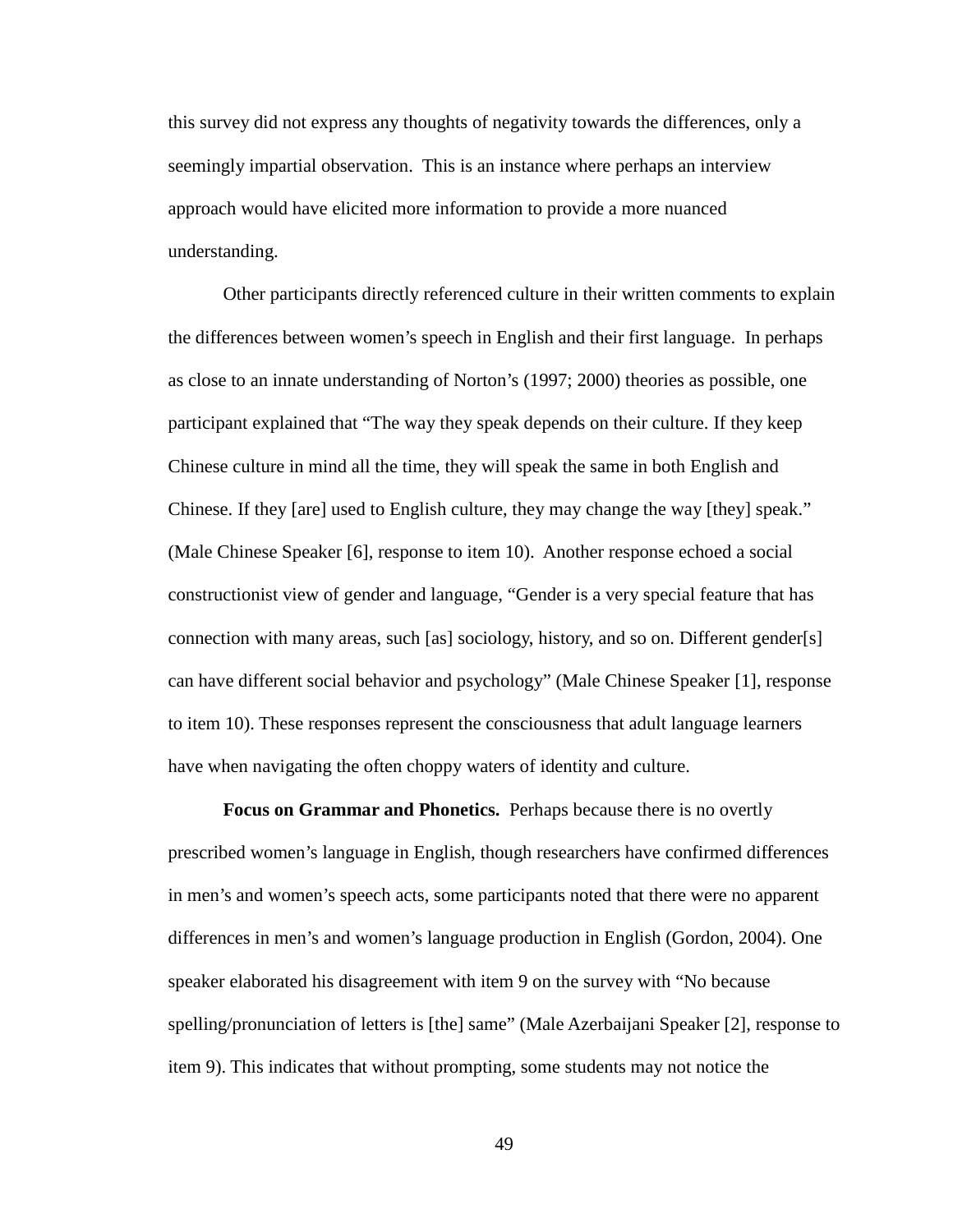difference in men's and women's speech in English, further supporting Chavez's argument against the modeling of gender roles by instructors in the ESL classroom.

*Politeness Issues.* Another difference noted by participants in men's and women's speech and between languages was politeness. One woman commented on her observation of her male cohorts in the ESLI, "When I hear Saudi men speak in English they become more polit[e] [than] to speak in Arabic" (Female Arabic Speaker [1], response to item 9). Another Arabic speaker commented on "control" of the language used, "In my language women have more control about some word but in USA I heard some women don't have any control about them [their] word[s]." (Female Arabic Speaker (3), response to item 10). Because the surveys were anonymous, it is impossible to be certain, but she might perhaps be responding to the use of slang, or even obscenities, by women in American culture, something that would be a source of culture shock for a woman from Saudi Arabia where blasphemy and obscenity are subject to strict religious censure and considered a serious crime (An-Na'im, 1996). This issue of politeness represents an area where future study is needed, especially as it pertains to English as a global language of commerce and trade.

*Motivations.* Only 4 of the 32 participants indicated that their motivations to learn English as a second language were because of personal interest in culture or the language itself. Of these four, not one participant solely cited intrinsic motivations for his or her desire to learn English. All respondents included at least one external factor which motivated their English study. These responses ranged from concerns about job placement to finishing degrees, but they all shared the theme of external factors and requirements as the primary motivation to study English. English was seen by a majority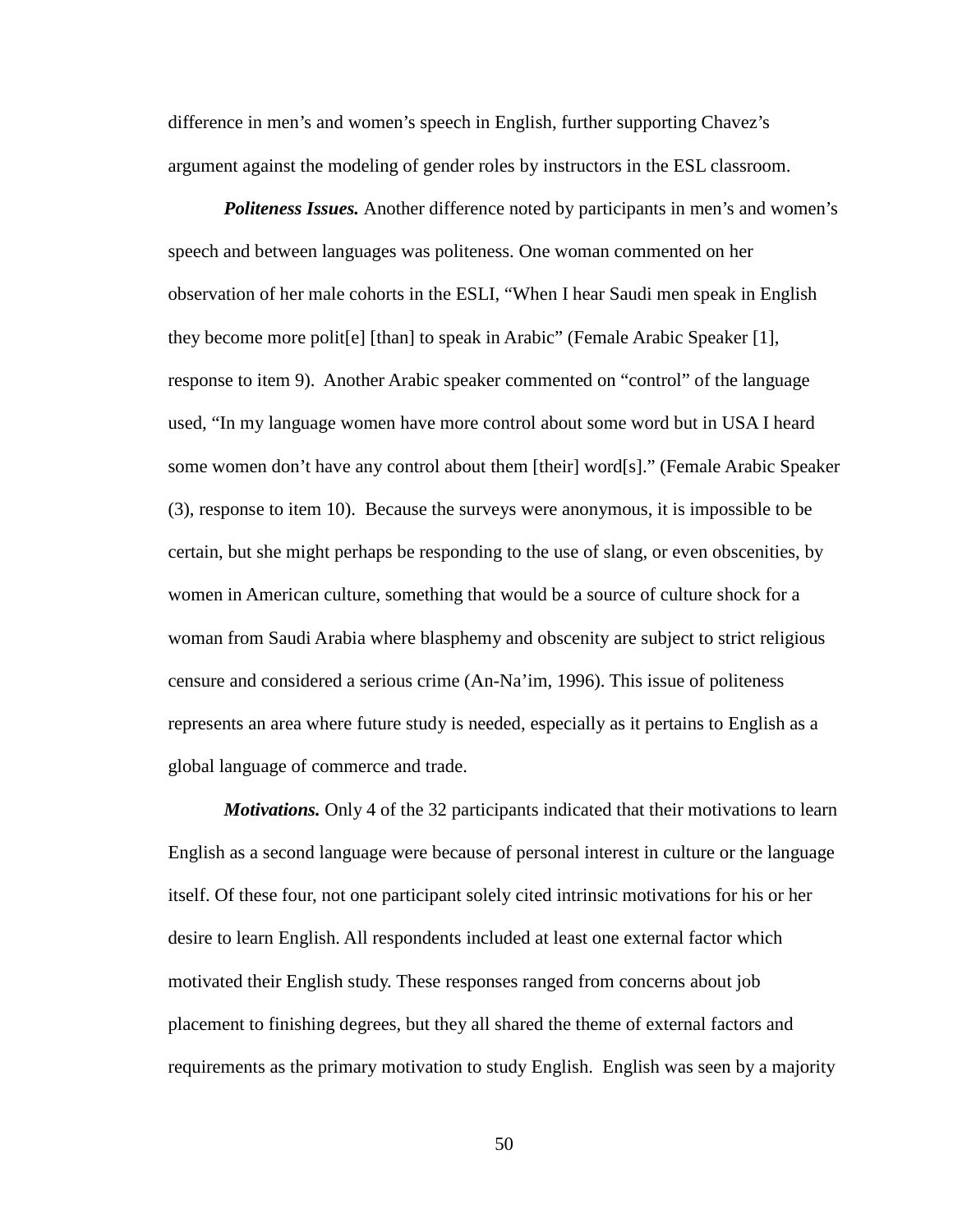of the responses as a necessary tool for furthering their education or career. Eight participants even used the word "tool" or "required/requirement" in their comments to the question "Why are you studying English now? What are your motivations for studying English?" Issues of extrinsic and intrinsic motivation may seem more suited for studies of "differential tendencies" than of this type of identity research, but this overwhelming extrinsic response may indicate that adult English Language Learners are not primarily concerned with issues of identity. This view of English as a simple communication tool instead of a cultural experience may be related to the resistance found in participants' responses to item 10 which asked about their self-perception of inclusion with American culture.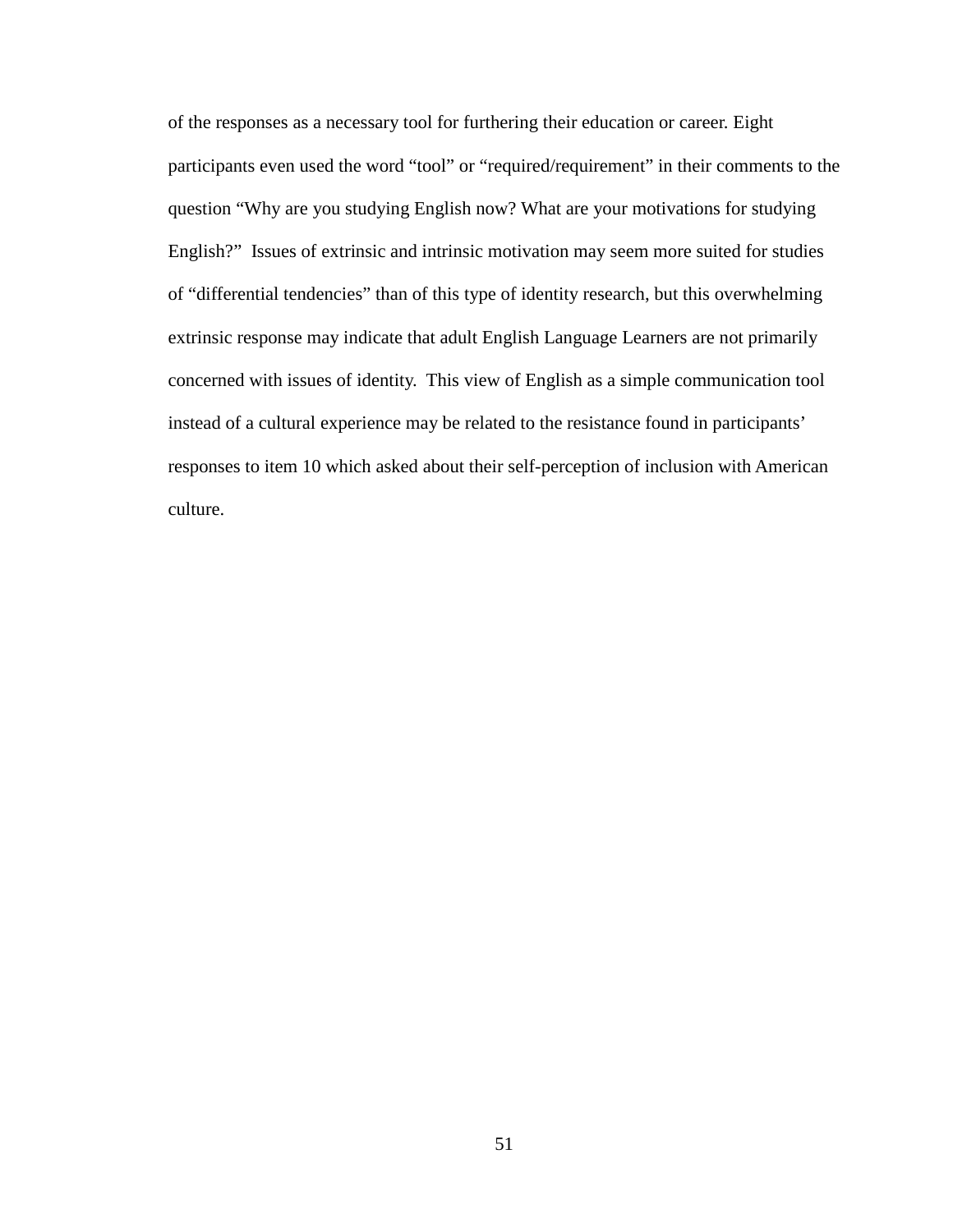# CHAPTER V: WEAKNESSES OF THIS STUDY, AREAS FOR FUTURE RESEARCH, AND CONCLUSION

Because this thesis piloted its own survey after finding no satisfactory tools already created and tested, examining the weaknesses of the study is especially important for future research. Originally, the intent was to survey approximately 60-70 students in the English as a Second Language Institute at Western Kentucky University. However, after the first round of surveys, it was determined that it would be more effective to evaluate the weaknesses of the survey tool and develop a revised version for future research. Even though there were several minor weaknesses found in the adaptation of the McMahill (1997) survey, they could be grouped into two major categories: 1) the adaptation of the Likert scale with optional written comments and 2) issues with adaptation for use with ESL students who have a limited English proficiency.

## **The Use of a Likert Scale**

In conjunction with the neutral option on the 5-point Likert scale, by making further explanation on the part of the participants voluntary and only associated with either agreeing or disagreeing (strongly or not), the data was skewed towards the "neutral" response. All items had a neutral response rate of over 30% of total responses, as shown in Table 5.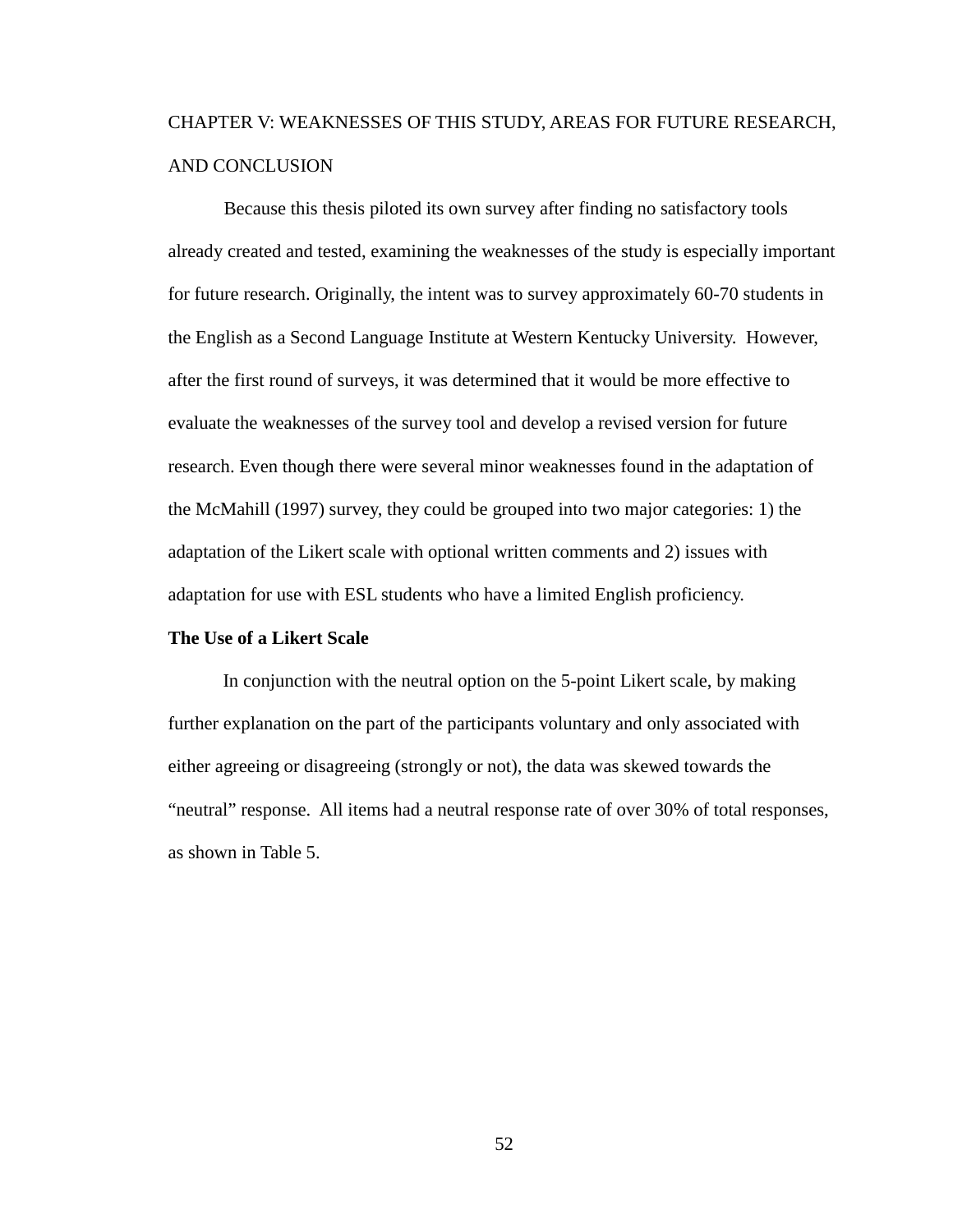Table 5

| Item Number                                                                                | Percentage of Neutral Answers (out of 100%) |
|--------------------------------------------------------------------------------------------|---------------------------------------------|
| 6. I express myself differently in English<br>than in my first language.                   | 43.75%                                      |
| 7. I feel confused sometimes about my<br>identity as an English Language Learner.          | 34.37%                                      |
| 8. My opinions about my first language<br>culture or American culture have changed         | 34.37%                                      |
| 9. I think that men and women speak<br>differently in English.                             | 31.25%                                      |
| 10. I think that women speak differently in<br>English than they do in my native language. | 46.87%                                      |
| 11. I am interested in learning about gender<br>roles in American culture.                 | 43.75%                                      |
| 12. I consider myself a part of American culture.                                          | 50.00%                                      |

*Percentage of "Neutral" Answers to Each Survey Item* 

This was perhaps an attempt on the part of participants to skip the explanation, "written comments," stage of the survey because the instructions only asked students to elaborate on items where they either expressed agreement or disagreement with the statement. Seven of the participants (21.87%) did not respond with written comments to any of the items, and only nine participants (28.12%) wrote comments on a least 6 of the 7 items in the survey. The average number of written comments was 3.53, only 50.42% of the total possible responses. Because the written comments collected provided valuable insight into the self-perception of English Language Learner social and cultural identity as well as gender identity, a higher rate of completion would have allowed for more concrete conclusions about the research questions. While the Likert scale itself might be useful for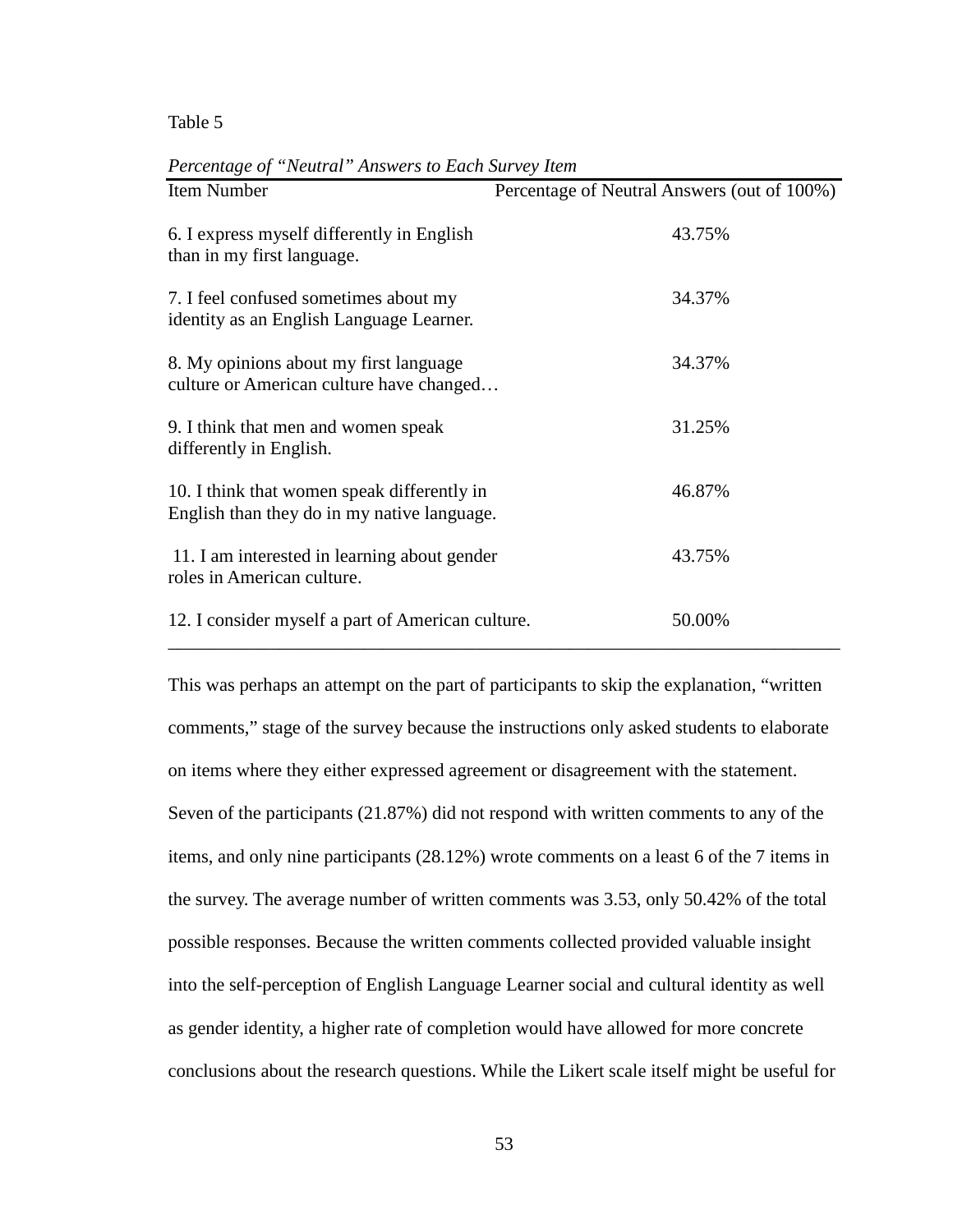future studies, the manner in which it was paired with written comments needs to be revised to encourage both truthful response and further elaboration on the part of participants.

*Design Flaws.* There were also some smaller design flaws in the adaptation of the survey for use with a Likert scale. One such flaw came with using a single item approach for the original survey in which each research question was only paired with one item on the survey. This was done in order to further explore participants' thoughts on gender identity and change, and to use the responses to form the basis of a second survey, which was successful, but this came at the sacrifice of validity in the original survey. More than one item per research question is necessary in order to address "mental variables (e.g. attitudes, beliefs, etc.)" which are not easily observable because minor differences in the wording of questions can and do impact the "levels of agreement or disagreement" found in response (Dörnyei & Csizér, 2012, p. 76). This is further explained by Dörnyei and Csizér (2012) when they assert that "more than one item is needed to address each identified content area, all aimed at the same target but drawing upon slightly different aspects of it" (p. 76). This has already partially been incorporated into the second survey, and it will be incorporated into the research after the second survey has elicited more information from participants in the form of the written comments, in order to see where the responses vary, in the hopes of building towards a viable survey tool for future identity research.

Other questions were changed in the second survey to avoid "ambiguous or loaded words" which Dörnyei and Csizér (2012) explain must be avoided in order to have valid data. One such example of this came in the deletion of the item "I feel confused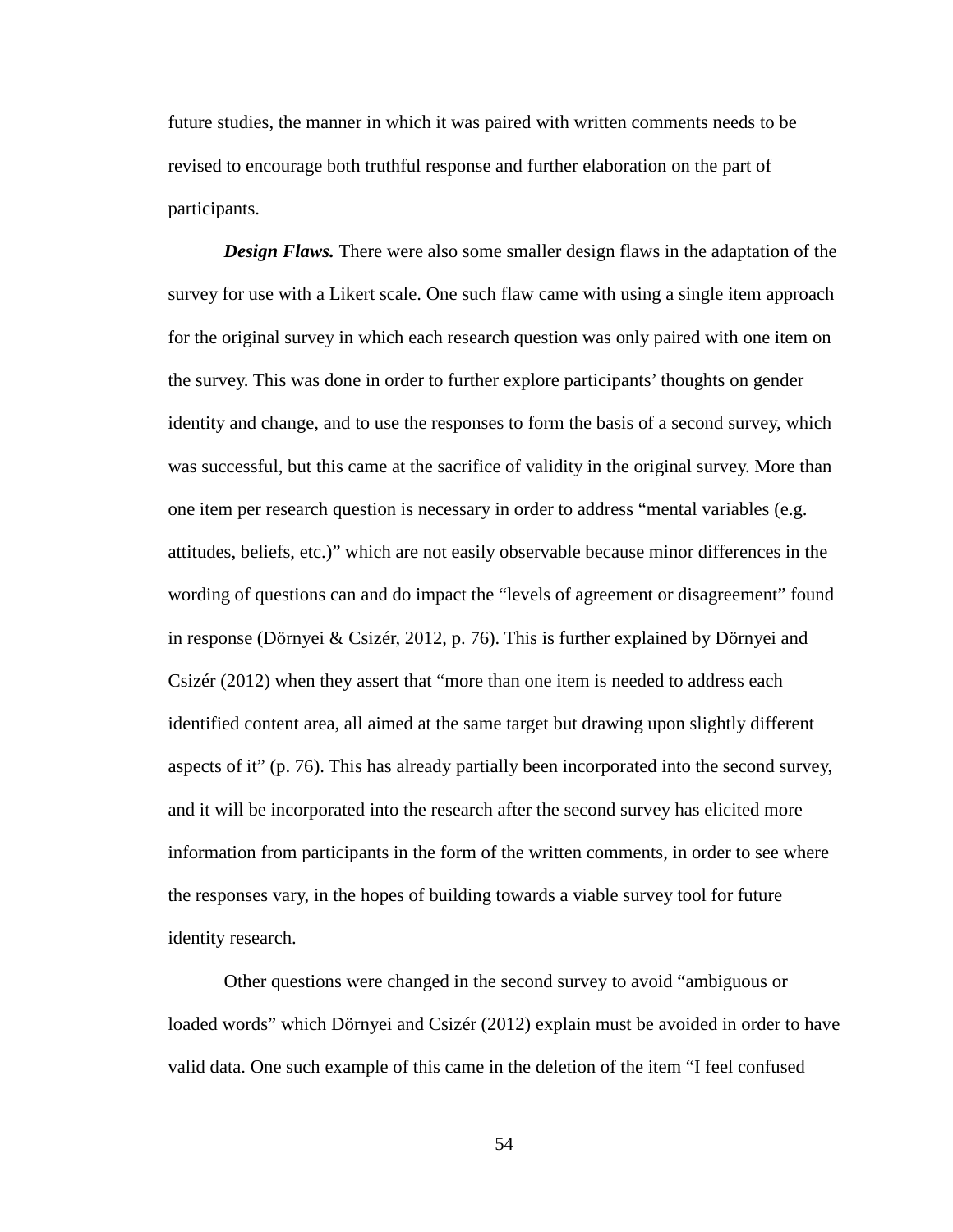sometimes about my identity as an English learner." The word "confused" was commented on anecdotally by participants as having various shades of meaning and negative connotations which were unintended on the part of the researcher. After piloting the second survey, further investigation as to any other loaded or ambiguous words will be completed. This also relates to another of Dörnyei's and Csizér's (2012) assertions about second language acquisition research that factual or demographic information should be held until the end of the survey. "Personal background questions" may set off "privacy alarm bells" in students, rendering them less likely to give truthful and thorough answers to questions (p. 78). Even though the second survey still has demographic information at the beginning of the survey, future renditions of this research will explore the benefits of collecting personal information at the end, especially if more detailed information like age or race is collected by future surveys.

# **Limited English Proficiency**

Perhaps related to some issues with ambiguous wording, a number of the participants focused on the grammatical aspects of English language learning in their responses to questions 6 and 7. Some cited a lack of proper vocabulary in English and others a lack of knowledge about grammar rules. These responses reiterate not only the extrinsic motivations of adult language learners but also the importance of context and subtle shades of meaning in language, especially when speaking about a concept as elusively defined as 'identity.' If this research is continued, ideally it would be preferable to have first-language translations available for participants who may not feel as comfortable with the English survey. This is of particular importance when working within the context of immersive/intensive language programs because participants may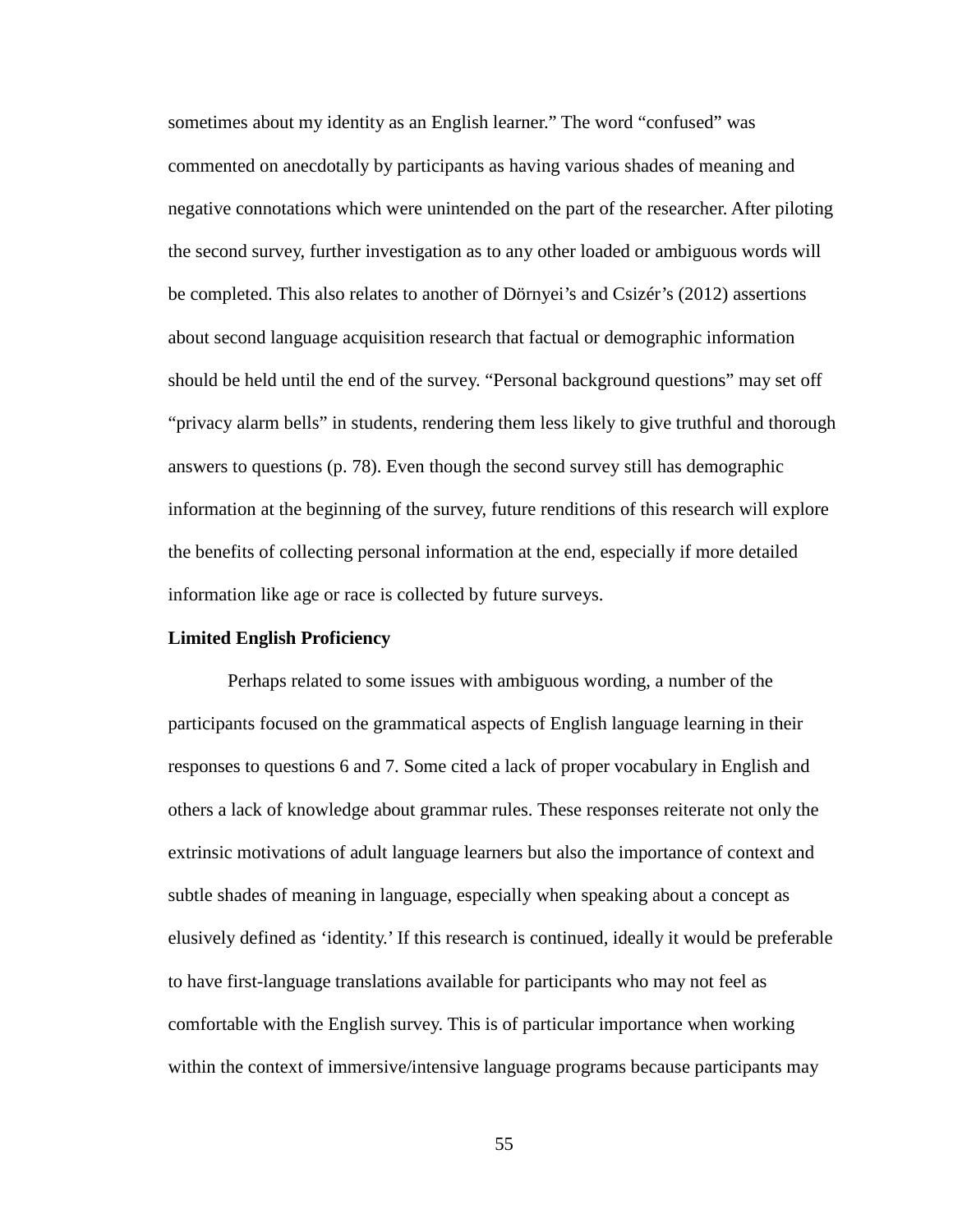not have the breadth of language exposure of students who have studied for a longer time. However, there is worry that the results of the study would be skewed by the act of translating the questions themselves. 'Linguistic relativity;' a term defined by Hill and Mannheim (1996) as the influence of the structure of language on its speakers' perceptions of both self and the world; is an issue that arises when dealing with works in translation, especially when comparing results across languages. Another way to solve this issue would be to focus on English Language Learners with more proficiency in English and/or to focus on one specific linguistic group which would enable the author to translate the survey into the first language of the Community of Practice. Either solution has its benefits and drawbacks; to solely focus on advanced English Language Learners would be to ignore the crucial first steps in gender identity change and to dismiss any ability to explore its origins, and to focus on one specific first language would not have the same research goal of discovering which facets of gender identity change are universal, if any. As well, Dörnyei and Csizér (2012) warn that there may be instances in which "a close or literal translation will not express the real meaning and the pragmatic function of the text well" (p. 79). In these cases, it is necessary to have a team-based approach with multiple first languages represented in order to negotiate meaning in either language.

#### **Creation of the Second Study and Areas for Future Research**

In order to potentially rectify the weakness of the pilot survey, a second survey has been created and will be piloted with a similar group of ESL students at Western Kentucky University in the spring of 2014. The full text for this survey is available in Appendix D. This second survey was created after reviewing common written comments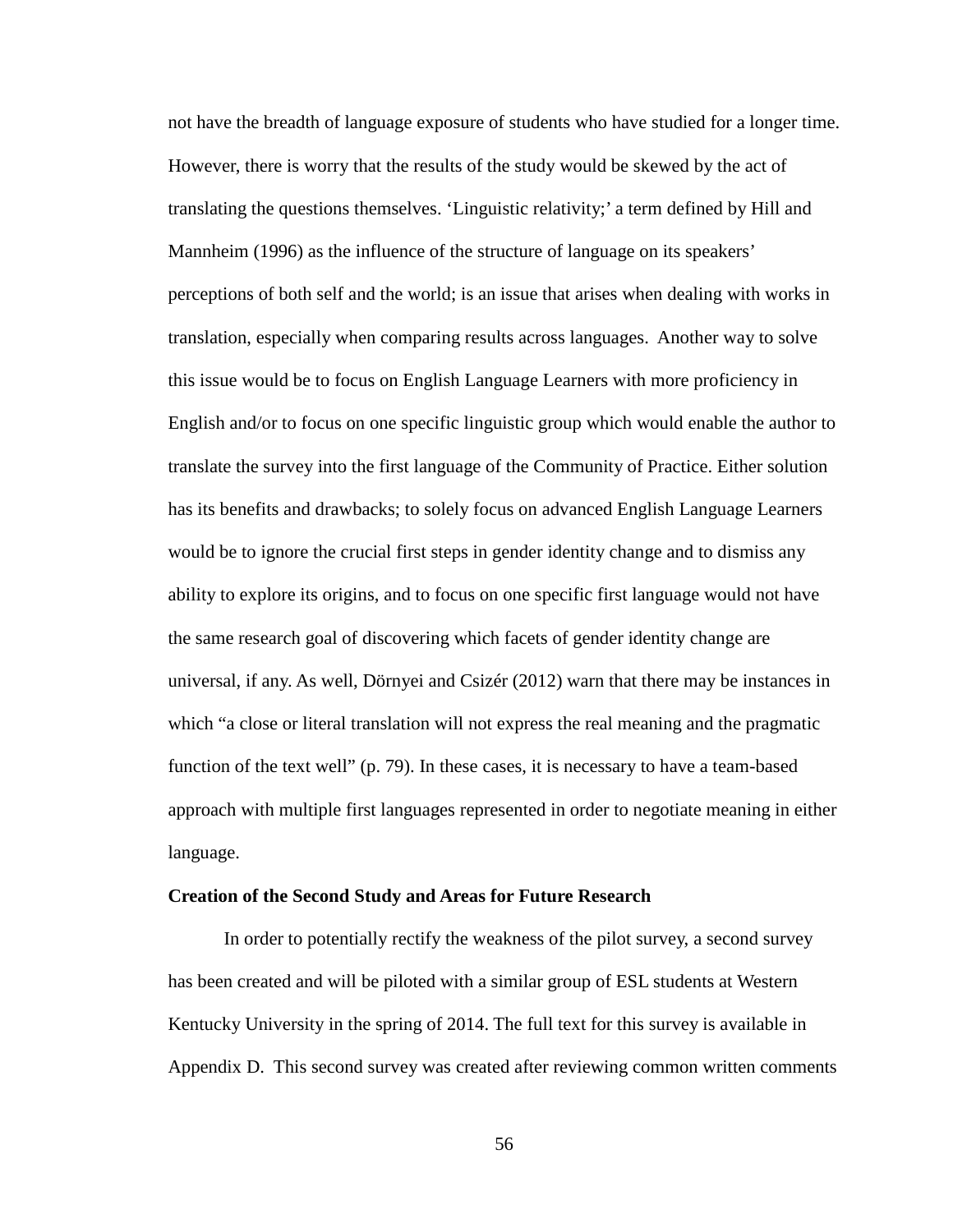on the first survey to find common observations among participants and evaluating the weaknesses of the first survey, in the use of the Likert scale, instructions to participants, and the phrasing of specific questions. The Likert scale presented a particular challenge not only because of the substantial amount of 'neutral' responses which created issues in validation before but also because research varies on the most effective number of answer choices, especially for information that might be perceived as controversial or politically sensitive by respondents (Allen & Seaman, 2007). By reducing to a four-point Likert scale, the neutral choice would be eliminated, and the item would "force a choice" from participants. However, this loses the nuance of a five-point scale and, may skew responses for "socially acceptable" items towards the positive and "negative-impact" items towards the negative (p. 64). Further reduction to a two-point Likert Scale ("agree" or "disagree") would remove the central tendency bias common in Likert style surveys, but it would again reduce the ability of the researcher to explore subtle nuances in responses. However, with the addition of required written comments on each item, it was determined by the author that this subtlety would still be able to be upheld in the participants' own voices. This will also have the added benefit of removing the correlation of 'neutral' responses with lack of written comments. Though interviews may be completed as a portion of this second survey, the inclusion of written comments allows for a more truthful exploration of gender identity by participants because there is no possibility of backlash or judgment on the part of the researcher or other interviewees. The final determination is to reduce the 5-point Likert scale to a 2-point scale with the inclusion of instructions that request each participant write at least one sentence about each item on the survey. An example survey item is shown in Table 6.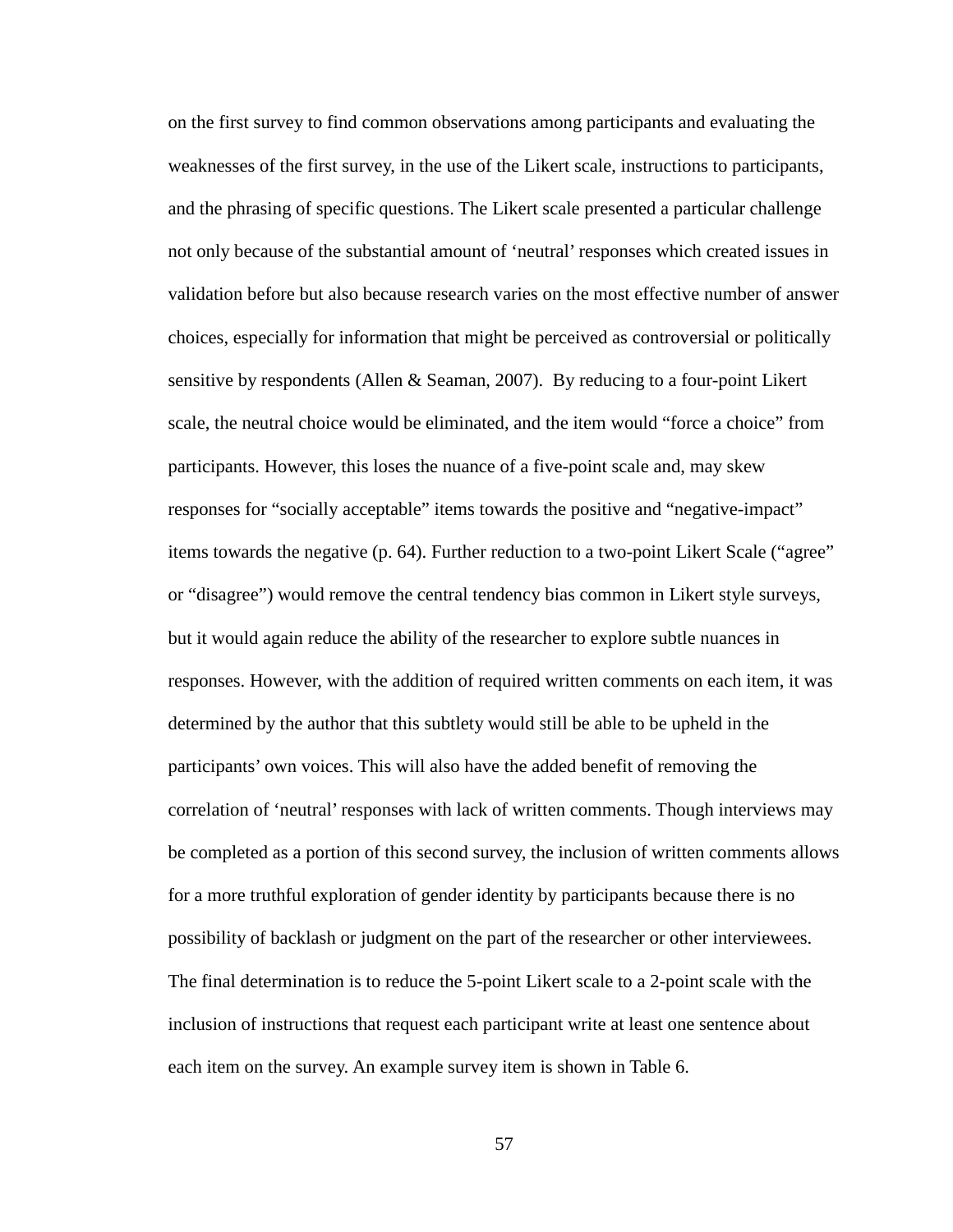# Table 6

# *Example Item from Second Survey*

For each of the following items, please circle the response that matches your opinion. Afterwards, please write an explanation of your answer, at least one sentence for each item.

Agree Disagree 4. I express myself differently in English than in my first language.

\_\_\_\_\_\_\_\_\_\_\_\_\_\_\_\_\_\_\_\_\_\_\_\_\_\_\_\_\_\_\_\_\_\_\_\_\_\_\_\_\_\_\_\_\_\_\_\_\_\_\_\_\_\_\_\_\_\_\_\_\_\_\_\_\_\_\_\_\_\_\_

Survey items were developed based upon common written comments on the original survey as well as refining wording that was anecdotally considered confusing by survey participants during the survey process. The following survey items represent an expanded exploration of social and cultural identity as it relates to second language acquisition:

- I express myself differently in English than in my first language.
- I have a separate English-speaking 'personality.'
- I feel comfortable expressing my emotions in English.
- I feel comfortable expressing my opinions in English.

These survey items, as with ones on the first survey, would be analyzed both as a group and separated by gender in an attempt to further a nuanced understanding of "differential tendencies" in gender identity formation. Additional items concerning the comfort level of students with expressing both opinions and emotions in English were added after observing the tendency in written comments to include both terms. Survey items involving identity change were refined to allow for a more nuanced view of students'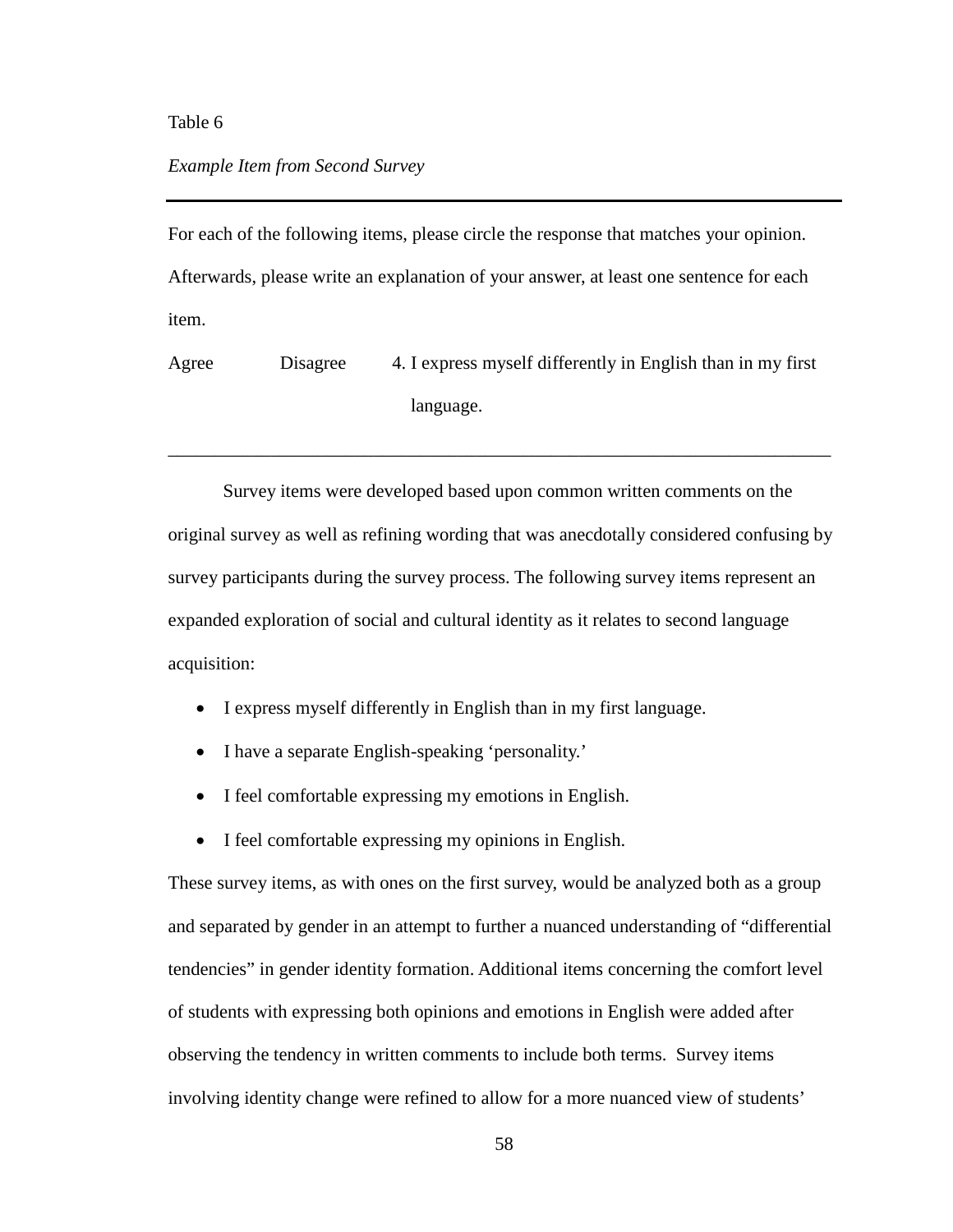consciousness in the process:

- Learning a second language has changed the way I view myself and the world around me.
- My opinions about my first language culture or American culture have changed while studying English at Western Kentucky University.

Both of these items still allow for the resistance found in the original survey and will also allow for separation between self-perception of identity and change in perception of issues outside of identity. Cultural interest, another area where resistance was found in the original survey, has stayed much the same:

- I am interested in learning about gender roles in American culture.
- I consider myself a part of American culture.

These questions seemed to elicit the most written comments, even though they also had 50% neutral responses on the Likert scale. This is the reason why they were not changed much from the original wording, if at all. Some items on the second survey represent an expansion of the original items to include more prompting about specific aspects of men's and women's language. These new items are intended to reduce the burden of output on participants from the original survey which asked for generalized concepts of men's and women's speech:

- Women use more polite language than men in English.
- Women talk more in English than they do in my first language.
- Women curse more in English than they do in my first language.
- Men and women speak differently in English.
- Women speak differently in English than they do in my first language.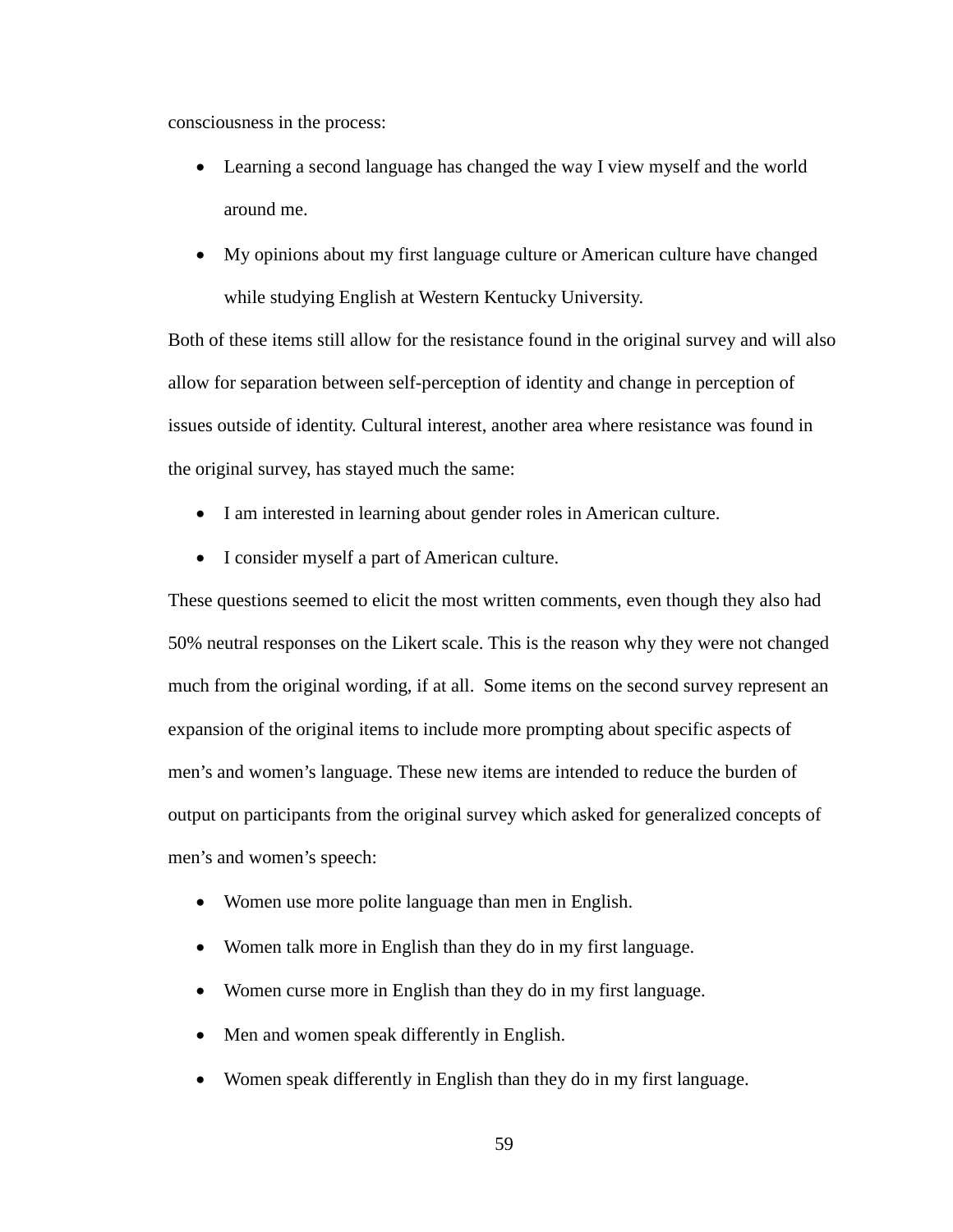• Men speak differently in English than they do in my first language.

These items were taken directly from the written comments of participants in the first survey and from the identity research of Stritikus and Nguyen (2007). The emphasis in these items is not necessarily to specify the differences between men's and women's speech in various languages, but to explore English Language Learners' perception of these differences.

#### **Areas for Future Research**

*Men's Issues.* Specifically in the field of second-language acquisition as it relates to gender and language study, there has been a tendency to focus on women's issues and the perception of women by men and others in general. This might originate in gender and language study's association with feminist research, sharing a common goal of exploring "connections between gender-related linguistic phenomena and gender inequality or discrimination" (Litosseliti, 2006, p. 152). However, this focus on women's speech acts and gender identity change has had an isolating influence the study of male English Language Learners. There is very little research dealing solely with the selfperception of gender identity by male English Language Learners. The majority of gender and language research either deals with the perception of women by men, as in Stritikus & Nguyen (2007), or women as a separate entity, as in Norton and Pavlenko (2004) or McMahill (1997). Despite the author not feeling comfortable or skilled enough to create a new survey tool and to shift to a completely new demographic in this thesis, (male English Language Learners) even in the original survey, the comments by the men surveyed revealed just as much about their own perceptions of identity as they did their etic perceptions of their female cohorts. Gordon's (2004) article exploring the gender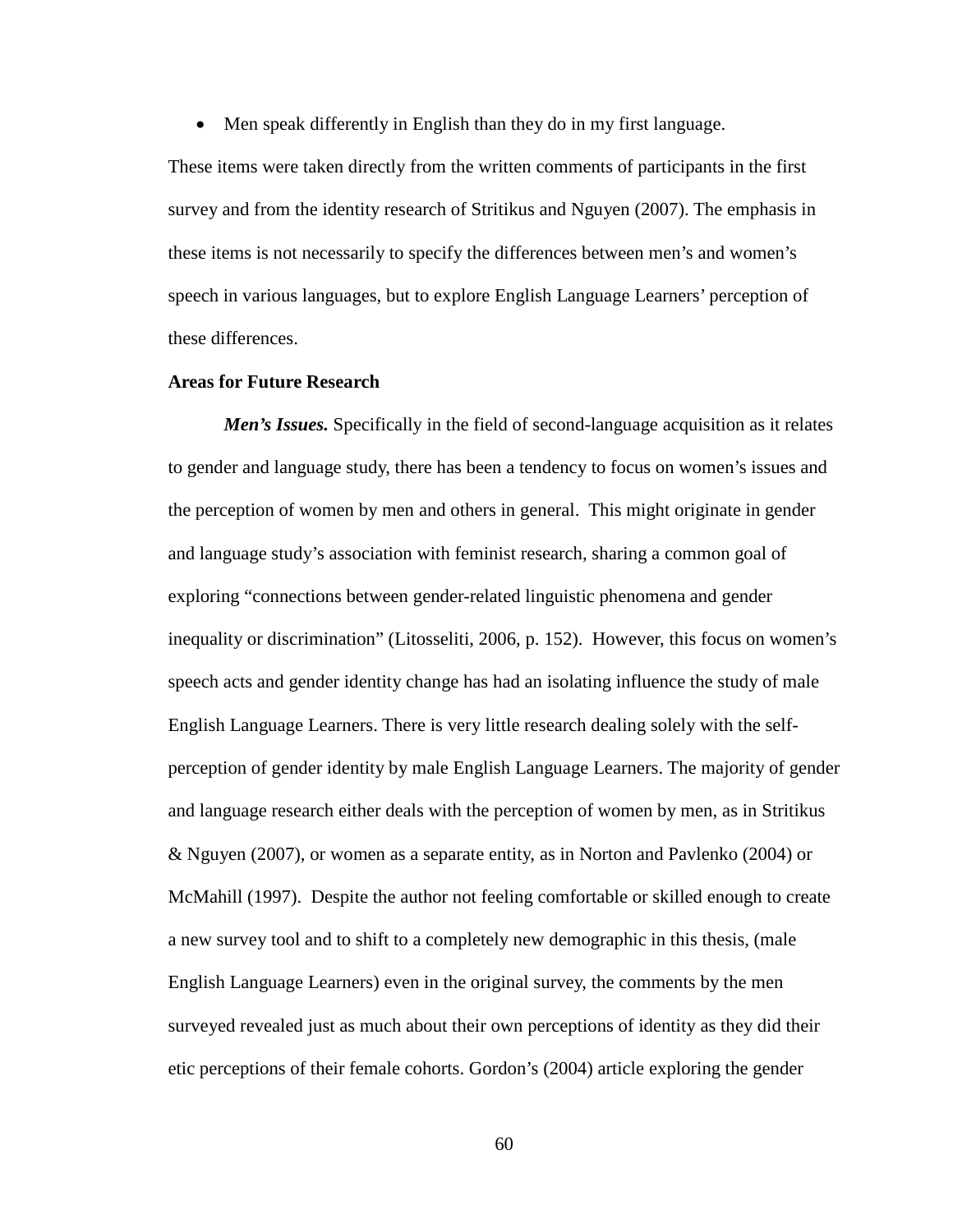identity of Lao immigrant English Language Learners is an example of research which focuses both on male and female experience both separately and comparatively. Simultaneously, Gordon (2004) emphasizes the "increased opportunities" available to women immigrants in the form of economic opportunities for work outside the home and the narrowing of opportunities for Lao men and the loss of traditional power sources and subsequent shifting of gender identity for men in navigating their interpersonal relationships as well as on their own. Perhaps there is a lack of research about male English Language Learners' identity change because of this difference in social status change. Women immigrants often experience a widening of economic and social opportunities, which appeal to a feminist audience interested in exploring traditional ideals of Western feminism. Yet, the loss of "traditional power sources" for male immigrants may function as the same catalyst for identity change in addition to access to second language resources. Further exploration of this loss of identity and the need for reconstruction on the part of male English Language Learners is a necessary part of understanding the complete picture of gender identity change initiated by second language acquisition

# **Conclusion**

The creation of a second survey does not represent an end to this research. After piloting the second survey, it is the author's intention to continue development of this survey tool for use in future gender identity research. Gender and language study is still a relatively new field within sociolinguistics, especially as it pertains to English Language Learners, and there is much room inside of this field to explore the intersection of gender identity and second language acquisition with the intent to connect this research to ESL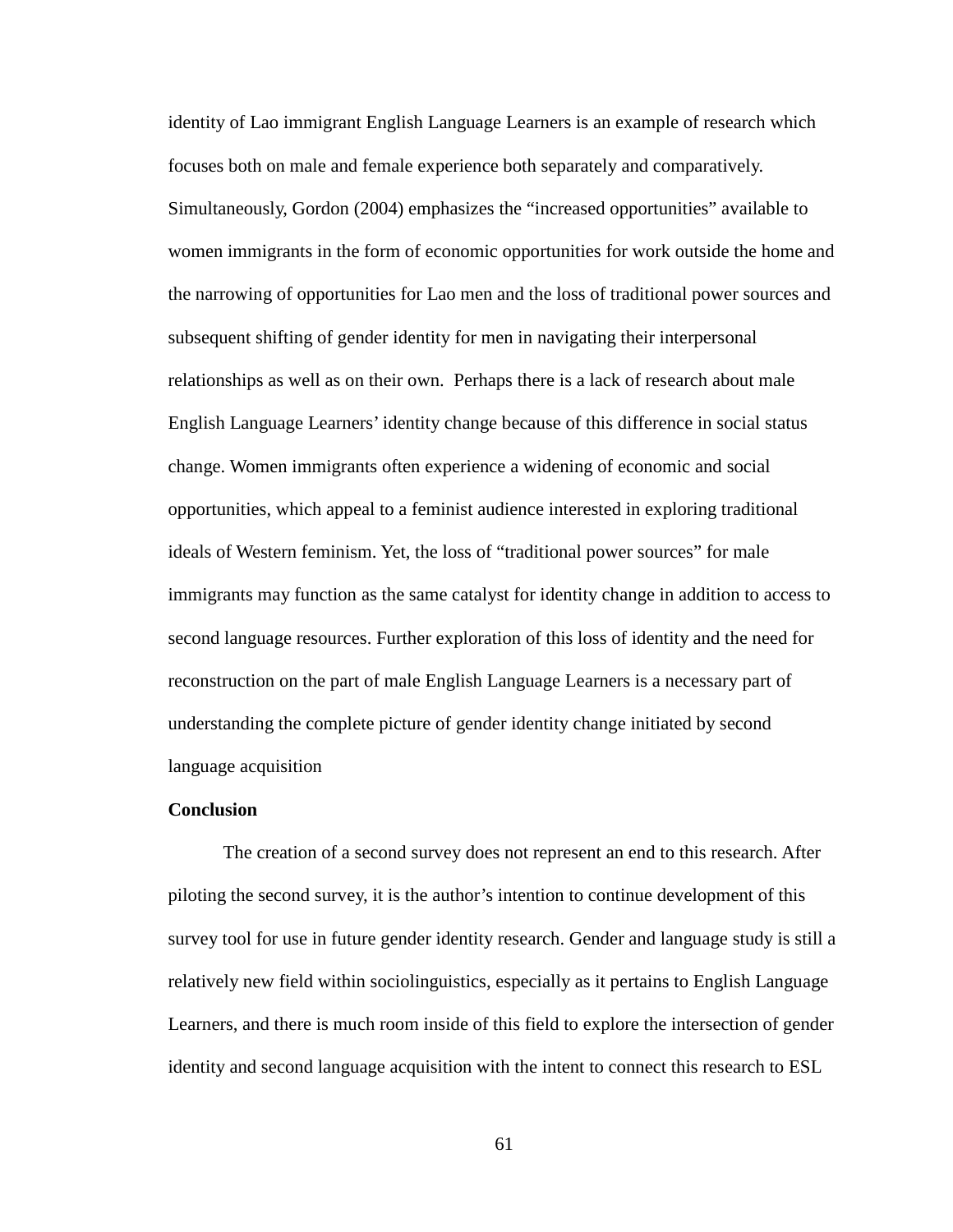classroom practices and the inclusion of identity work in the classroom. Though it has been perceived as an isolated individual variable, gender actually comprises a complex system of interpersonal relationships, self-perception, and discursive practices which has a monumental impact not only on behavior but also the perception and utilization of language. Even though they were not fully successful, this thesis and the two surveys represents a beginning to the author's course of identity research which emphasizes the human element of identity research by using feminist and ethnographic research approaches to explore the interconnectedness of gender identity and language learning, specifically identifying the ways in which English Language Learners consciously choose and resist aspects of gender identity change during the process of acquiring a second language.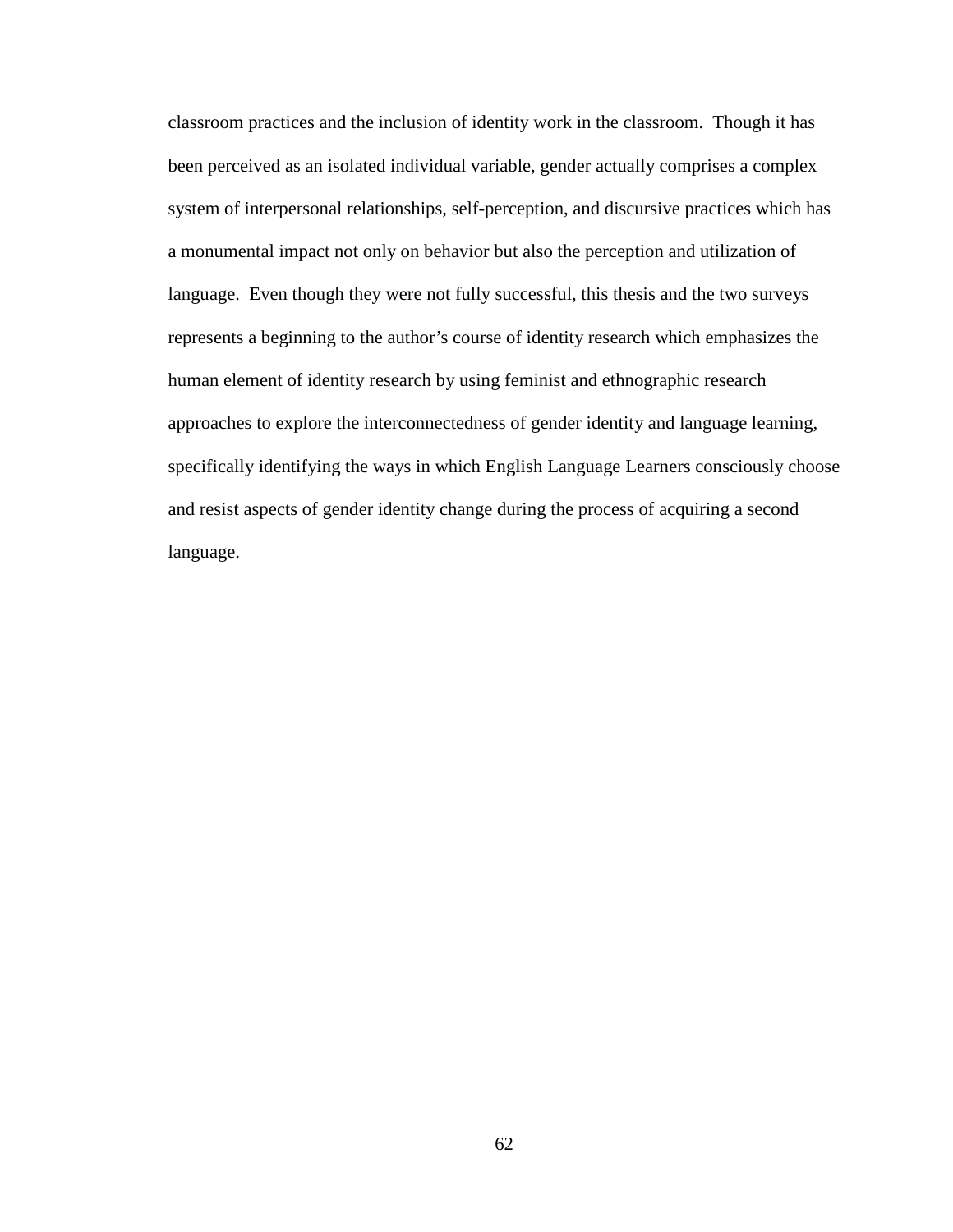## APPENDIX A: McMAHILL'S (1997) ORIGINAL SURVEY

#### Questionnaire for Students of Eikaiwa Terakoya

Dear Students:

I am writing a short report for an English teacher's journal on Japanese women studying English conversation. My interest is in gender issues in language acquisition. I would very much appreciate it if you could answer the following questionnaire for me anonymously. You may write in English and/or Japanese, whichever you prefer. Please understand that I may include your comments in my report in English. Thank you very much in advance for your cooperation. Your opinions may help English teachers become more sensitive to the needs of Japanese women students. I will attend your class to directly collect the questionnaires on June 25.

1) Length of time you have studied English conversation at Eikaiwa Terakoya: 2) Why did you choose Eikaiwa Terakoya out of the many English conversation schools available?

3) Have you ever studied English conversation or another foreign language before? If so, when and for how long?

4) Are you interested in feminism or women's issues? If so, which issues and why?

5) Why are you studying English conversation now?

6) In what format are you combining the discussion of feminism and the environment with English study in your classes? Please give examples.

7) Would you refer to yourself as a feminist? Why or why not?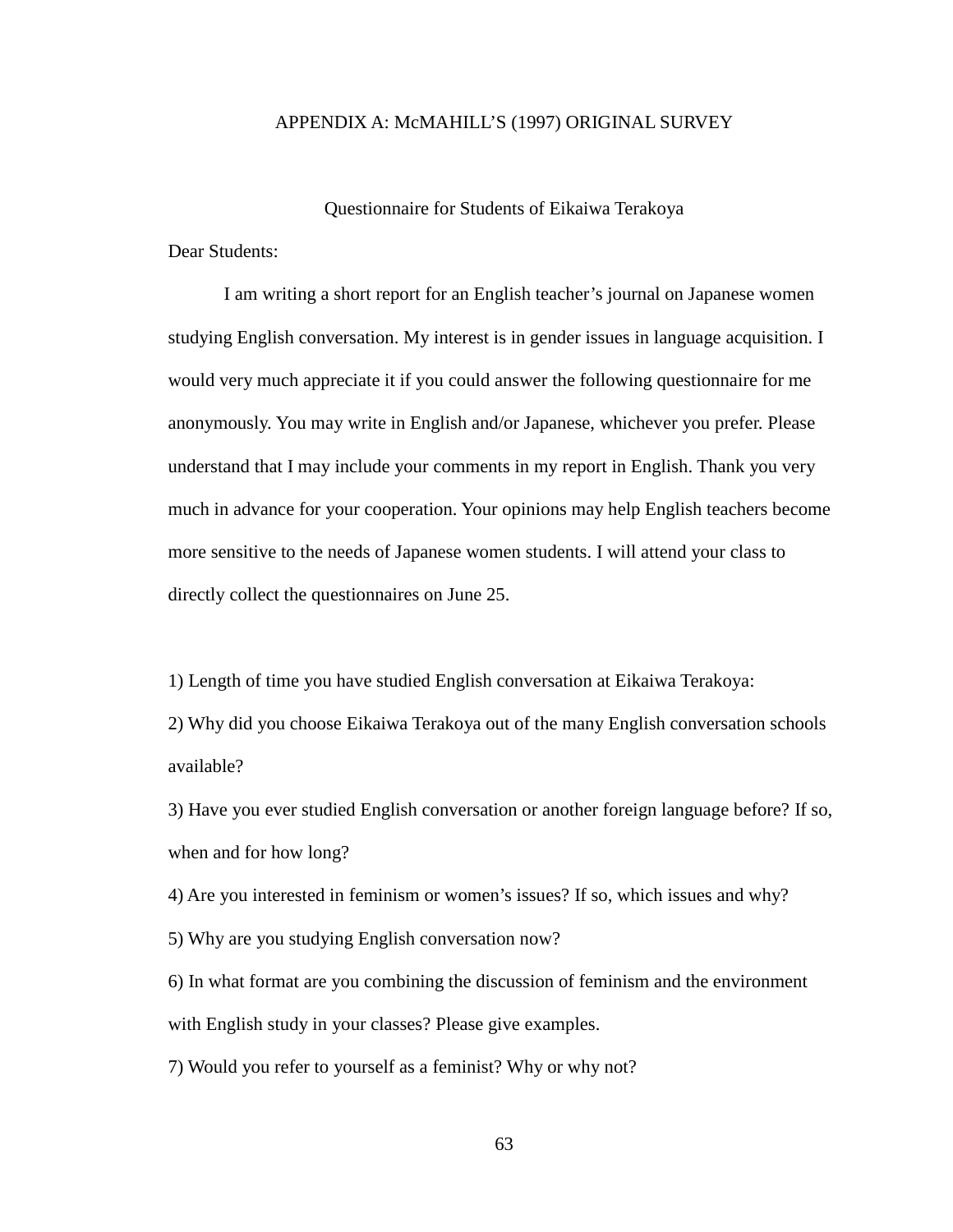8) Have your opinions about anything changed while studying at Eikaiwa Terakoya? If so, how?

9) Do you think the feminism of Japanese or Asian people differs in any way from the feminism of other countries' cultures? If so, how?

10) Do you feel you express yourself differently in English than in Japanese? If so, how?

11) Do you ever feel any contradictions about yourself as an English learner? If so, what?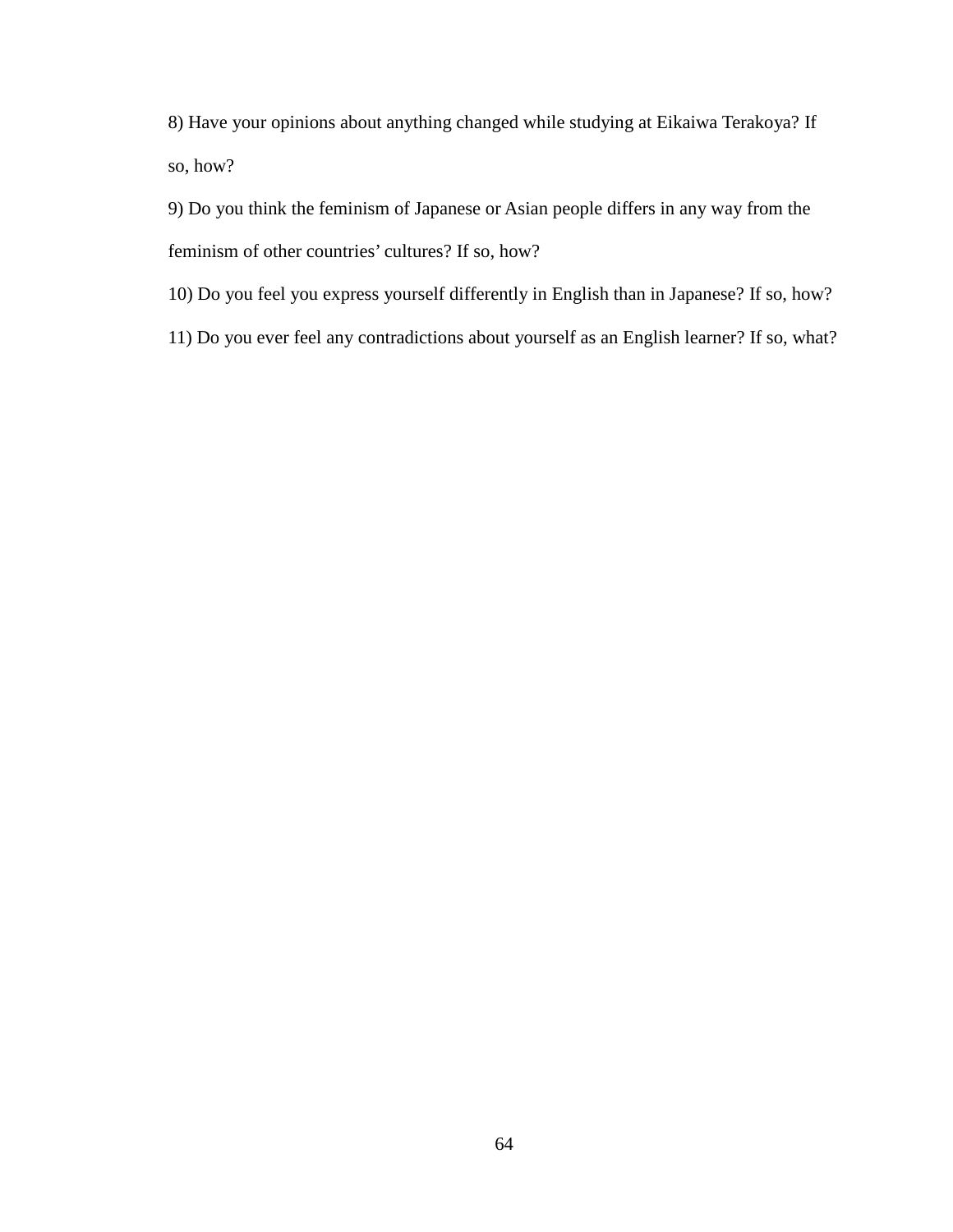#### APPENDIX B: FIRST SURVEY

### **Please do not write your name or any other identifying information on this survey**

1. Length of time you have studied English at Western Kentucky University:

2. What is your first language?

3. I identify as: Male \_\_

Female \_\_

Other \_\_

4. Have you ever studied English or another foreign language before? If so, when and for how long?

5. Why are you studying English now? What are your motivations for studying English?

**For the following questions, please circle the response that matches your belief as closely as possible.** 

**SA= Strongly Agree A=Agree N=Neutral D=Disagree SD=Strongly Disagree**

6. I express myself differently in English than in my first language.

SA A N D SD

If you agree or disagree with this statement, please explain how:

7. I feel confused sometimes about my identity as an English learner.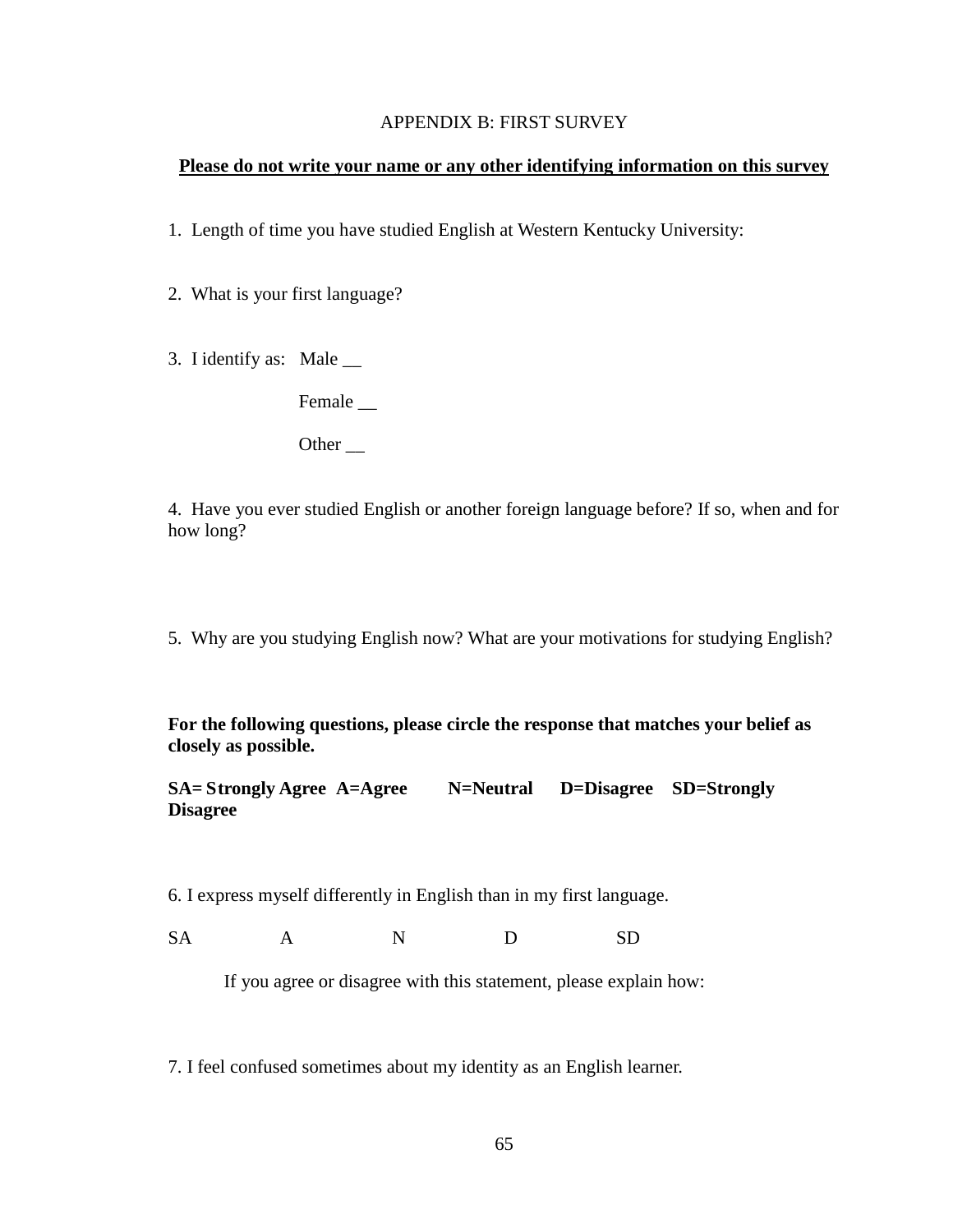| <b>SA</b><br>$\mathbf{A}$ | <b>SD</b> |
|---------------------------|-----------|
|---------------------------|-----------|

If you agree or disagree with this statement, please explain how:

8. My opinions about my first language culture or American culture have changed while studying English at Western Kentucky University.

SA A N D SD

If you agree or disagree with this statement, please explain how:

9. I think that men and women speak differently in English.

SA A N D SD

If you agree or disagree with this statement, please explain how:

10. I think that women speak differently in English than they do in my native language.

SA A N D SD

If you agree or disagree with this statement, please explain how:

11. I am interested in learning about gender roles in American culture.

SA A N D SD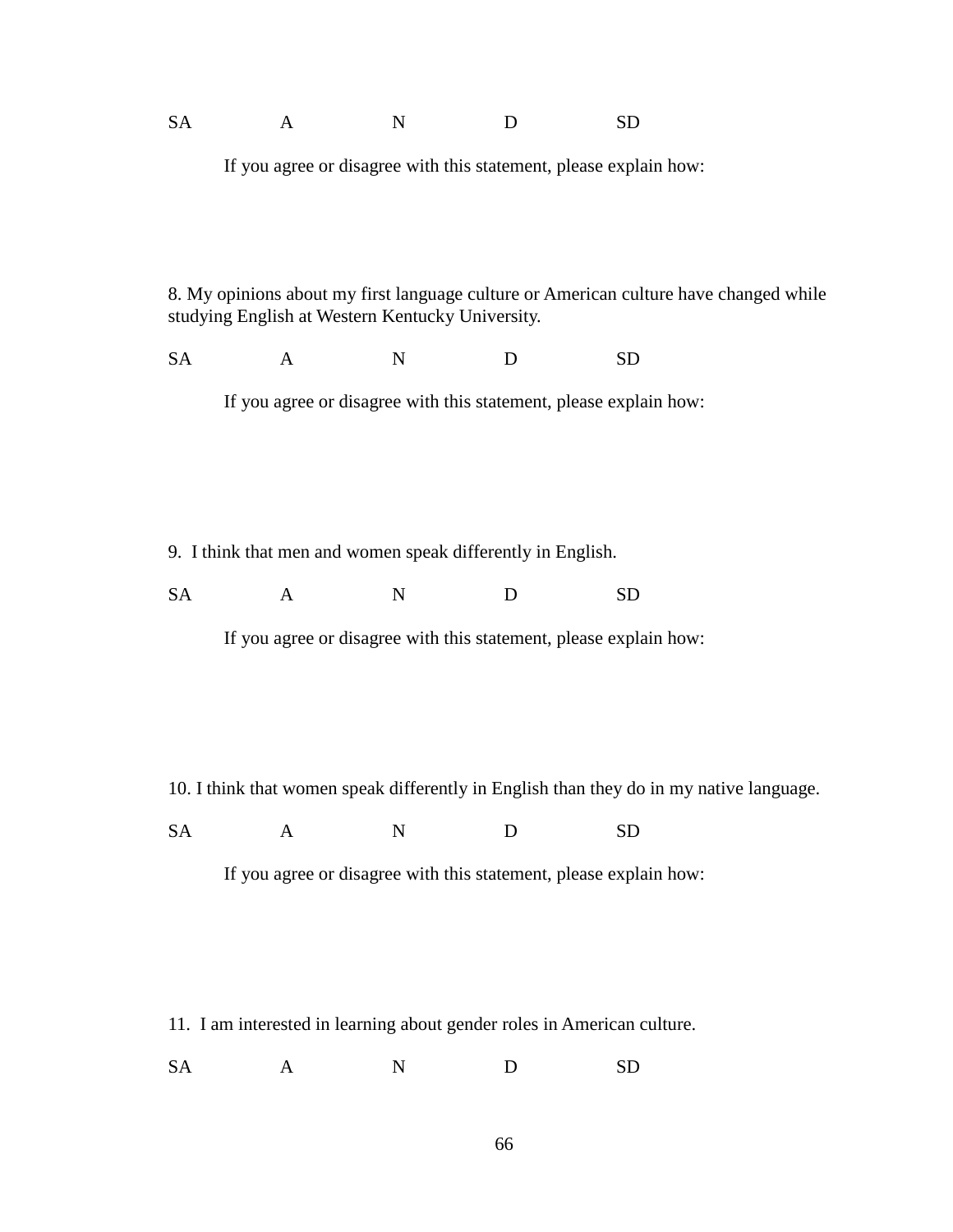If you agree or disagree with this statement, please explain how:

12. I consider myself part of American culture.

SA A N D SD

If you agree or disagree with this statement, please explain how: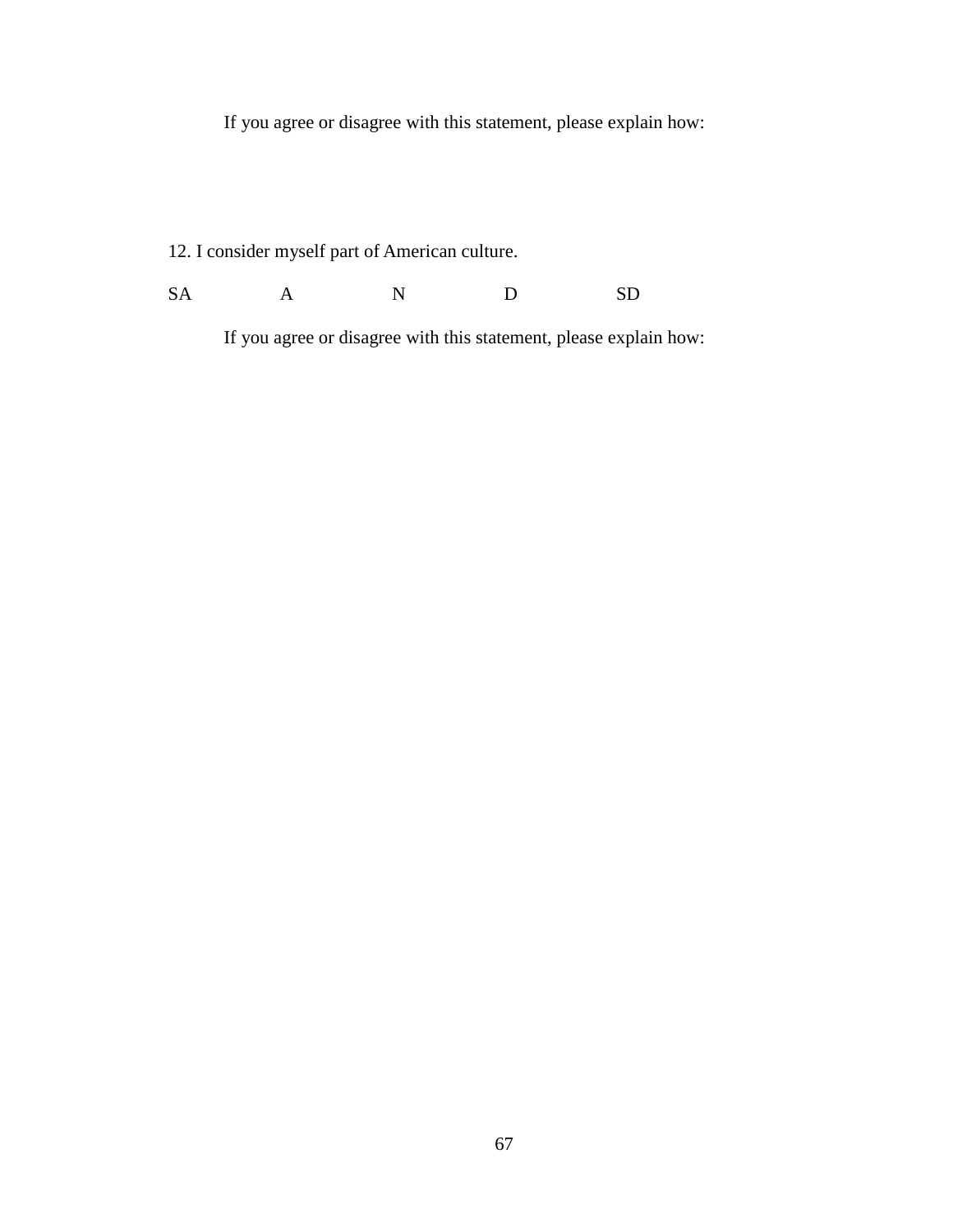# APPENDIX C: RAW DATA FOR FIRST SURVEY

| Gender and Native Language                     | #4 | #5        | #6             | #7 | #8             | #9           | #10         |                 | Total # of Written Comments   Responses of Particular Interest to the Researcher        |
|------------------------------------------------|----|-----------|----------------|----|----------------|--------------|-------------|-----------------|-----------------------------------------------------------------------------------------|
|                                                |    |           |                |    |                |              |             |                 | 7. When I hear Saudi men speak in English they become more polit[e] that to speak       |
| Female Arabic Speaker (1)                      | Ν  | Ν         | Α              | Α  | ${\sf N}$      | N            | Ν           | $\overline{2}$  | in Arabic                                                                               |
|                                                | D  | SD        | N              | D  | Ν              | SD           | <b>SD</b>   | $\overline{7}$  | 10. Never ever I will consider myself par[t] of American culture. I love with all my    |
| Male Spanish Speaker (1)                       |    |           |                |    |                |              |             |                 | heart my culture and country.                                                           |
|                                                |    |           |                |    |                |              |             |                 | 4. I don't think any language is different. Language just is a tool to communicate with |
|                                                |    |           |                |    |                |              |             |                 | other people. We just want to express our thoughts. Language is only a form of          |
|                                                |    |           |                |    |                |              |             |                 | thoughts 9. Gender is a very special feature that has connection with many areas,       |
|                                                |    |           |                |    |                |              |             |                 | such [as] sociology, history, and so on. Different gender[s] can have different social  |
| Male Chinese Speaker (1)                       | Ν  | Α         | A              | Ν  | N              | A            | Α           | 5               | behavior and psychology                                                                 |
| Male Arabic Speaker (1)                        | D  | A         | $\overline{A}$ | D  | $\overline{A}$ | D            | D           | $\overline{7}$  | 8. This is fact.<br>10. Because I feel proud to [of] my culture.                        |
| Female Chinese Speaker (1)                     | A  | D         |                | SD | <b>SA</b>      | SA           | N           | $\pmb{0}$       | No written comments                                                                     |
| Female (Did not include first language)        | N  | SA        | N              | N  | ${\sf N}$      | N            | N           | $\mathbf{0}$    | No written comments                                                                     |
| Male Chinese Speaker (2)                       | N  | N         | N              | D  | D              | N            | N           | 0               | No written comments                                                                     |
| Male Chinese Speaker (3)                       | N  | N         | <b>SA</b>      | N  | $\mathsf{N}$   | N            | $\mathsf A$ | $\overline{2}$  | 10. I catch some American cultures, and then I want to see more.                        |
| Arabic Speaker (1) (Gender marked as other) SD |    | A         | N              | А  | D              | N            | D           | $7\overline{ }$ | 4. because people in my first language understand more                                  |
| Male Arabic Speaker (2)                        | Ν  | A         | $\overline{A}$ | N  | $\mathsf{N}$   | N            | D           | $\overline{2}$  | 10. I love my culture.                                                                  |
| Male Chinese Speaker (4)                       | N  | ${\sf N}$ | $\overline{A}$ | Ν  | $\mathsf{N}$   | Α            | A           | 0               | No written comments                                                                     |
|                                                |    |           |                |    |                |              |             |                 | 7. Women speak faster and their voices are lower. 9. Because both genders have the      |
| Male Arabic Speaker (3)                        | Ν  | Α         | N              | Α  | Α              | A            | Ν           | 3               | same right[s] or almost.                                                                |
|                                                |    |           |                |    |                |              |             |                 |                                                                                         |
| Male Chinese Speaker (5)                       | N  | N         | $\overline{A}$ | N  | A              | <b>SA</b>    | N           | 3               | 8. Because one of my friends, she is a female and she speak[s] differently in English   |
|                                                |    |           |                |    |                |              |             |                 | 4. Because you don't know the same words in English that you know in your native        |
| Female Spanish Speaker (1)                     | Α  |           | SD             | SD | Ν              | N            | Ν           | 3               | language. 7. I don't notice any difference.                                             |
|                                                |    |           |                |    |                |              |             |                 | 6. Because there are a lot of Arabic speakers in USA, so that is why my first language  |
| Male Arabic Speaker (4)                        | N  | Α         | D              | D  | D              | A            | Ν           | 5               | will not be changed or even my culture                                                  |
| Male Arabic Speaker (5)                        | N  | N         | SD             | Α  | ${\sf N}$      | N            | N           | 3               | 7. Not only in English, any language                                                    |
|                                                |    |           |                |    |                |              |             |                 | 4. I don't see any different between my language and English 7. Women usually talk      |
| Male Arabic Speaker (6)                        | Ν  | SA        | N              | SΑ | Ν              | N            | Ν           | $\overline{7}$  | softly [softer] than men. That [is] what I saw.                                         |
|                                                |    |           |                |    |                |              |             |                 | 4. The way to express emotional responses sometimes requires my native language         |
|                                                |    |           |                |    |                |              |             |                 | 5. My identity does not require english or bangali to be exact. 8. The english          |
| Male Bangali Speaker (1)                       | Α  | D         | N              | N  | Α              | N            | Ν           | 6               | speaking women are more expressive than female native Bangali speaker                   |
|                                                |    |           |                |    |                |              |             |                 | 5. I don't think language or different environment changes somebody's personality       |
|                                                |    |           |                |    |                |              |             |                 | or identity 10. Now that I am [a] student in American I can feel myelf as the part of   |
| Male Azerbaijani Speaker (1)                   | Α  | D         | SD             | SA | ${\sf N}$      | SA           | SA          | 6               | it, but not so active yet                                                               |
|                                                |    |           |                |    |                |              |             |                 | 4. Because some words in English/any language can not describe my feeling 5.            |
|                                                |    |           |                |    |                |              |             |                 | Because sometimes I feel strange and have difficulties to express my feeling with       |
|                                                |    |           |                |    |                |              |             |                 | English. 10. Because my background like my mom, my sister, and my brother went          |
| Male Indonesian Speaker (1)                    | Α  | A         | $\overline{A}$ | Α  | A              | SA           | SA          | $\overline{7}$  | to [the] United States and affect my whole life                                         |
|                                                |    |           |                |    |                |              |             |                 | 4. I am still learn (New Word)-some time difficult to find specific word explain what   |
| Female Arabic Speaker (2)                      | SA | N         | N              | Α  | Α              | Α            | Ν           |                 | I want 7. women more clear 8. talk and explain more here                                |
| Female Vietnamese Speaker (1)                  | A  | A         | $\overline{A}$ | Α  | Α              | A            | N           | $\pmb{0}$       | No written comments                                                                     |
|                                                |    |           |                |    |                |              |             |                 | 4. Because it is not my native language. 7. No because spelling/pronunciation of        |
| Male Azerbaijani Speaker (2)                   | A  | A         | D              | SD | N              | N            | D           | 5               | letters is [the] same                                                                   |
|                                                |    |           |                |    |                |              |             |                 | 4. In English speaking, I be more formal than Arabic 7. I think that their style when   |
| Male Arabic Speaker (7)                        | Α  | N         | N              | Α  | Ν              | N            | <b>SD</b>   | 4               | they speak different 10. Because I have completely different culture                    |
|                                                |    |           |                |    |                |              |             |                 | 7. Because the women don't use the slang language 8. In my language women have          |
|                                                |    |           |                |    |                |              |             |                 | more control about some word but in USA I heard some women don't have any               |
| Female Arabic Speaker (3)                      | N  | A         | <b>SD</b>      | Α  | Α              | A            | <b>SD</b>   | 4               | control about them [their] word[s].                                                     |
|                                                |    |           |                |    |                |              |             |                 | 10. I think I can adapt to the American life, I like this country because it's open-    |
|                                                |    |           |                |    |                |              |             |                 | mind[ed] anything, and the people are independence anything [more                       |
|                                                |    |           |                |    |                |              |             |                 |                                                                                         |
|                                                |    |           |                |    |                |              |             |                 | independent?]. I envy American people what they want to do, and they will do it         |
| Female Chinese Speaker (2)                     |    |           |                |    |                |              |             |                 | soon                                                                                    |
|                                                |    |           |                |    |                |              |             |                 |                                                                                         |
|                                                |    |           |                |    |                |              |             |                 | 5. I know who I am.  8. The way they speak depends on their culture. If they keep       |
|                                                |    |           |                |    |                |              |             |                 | Chinese culture in mind all the time, they will speak the same in both English and      |
| Male Chinese Speaker (6)                       |    | SD        | SA             | Ν  | D              | SA           | N           | 6               | Chinese. If they used to English culture, they may change the way [they] speak.         |
| Female Arabic Speaker (4)                      | N  | N         | SD             | Α  | $\overline{A}$ | N            | N           | $\pmb{0}$       | No written comments                                                                     |
| Male Arabic Speaker (8)                        | SA | Α         | Α              | N  | ${\sf N}$      | $\mathsf{N}$ | SD          | 3               | 10. Because I have my own personality.                                                  |
| Female Vietnamese Speaker (2)                  | SA | A         | SA             | Α  | ${\sf N}$      | A            | Α           | $\pmb{0}$       | No written comments                                                                     |
| Female Arabic Speaker (5)                      | SA | N         | N              | N  | $\mathsf A$    | SA           | N           | $\overline{2}$  | 7. I don't see any difference.                                                          |
|                                                |    |           |                |    |                |              |             |                 | 5. I have different identity even for my culture and I try to disconnect myself  7.     |
|                                                |    |           |                |    |                |              |             |                 | not only in English 8. in my native language women most of the time they are shy        |
|                                                |    |           |                |    |                |              |             |                 | and more quite [quiet]. 9. I want to know more about how I should treat American        |
|                                                |    |           |                |    |                |              |             |                 | men because in my culture we most of the time don't have any kind of relationship       |
| Female Arabic Speaker (6)                      | D  | D         | D              | D  | Α              | SA           | D           | 6               | with men.                                                                               |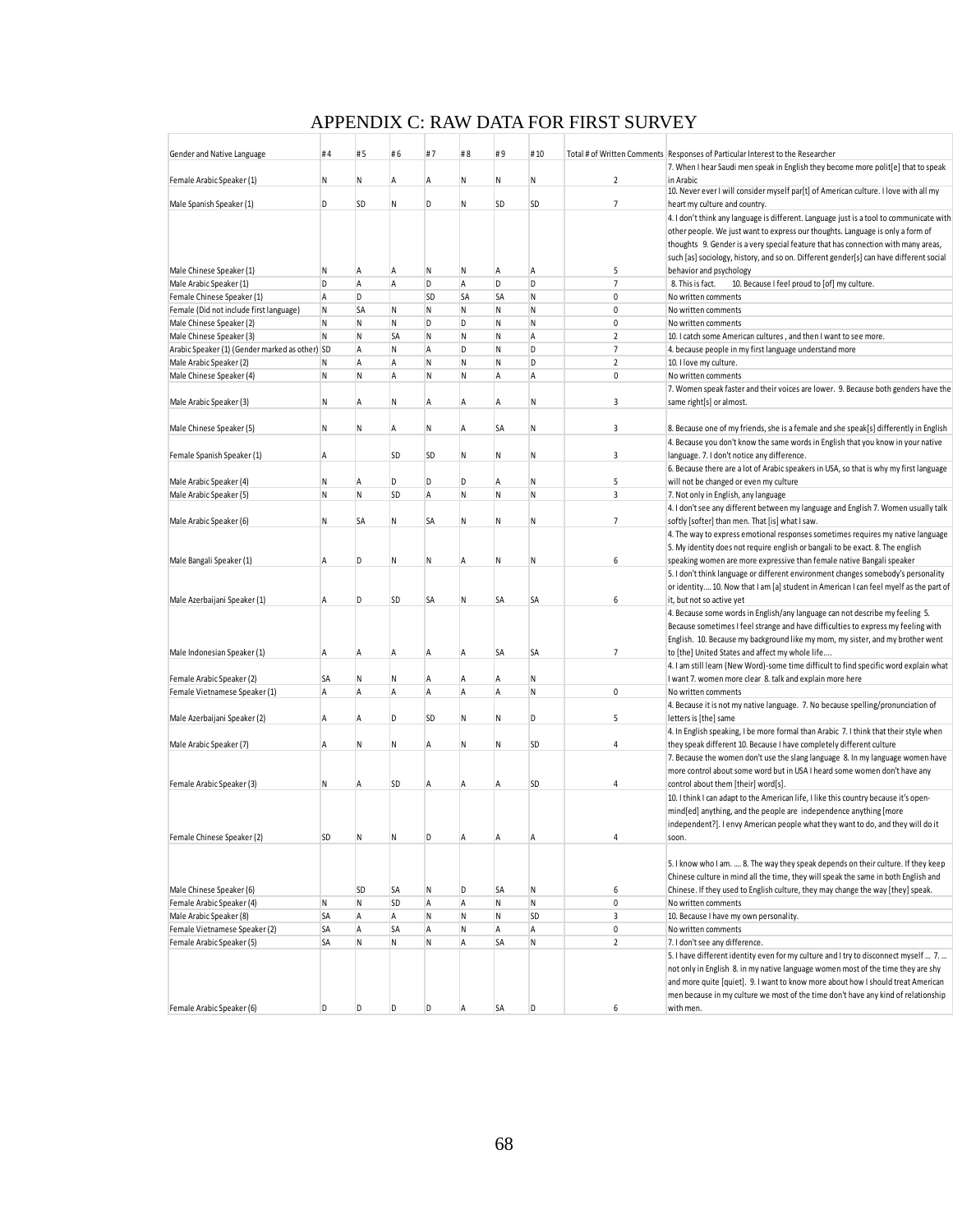## APPENDIX D: REVISED SURVEY

### **Please do not write your name or any other identifying information on this survey**

1. Length of time you have studied English at Western Kentucky University:

2. What is your first language?

3. I identify as: Male \_\_

Female \_\_

Other \_\_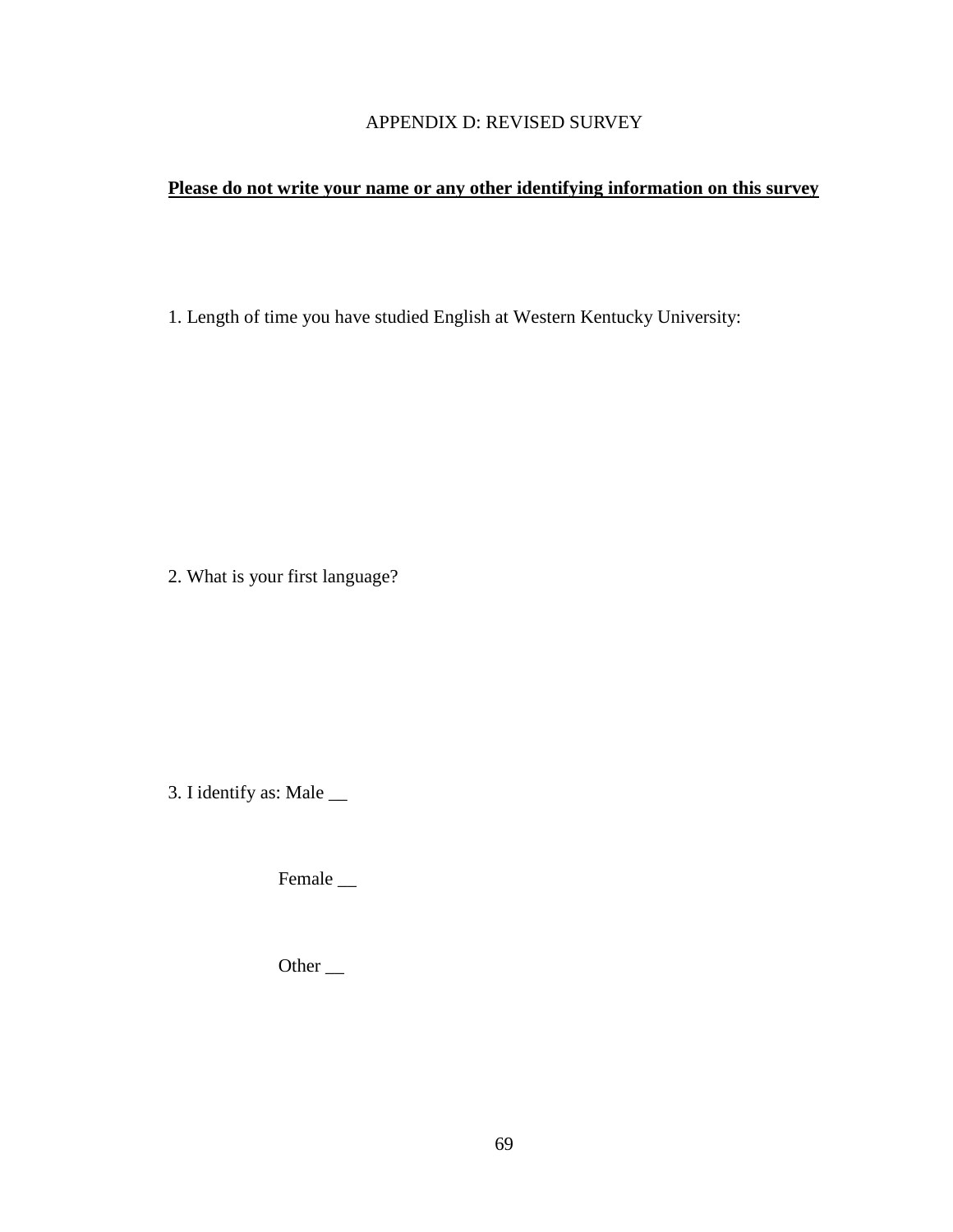4. Have you ever studied English or another foreign language before? If so, when and for how long?

5. Why are you studying English now? What are your motivations for studying English?

For each of the following items, please circle the response that matches your opinion. Afterwards, please write an explanation of your answer, at least one sentence for each item.

| Agree<br>language. | Disagree | 6. I express myself differently in English than in my first |
|--------------------|----------|-------------------------------------------------------------|
| Agree              | Disagree | 7. I feel comfortable expressing my emotions in English.    |
| Agree              | Disagree | 8. I have a separate English-speaking 'personality.'        |
|                    |          |                                                             |
| Agree              | Disagree | 9. Learning a second language has changed the way I view    |
|                    |          | myself and the world around me.                             |
| Agree              | Disagree | 10. My opinions about my first language culture or          |
|                    |          | American culture have changed while studying English.       |
| Agree              | Disagree | 11. I am interested in learning about gender roles in       |
|                    |          | American culture.                                           |
| Agree              | Disagree | 12. I consider myself a part of American culture.           |
| Agree              | Disagree | 13. Women use more polite language than men in English.     |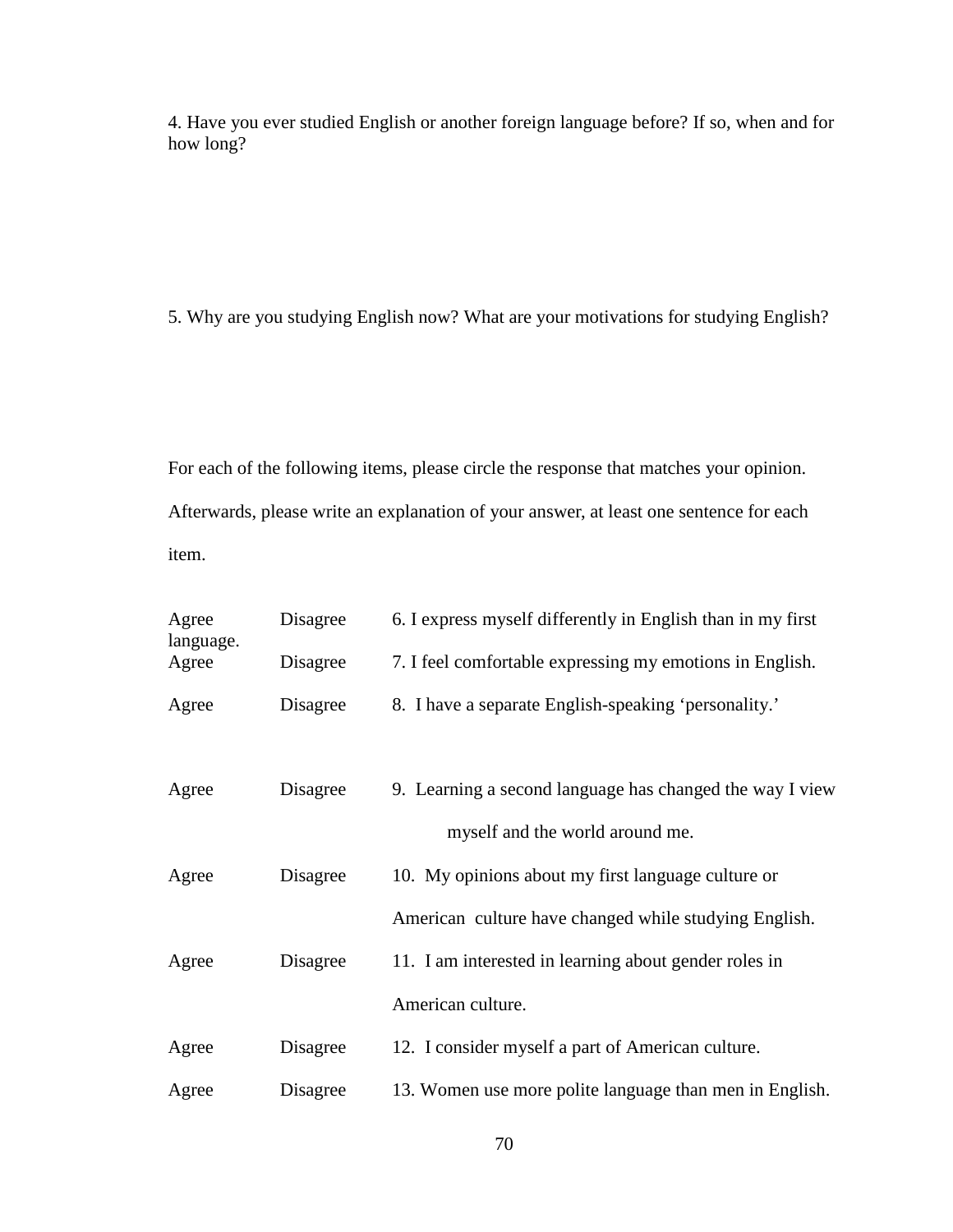| Agree | Disagree | 14. Women talk more in English than in my first language. |
|-------|----------|-----------------------------------------------------------|
| Agree | Disagree | 15. Women curse more in English than in my first          |
|       |          | language.                                                 |
| Agree | Disagree | 16. Men and women speak differently in English.           |
| Agree | Disagree | 17. Women speak differently in English than in my first   |
|       |          | language.                                                 |
| Agree | Disagree | 18. Men speak differently in English than in my first     |
|       |          | language.                                                 |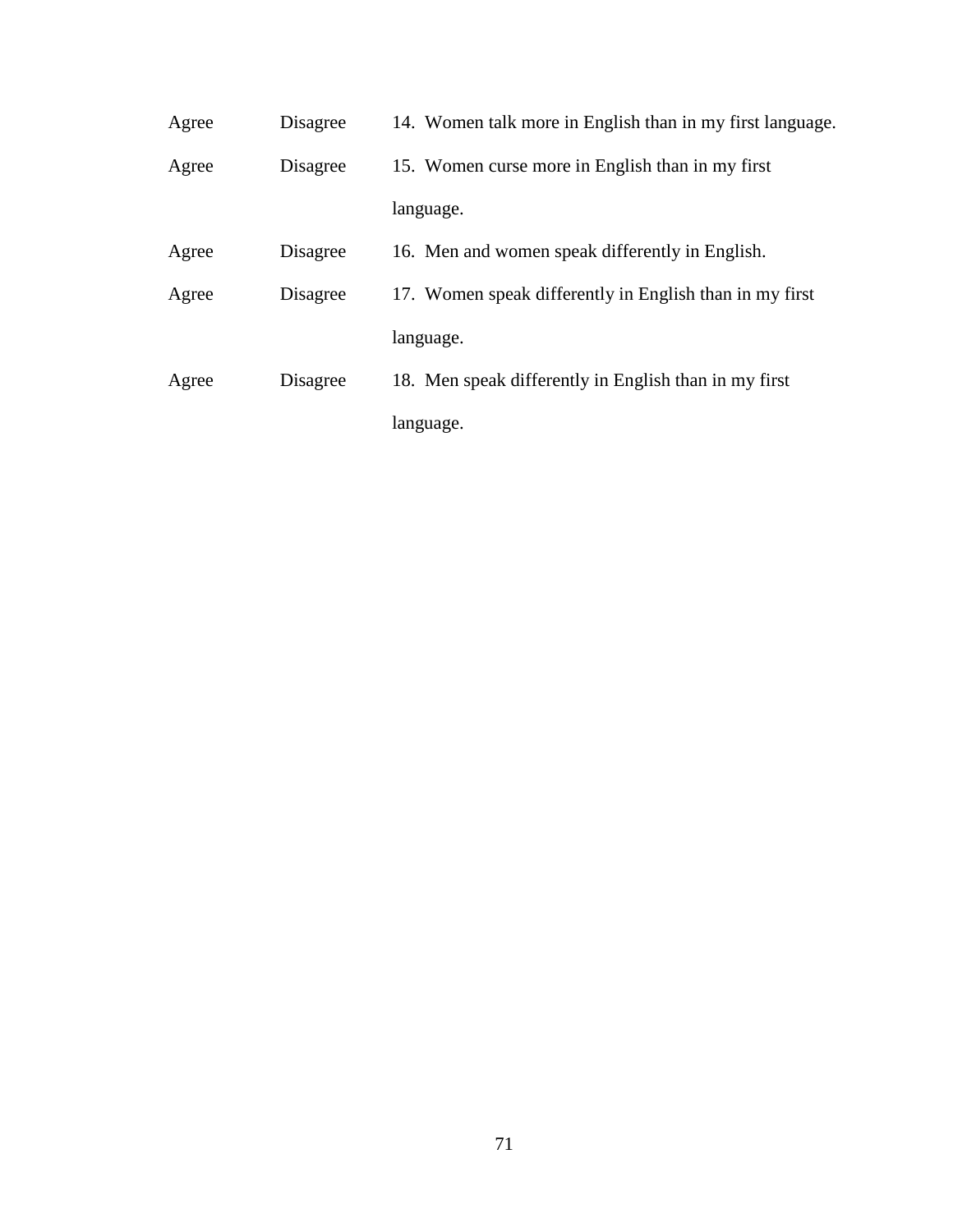#### LITERATURE CITED

Allen, E., & Seaman, C. (2007). Likert scales and data analyses. *Quality Progress 2007*, 64-5.

An-Na'im, A. (1996) *Toward an Islamic reformation: Civil liberties, human rights, and international law*. Syracuse, CA: Syracuse University Press, 170-90.

Carifio, J. and Rocco J. P. (2007) Ten common misunderstandings, misconceptions, persistent myths and urban legends about Likert scales and Likert response

formats

and their antidotes." *Journal of Social Sciences 3*(3), 106-16.

Chavez, M (2001). *Gender in the Language Classroom*. New York: McGraw Hill.

Cochran, E. P. (2004). Gender and the ESL classroom. *TESOL Quarterly, 30*(1), 159-62.

Deutsch, F. et al (2007). Undoing gender. *Gender and Society 21*(1), 106-27.

Dörnyei, Z. & Csizér K. (2012). How to design and analyze surveys in Second Language

Acquisition research. In A. Mackey & S. Gass (Eds.), *Research methods in Second* 

*Language Acquisition: A practical guide* (74-94). Oxford, UK: Blackwell Publishing.

Dörnyei, Z. (1994). Motivation and motivating in the foreign language classroom. *Modern* 

*Language Journal, 78,* 273-84.

Dörnyei, Z. (1998). Motivation in second and foreign language learning. *Language Teaching, 31,*

117-35.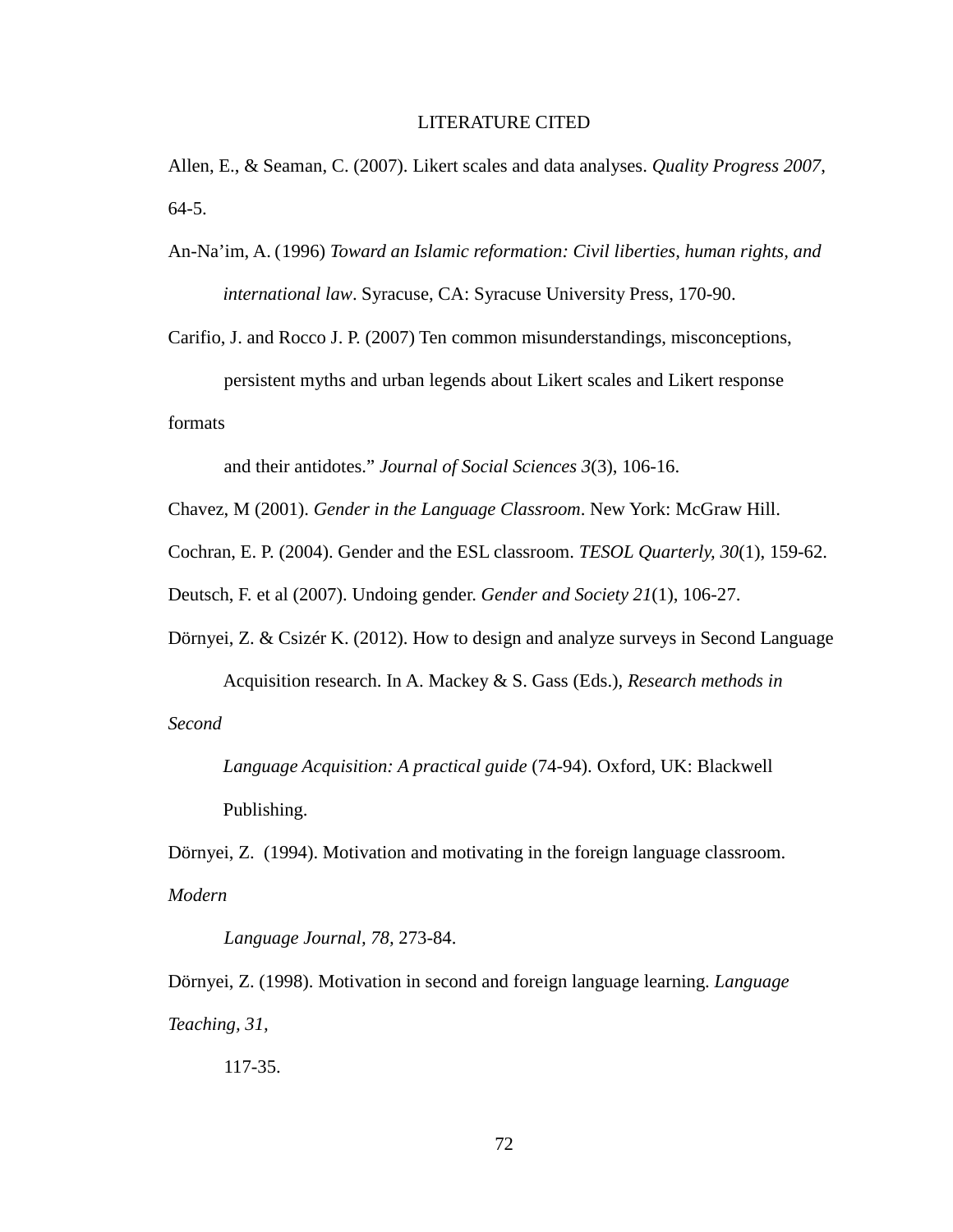- Green, A. I. (2007). Queer theory and sociology: Locating the subject and the self in sexuality studies." *Sociological Theory 25*(1), 26-45.
- Gordon, D. (2004). "I'm tired. You clean and cook." Shifting gender identities and second language socialization. *TESOL Quarterly 38*(3), 437-57.
- Halpern, H. (2001). [Review of the book *Identity and language learning: Gender, ethnicity and educational change*, by B. Norton]. *Journal of Adolescent & Adult Literacy 44(*8), 743-45.
- Harrington, K., Litosetti, L., Sauntson, H., & Sunderland, J. (2008). *Gender and language research methodologies*. New York: Palgrave MacMillan.

Hill, J. H. & Mannheim, B. (1992). Language and world view. *Annual Review of Anthropology*

*21,* 381–406.

- Inoue, M. (2013). Gender, language, and modernity: Toward an effective history of Japanese women's language. *American Ethnologist 29*(2), 392-422.
- Knapp, A. (2008). Escaping the gender box: An empirical study of anxiety experienced by English as a Second Language Learners. Retrieved from *TopSCHOLAR* (391).

Lakoff, R. (1973) Language and women's place. *Language in Society 2*(1), 45-60. Lightbrown, P. & Spada, N. *How languages are learned* (3rd ed.)*.* New York: Oxford University

Press.

Litosseliti, L. (2006). *Gender and language: Theory and practice.* London: Hodder Arnold.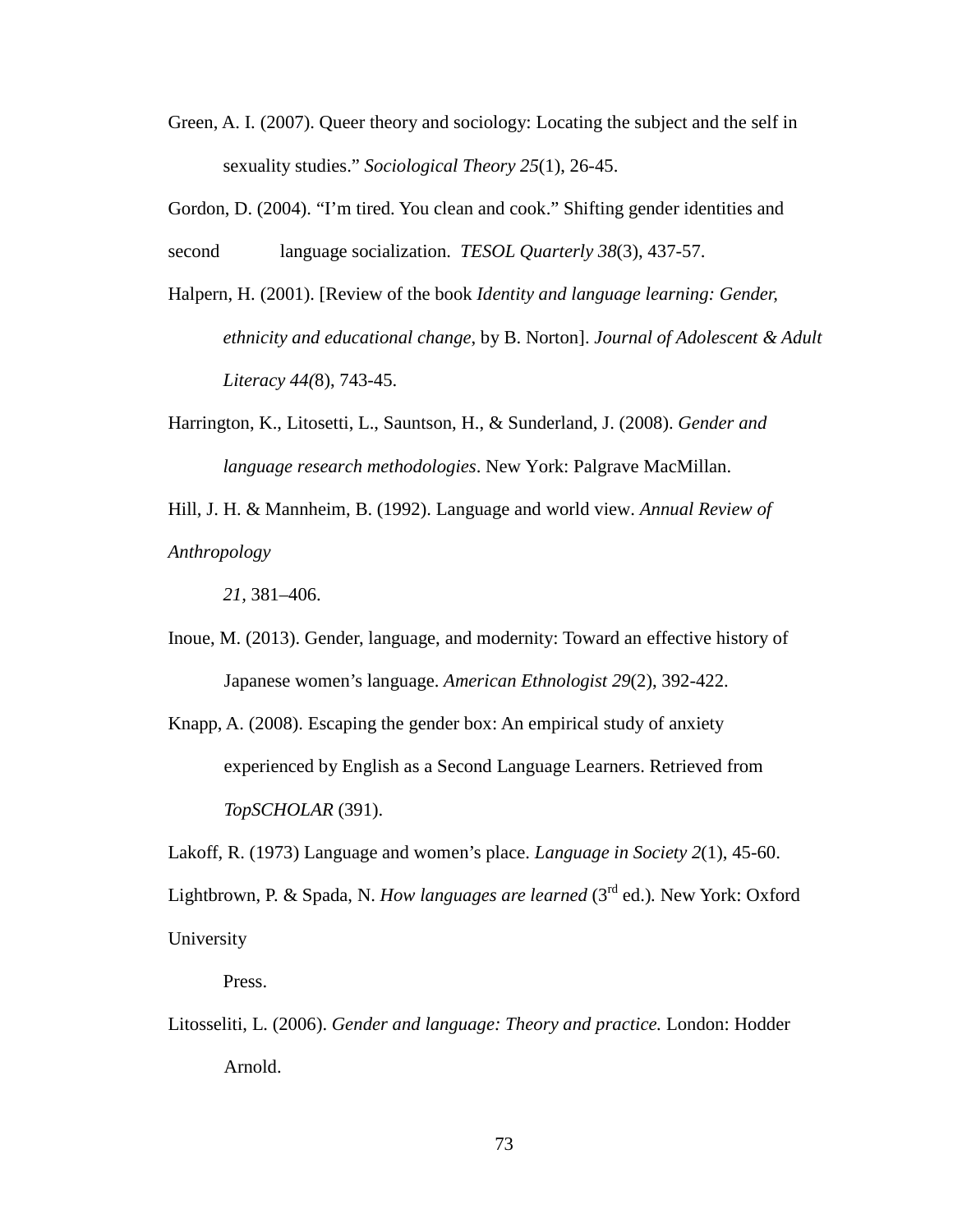McMahill, C. (1997). Communities of resistance: A case study of two feminist English classes in Japan. *TESOL Quarterly 31*(3), 612-22.

Moran, P. (2001). *Teaching culture: Perspectives in practice.* Boston, MA: Heinle ELT.

- Morgan, B. (1997). Identity and intonation: Linking Dynamic Processes in an ESL classroom. *TESOL Quarterly 31*(3), 431-50.
- Newman, M., Groom, C., Handelman, L., & Pennebaker, J. (2008). Gender differences in language use: An analysis of 14,000 text samples. *Discourse Processes 45*, 211- 36.
- Norton, B. (1997). Language, identity, and the ownership of English. [Introduction, Special Issue] *TESOL Quarterly 31*(3), 409-29.
- Norton, B. (2000). *Identity and Language Learning: Gender, ethnicity and educational change.* Harlow, England: Longman/Pearson Education Limited.
- Norton, B. & Pavlenko, A. (2004). Addressing gender in the ESL/EFL classroom. *TESOL Quarterly 38*(3), 504-14.
- Pavlenko, A. & Norton, B. (2004). Gender and English language learners: Challenges and possibilities. In B. Norton and A. Pavlenko (Eds), *Gender and English language learners* (pp. 1-14). Alexandria, VA: Teachers of English of Speakers of Other Languages.
- Schenke, A. (1996). Not just a "social issue:" Teaching feminist in ESL. *TESOL Quarterly, 30*(1), 155-9.
- Schmenk, B. (2004). Language learning: A feminine domain? The role of stereotyping in constructing gendered learner identities. *TESOL Quarterly 38*(3), 514-24.

Siegal, M. (1996). The role of learner subjectivity in second language sociolinguistic